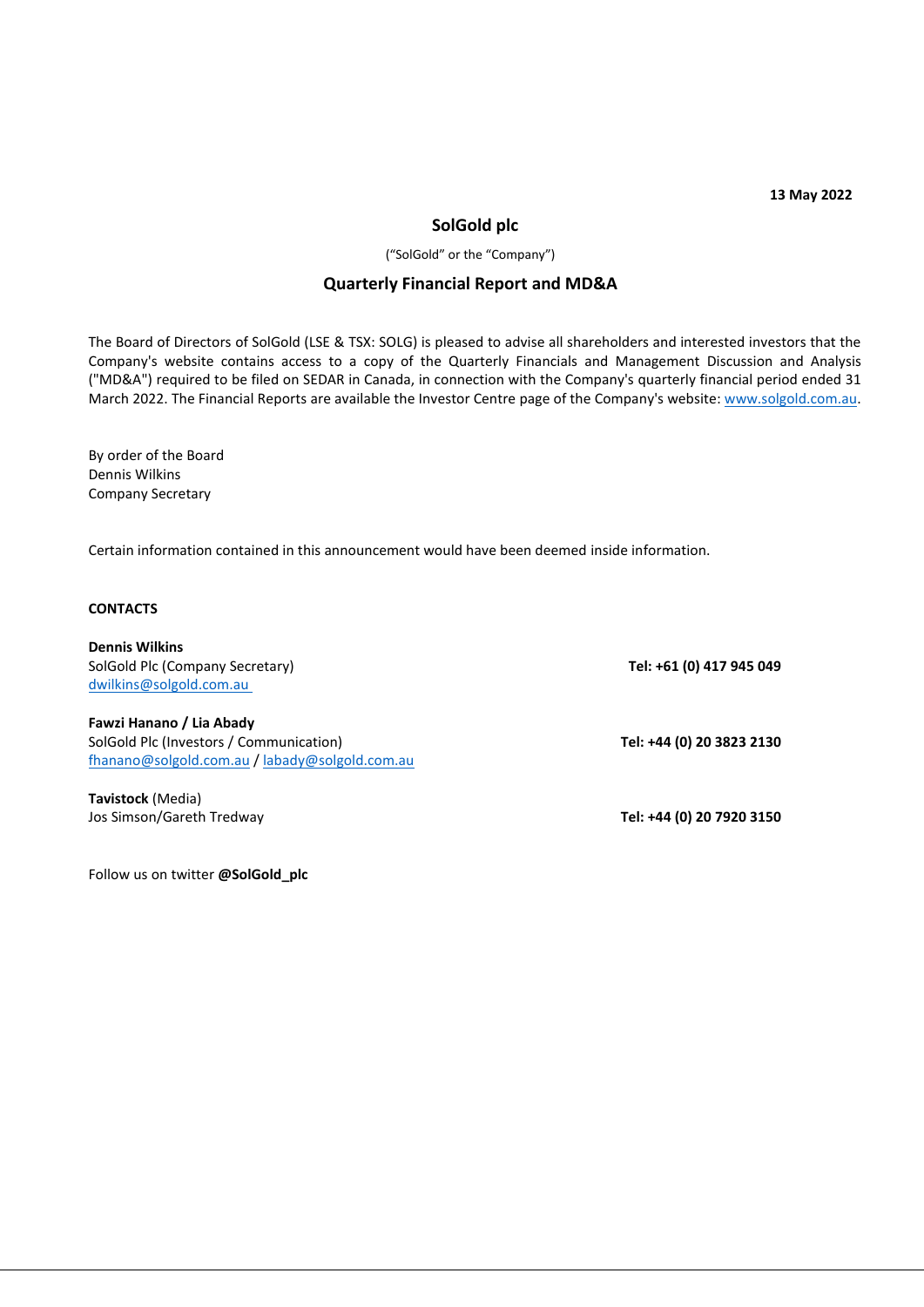

# **MANAGEMENT DISCUSSION AND ANALYSIS**

# **2022 FINANCIAL YEAR**

# **THIRD QUARTER REPORT**

# **For the three months and nine months ended 31 March 2022**

This management discussion and analysis ("MD&A") is management's assessment of the results and financial condition of SolGold plc ("SolGold" or the "Company") and its controlled subsidiaries (the "Group") and should be read in conjunction with the Group's unaudited interim condensed consolidated financial statements for the period ended 31 March 2022 and 2021 and the notes thereto. The financial statements have been prepared in accordance with International Financial Reporting Standards as issued by the International Accounting Standards Board ("IASB").

Management is responsible for the preparation of the financial statements and this MD&A. Unless otherwise stated, all amounts discussed in this MD&A are denominated in United States dollars.

Mr Jason Ward (CP, B.Sc. Geol.), the Head of Exploration of the Group is a "Qualified Person" as defined in NI 43-101 and has reviewed and approved the technical information in this MD&A with respect to all the Group's properties.

The information included in this MD&A is as of 13 May 2022 and all information is current as of such date. Readers are encouraged to read the Company's Regulatory News Service ("RNS") announcements filed on the London Stock Exchange and on the System for Electronic Document Analysis and Retrieval ("SEDAR") under the Company's issuer profile.

# *DESCRIPTION OF BUSINESS*

SolGold is a mineral exploration and development company headquartered in Brisbane, Australia. The Company is a UK incorporated public limited company, dual LSE and TSX-listed (SOLG on both exchanges) and has a leading exploration and project team focussed on copper-gold exploration and mine development with assets in Ecuador, Solomon Islands and Australia. SolGold is a large and active concession holder in Ecuador and is aggressively exploring the length and breadth of this highly prospective and gold-rich section of the Andean Copper Belt. SolGold's primary objective is to discover, define and develop world-class copper-gold deposits. Cascabel, SolGold's 85% owned "World Class" (Refer to [www.solgold.com.au/cautionary-notice/\) f](http://www.solgold.com.au/cautionary-notice/)lagship copper-gold porphyry project (the "Project"), is located in northern Ecuador.

SolGold is a registered shareholder with an unencumbered legal and beneficial 85%interestin Exploraciones Novomining S.A. ("ENSA") and approximately 5.60% (excluding share options and warrants) of TSX-V-listed Cornerstone Capital Resources Inc. ("Cornerstone"), which holds the remaining 15% of ENSA, the Ecuadorean registered company which holds 100% of the Cascabel concession, which includes the Alpala deposit.

# *RESULTS OF OPERATIONS*

# *LEADERSHIP AND KEY ROLES*

The Board of Directors of SolGold plc has recently established a Strategy Committee with the primary purpose to assist the Board in fulfilling its overall responsibilities relating to the strategic direction and development of the Company to deliver long-term stakeholder value. The Strategy Committee will be chaired by the Chair of the Company, Liam Twigger and consists of Nick Mather, James Clare, Kevin O'Kane and CEO, Darryl Cuzzubbo. The main responsibilities are to make recommendations to the board about proposed M&A transactions and to assess the corporate and strategic performance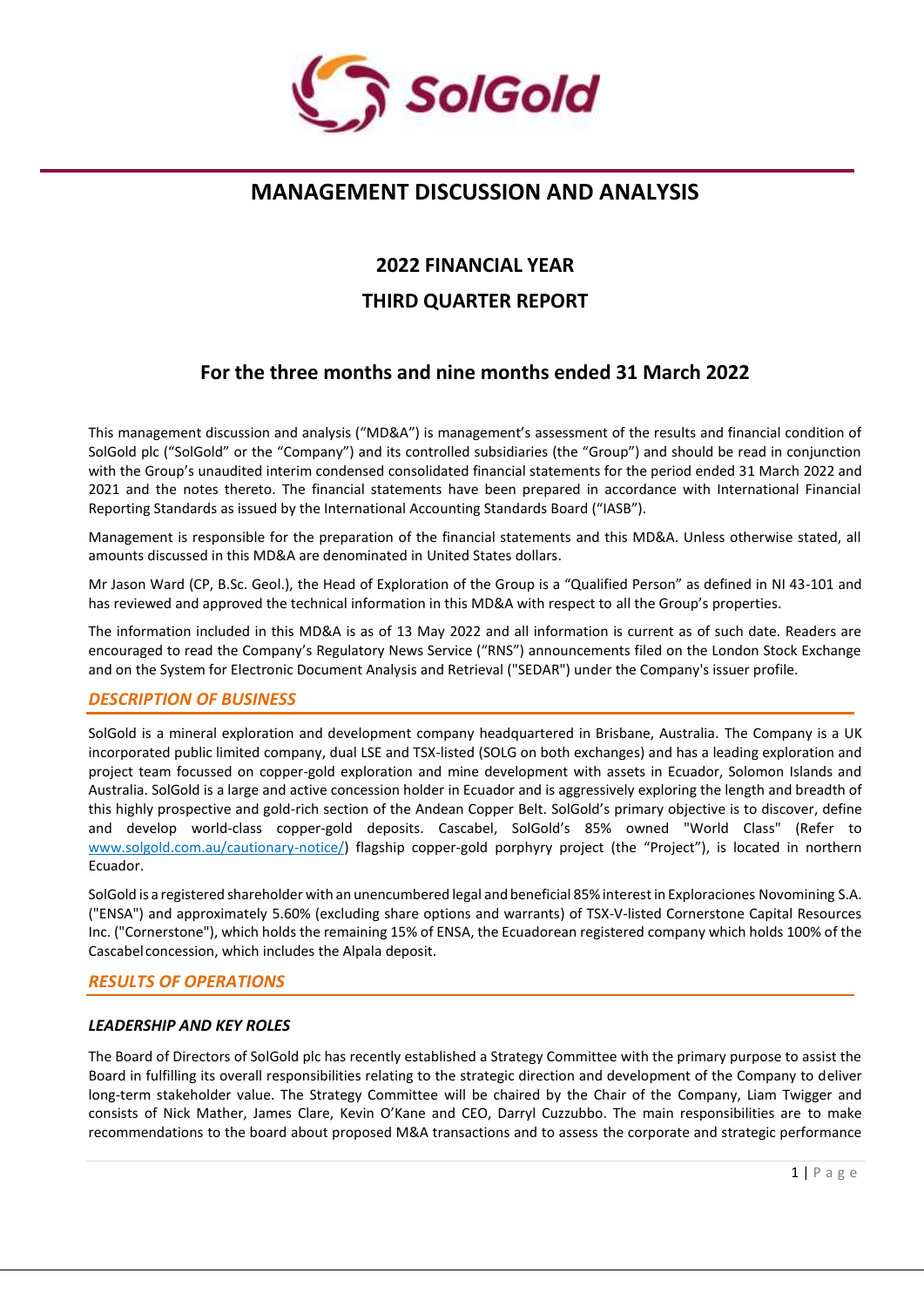

of the Company in its broadest sense and form a wide view on the adequacy of progress made in achieving strategic objectives and outcomes, and of the systems to measure, monitor and deliver on them.

Tania Cashman was appointed Chief People Officer effective 10th January 2022. Ms. Cashman brings over 20 years senior leadership experience with global organisations including Orica, BHP, Shell and Pasminco. She began her career in Human Resources and since then has worked across many geographies and led several complex, large scale transformation programmes, supporting the business through significant change.

The Company announced on 11 May the appointment of Ayten Saridas to the position of Group Chief Financial Officer ("CFO") of SolGold. Ms. Saridas, who will assume her new role on 27 June, brings over 30 years of international corporate finance experience with a proven track record in delivering results and creating value. Ayten is a high-impact executive who brings a compelling blend of strategic and capital allocation discipline, well-honed finance skills, and transformational leadership abilities.

In the quarter ended 31 March 2022 the Company hired three new employees into the Finance function including a new Finance Director and a Senior Accountant in Ecuador. A new HR Director was also hired to lead the HR team in Ecuador.

A new Head of Ecuador is currently being sourced, with a current short list of four candidates. The Head of Ecuador will report to the MD & CEO, Darryl Cuzzubbo and is responsible for managing SolGold operations day to day in Ecuador. As the most senior point of contact for executive leadership within Ecuador, this is a key role that will develop and grow significantly as the Cascabel project transitions from PFS to DFS to execution.

# *EXPLORATION HIGHLIGHTS*

The Company continues to pursue its strategy as an integrated explorer and developer, aiming to create maximum value for all shareholders. The Company is applying its exploration blueprint of systematically evaluating its exploration assets across Ecuador, which are held by four wholly owned subsidiaries that are exploring throughout the country. SolGold has identified several high priority copper and gold resource targets, some of which the Company believes have the potential to reach resource definition and feasibility levels in close succession.

Early-stage results from the Company's regional exploration programmes are testament to this approach following the discovery of significant copper-gold mineralisation at surface at the Cacharposa porphyry copper-gold target at Porvenir as well as discovery of significant geochemical and geophysical hallmarks of large porphyry systems identified at several project areas, including the Rio Amarillo and Cisne Loja projects.

SolGold's regional exploration programme in Ecuador coordinates multiple highly skilled field teams systematically exploring its concessions throughout the country. The Company's regional concessions are located along the prolific Andean Copper Belt which is renowned as the production base for a significant portion of the world's copper and gold resources. The regional exploration programme currently focusses on a number of high priority projects identified for targeted exploration, of which several are considered core targets that are drill ready.

SolGold has regulatory licencing approvals for scout drilling at five projects including Porvenir and Rio Amarillo. This has been made possible with the government recognising and approving the need, in the Initial Exploration phase, for initial drilling to identify any potential deposit. During the period the Company obtained authorisation to collect water for the Rio Amarillo project.

During the period, SolGold has focused on completing the critical study work and data collection for the Preliminary Feasibility Study ("PFS") at its Cascabel project, which is based on the Alpala deposit containing 9.9Mt Cu, 21.7Moz Au and 92.2Moz Ag. The results of the PFS were announced on 20 April 2022 (see summary results on p.8). The Company also concentrated on continuing to uncover the value in the Company's vast regional exploration portfolio throughout Ecuador.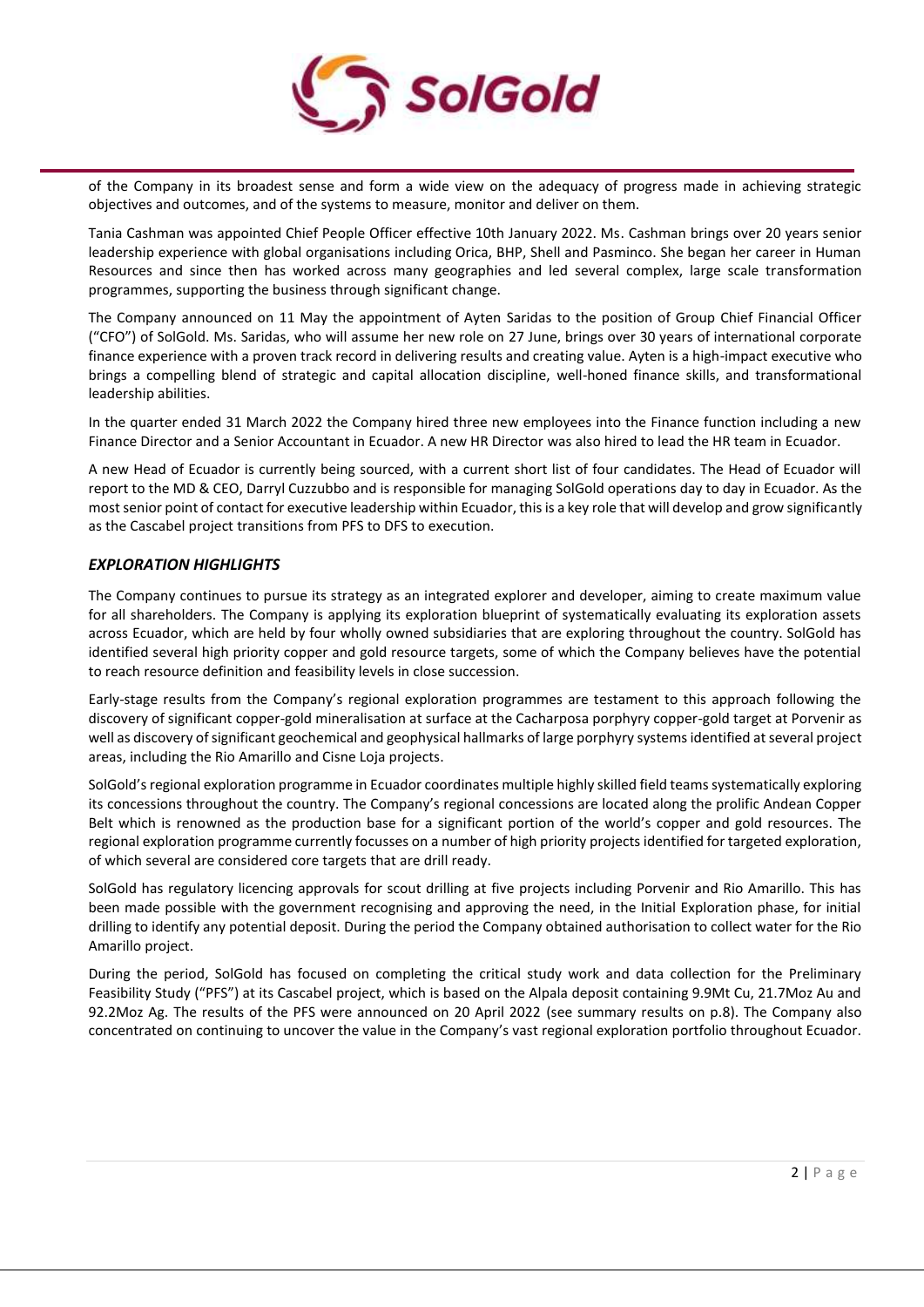

# **Figure 1 - Overview of Priority Projects and drill ready Core Targets from SolGold's Regional Exploration portfolio in Ecuador**

| <b>Subsidiary</b>                    | <b>Priority Project</b> | <b>Priority Targets</b>   | <b>Core Targets</b>           |
|--------------------------------------|-------------------------|---------------------------|-------------------------------|
| Carnegie Ridge Resources S.A.        | Blanca*                 | Cielito, Cerro-Quiroz     | Further work required         |
| <b>Carnegie Ridge Resources S.A.</b> | Chical                  | Esperanza, Espinosa       | Further work required         |
| <b>Carnegie Ridge Resources S.A.</b> | Rio Amarillo*           | Varela, Palomar, Chalanes | Varela                        |
| <b>Valle Rico Resources S.A.</b>     | Salinas                 | Target #1                 | Further work required         |
| Cruz Del Sol S.A.                    | Cisne Victoria          | Victoria                  | Further work required         |
| Cruz Del Sol S.A.                    | Coangos                 | Further work required     | Further work required         |
| Cruz Del Sol S.A.                    | Helipuerto              | Tinkimints                | Further work required         |
| Cruz Del Sol S.A.                    | La Hueca*               | Target #6, Target #1-5    | Further work required         |
| <b>Green Rock Resources S.A.</b>     | Chillanes               | <b>Central Chillanes</b>  | Further work required         |
| <b>Green Rock Resources S.A.</b>     | Cisne Loja              | Celen                     | Celen                         |
| <b>Green Rock Resources S.A.</b>     | Porvenir*               | Cacharposa, Target #2-16  | Cacharposa, Mula Muerte, Viño |
| <b>Green Rock Resources S.A.</b>     | Sharug*                 | Santa Martha              | Further work required         |
| <b>Green Rock Resources S.A.</b>     | Timbara                 | Tunantza                  | Further work required         |

\* Received regulatory licencing approvals for scout drilling

## **Figure 2 - SolGold actual drilling across Ecuador (metres drilled)**

| <b>PROJECT</b>      | <b>PROSPECT</b>       | <b>FY21 Q3</b>           | <b>FY21 Q4</b>           | <b>FY21 Total</b>        | <b>FY22 Q1</b> | <b>FY22 Q2</b>               | <b>FY22 Q3</b>           | Grand<br><b>Total</b> |
|---------------------|-----------------------|--------------------------|--------------------------|--------------------------|----------------|------------------------------|--------------------------|-----------------------|
| Cascabel            | Alpala                | 6,599                    | 5,679                    | 28,880                   | 604            | $\qquad \qquad \blacksquare$ |                          | 250,221               |
|                     | Tandayama-<br>Ameríca | 4,708                    | 5,945                    | 12,640                   | 9,127          | 8,180                        | 1,057                    | 31,003                |
|                     | Aguinaga              | 847                      | 865                      | 1,712                    |                | $\overline{\phantom{a}}$     |                          | 8,971                 |
| <b>Blanca</b>       | <b>Cielito</b>        | ٠                        | ٠                        |                          | ٠              |                              | $\overline{\phantom{0}}$ | 800                   |
|                     | <b>Cerro Quiroz</b>   | ۰                        | 533                      | 1,774                    | 601            | $\overline{\phantom{a}}$     |                          | 2,375                 |
| La Hueca            | Target #6             | $\overline{\phantom{a}}$ | $\overline{a}$           | 1,558                    | ٠              | $\overline{\phantom{a}}$     |                          | 1,558                 |
| Porvenir            | Cacharposa            | 6,690                    | 3,735                    | 15,224                   | 4,073          | 2,867                        | 263                      | 22,427                |
|                     | <b>Mula Muerte</b>    | ۰                        | $\overline{\phantom{a}}$ | $\overline{\phantom{a}}$ | ٠              | 1,974                        | 144                      | 2,118                 |
| <b>Rio Amarillo</b> | Varela                | ٠                        | ٠                        | $\overline{\phantom{a}}$ | 1,062          | 2,164                        | 517                      | 3,743                 |
| <b>Sharug</b>       | Santa Martha          | $\overline{\phantom{a}}$ | ٠                        | -                        | 1,463          | 1,010                        |                          | 2,473                 |
|                     | Quillosisa            | ٠                        | ٠                        | $\overline{\phantom{0}}$ | ٠              | 421                          |                          | 421                   |
| <b>Grand Total</b>  |                       | 18,844                   | 16,758                   | 61,788                   | 16,930         | 16,615                       | 1,981                    | 326,109               |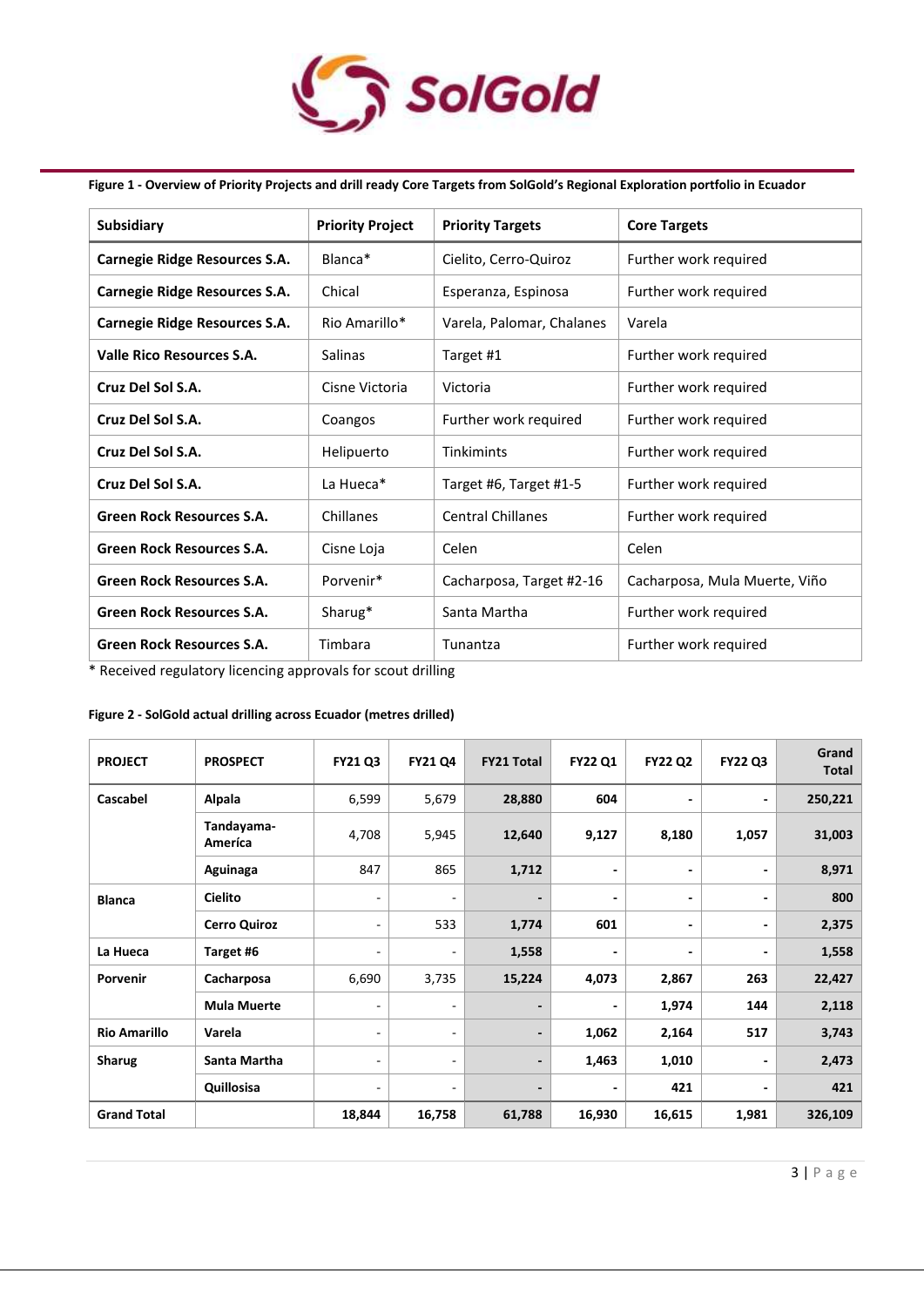

# *ECUADORIAN BUSINESS INTERNAL INVESTIGATION*

In early 2021 SolGold's Board of Directors commissioned a special audit by KPMG LLP to help identify where the control environment needed enhancing as part of the Board's focus on strengthening internal controls and good corporate governance. As a consequence, the Company started to strengthen its internal financial capabilities and internal control framework. Immediate needs identified were the recruitment of a group financial controller in Brisbane and a group General Counsel in London, who were appointed in February and March 2021 respectively. A group Internal Audit function was also established, reporting to the Audit and Risk Committee ("ARC"). The ARC agreed on an annual audit plan focusing on enterprise risks. Increased scrutiny and analysis by the Group finance team throughout 2021 led to cost reductions, but also the discovery of the misappropriation of funds in Ecuador in late 2021.

In December 2021, in immediate response to the discovery, the Company instructed EY Ecuador to commence a forensic investigation into the alleged misappropriation of funds. SolGold's Internal Audit function was engaged to provide independent oversight of the investigation, reporting directly to both the Chair of the Audit & Risk Committee and the group CFO.

The forensic investigation revealed that during the years 2017 to 2021 US\$4.6 million was misappropriated. The investigation brought to light the material misstatement of exploration assets as a result of false expenses being capitalised. The investigation brought to light additional controls and failures in the risk management framework, which need further investigation.

This misappropriation resulted in the overstatement of our exploration assets by US\$4.6 million, with the associated false expenses having been capitalised in-line with SolGold's accounting policy. SolGold concluded that it was appropriate to write-down the value of these assets accordingly and restate our accounts. The profit and loss impact for the 9-month period 1<sup>st</sup> July 2021 to 31<sup>st</sup> March 2022 amounted to US\$228k, reflecting the fact that most losses were incurred in prior years and that increased diligence by the group finance function had had an impact.

Our corporate culture is designed to encourage transparency and professionalism, protect our shareholders' funds and inspire confidence in our workforce. SolGold recognises there is more to do and the Company will continue to take steps to improve its control, governance and risk management environment and processes. These steps include increasing the resources and improving the capabilities of senior management and the Finance function.

This behaviour is an extremely serious matter and it has no place in SolGold. SolGold management is enhancing its risk, governance and controls environment and is acting on both the recommendations of KPMG (special audit) and EY (forensic audit) and our own observations.

SolGold's immediate response includes:

- Commissioning of a forensic audit by Ernst & Young Ecuador EY Cía. Ltda. ("EY Ecuador")
- The investigation was supervised by the SolGold Internal Audit function and supported by our General Counsel, both based in the UK
- Hiring of three new employees into the Finance function since  $1<sup>st</sup>$  January 2022, including a Senior Accountant and new Finance Director in Ecuador, the latter reporting directly to the group CFO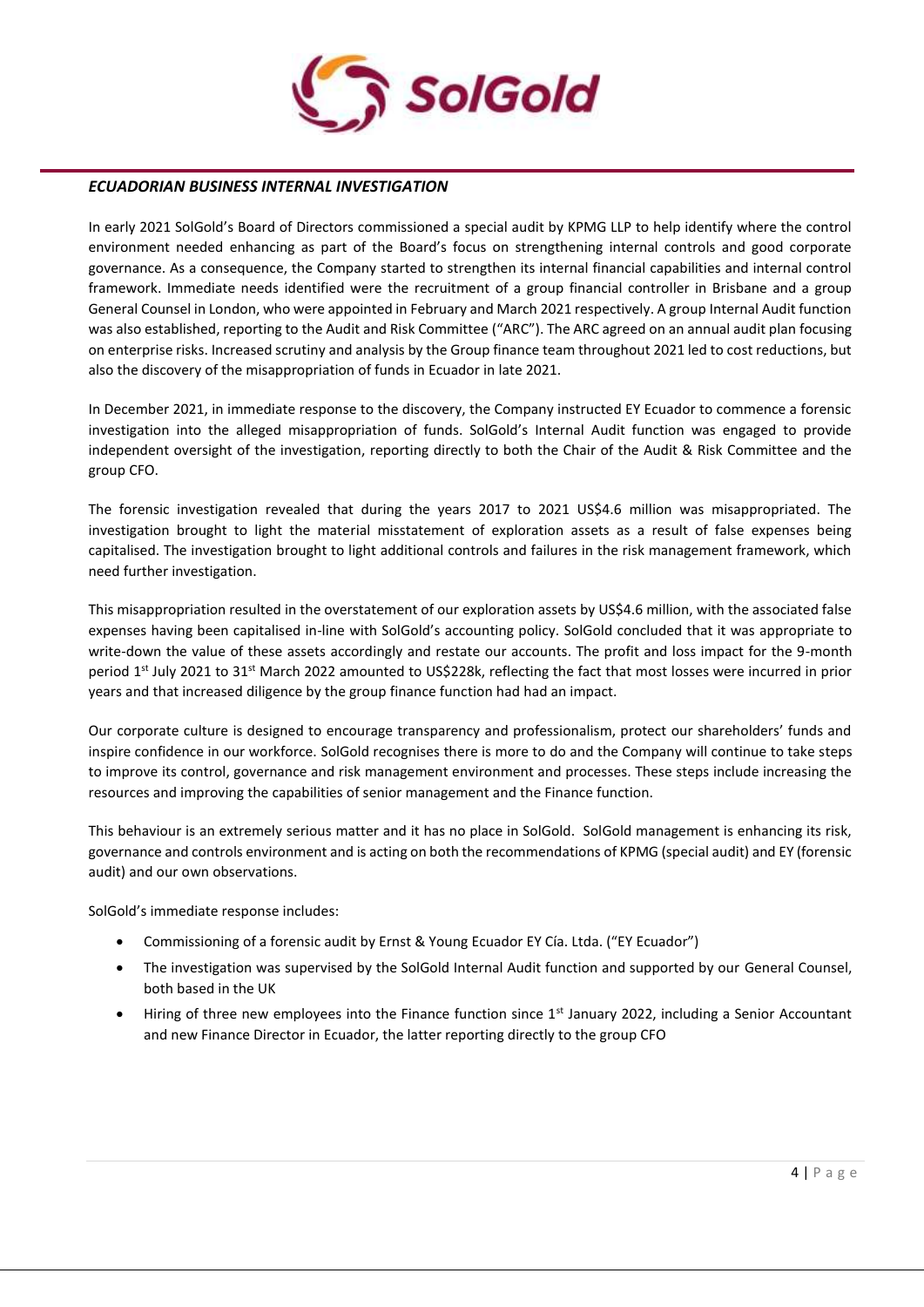

SolGold's ongoing actions include:

- Restructuring the Finance organisation in Quito and hiring several roles locally that will help us strengthen our processes and improve our control culture
- Recruitment of an in-house lawyer and a procurement manager in Ecuador, which is on-going
- Commissioning an independent Anti-Bribery and Anti-Corruption assessment in Ecuador, to be followed up with a tailored training programme
- Improvement and tightening of payment controls, enhancing controls and improving procure-to-pay processes
- Internal Audit analysing further specific processes in related to the Ecuadorian entity

# *UPDATE STATEMENT ON 2021 AGM VOTING OUTCOME*

The Board of Directors of SolGold recognises that at the 2021 Annual General Meeting ("AGM") convened on 15 December 2021, a meaningful proportion of shareholders did not support certain resolutions.

In accordance with Provision 4 of the Financial Reporting Council's ("FRC") 2018 UK Corporate Governance Code (the "Code"), the Board is providing an update in response to the six (6) of the thirteen (13) resolutions put to the 2021 AGM that received less than 80% of votes in favour. These resolutions related to the re-election of Messrs Ward, Moller and Marshall, the ability of the Company to raise fresh capital via the allotment of shares, and the disapplication and further disapplication of pre-emptive rights.

The Board, via Chair Mr Twigger and MD & CEO Mr Cuzzubbo have consulted with a range of the Company's corporate and institutional shareholders over the past months in relation to the 2021 AGM to understand and discuss their concerns with respect to these resolutions.

#### *Director re-election*

The total votes for resolutions 5, 6 and 7, to re-appoint Mr Ward, Mr Moller and Mr Marshall were below 80% (at 56.46%, 36.81% and 71.55%, respectively).

Feedback was received that the votes received against resolutions 5 and 6 were influenced by an expectation by certain shareholders of more independence at SolGold's Board of Directors. In relation to resolution 6, votes received against were also influenced by a recommended against vote by proxy advisors citing potential overcommitment and related party transactions. As a result of receiving less than 50% of votes in favour, Mr Moller stepped down from the Board following the AGM on 15 December 2021.

SolGold's Board adheres to Principle 11 of the Code that at least half the Board, excluding the Chair, should be Non-Executive Directors whom the Board considers to be independent. The Board is comprised of four independent Non-Executive Directors out of a total of seven, excluding the independent Chair.

Votes received against resolution 7 were influenced by shareholder frustration from delays to the publication of the Cascabel pre-feasibility study. The Company has on 20 April announced the results of the PFS that confirms the Cascabel project's world class, Tier 1 potential to be a large, low-cost, and long-life mining operation.

#### *Allotment of shares*

Resolution 10 to allot shares at the 2021 AGM received 77.98% votes in favour. Feedback received indicates that the votes received were influenced by certain shareholders objecting to part (b) of the resolution that grants authority to allot shares representing approximately two-thirds of the Company's existing issued ordinary share capital. The Company has not generated revenues from operations and in common with many exploration companies the Company raises capital for its exploration and appraisal activities in discrete tranches. As such, the ability of the Group to continue as a going concern depends on its ability to secure additional financing.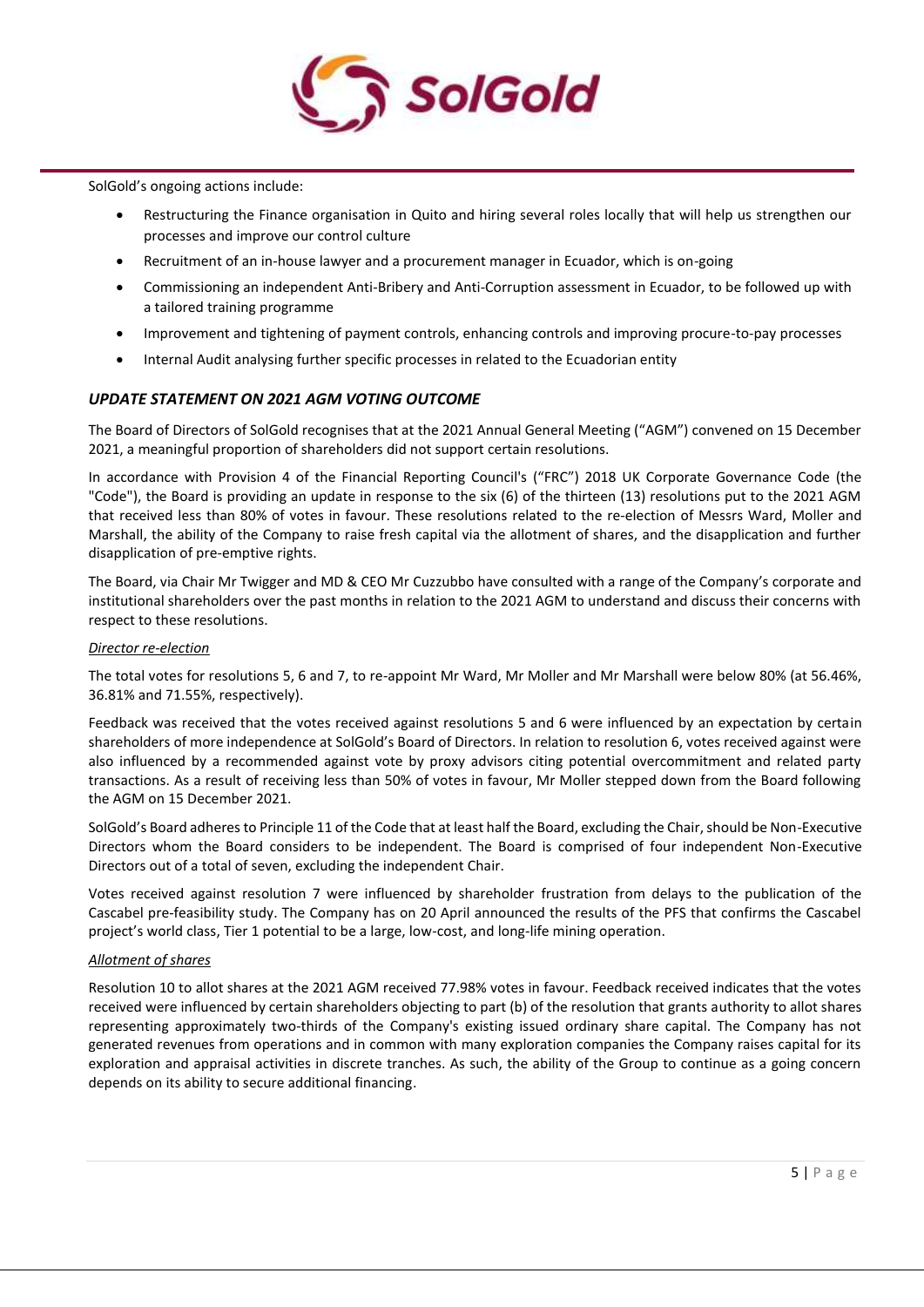

# *Disapplication of pre-emptive rights*

Special resolutions 11 and 12 to disapply and to further disapply pre-emption rights did not pass having received 57.05% and 56.90% votes in favour, respectively, below the 75% minimum requirement for special resolutions. Feedback was received that the votes were influenced by The Board not putting all Directors up for re-election at the 2021 AGM as well as to protect shareholders' pre-emption rights.

The SolGold Board is committed to complying with the Code from mid-2022, including to Provision 18 that all Directors be subject to annual re-election commencing from the Company's 2022 AGM. The Company also intends to respect the principles of pre-emption as far as practicable to protect shareholders' pre-emption rights.

The Board will continue to consult with its shareholders via non-deal roadshows, conference attendances and other presentations. Details of the Company's activities in this regard will be outlined in the 2022 Annual Report.

# *GOVERNMENT RELATIONS*

A series of meetings took place in Ecuador with government officials and SolGold CEO Darryl Cuzzubbo in January 2022, including with President Lasso and a number of ministers. Key areas of discussion included Ecuador's tax regime, investment incentives and project permitting. The Government expressed its support and interest to collaborate closely with SolGold to develop the Cascabel project in an environmentally and socially responsible way.

Industry representatives, including SolGold, held meetings with President Lasso, six Ambassadors and Ministers in March 2022 to discuss the opening of the Mining Cadastre, the development of a law relating to prior consultation process (Consulta Previa) for indigenous areas and improvements in permitting times. These discussions were received positively by the industry members present and reinforced the commitment to organised mining by the Government of Ecuador.

SolGold has initiated detailed discussions with the Ministry of Environment and Water on the ESIA (Environmental and Social Impact Assessment) studies to develop the Cascabel project. These discussions will be carried out on a regular basis with the intention of keeping the authorities fully informed and aligned on project developments and related social and environmental issues.

On 3 January 2022 ENSA received approval for the two-year extension to the Economic Evaluation stage of the Cascabel license. This period shall expire on 3 January 2024 by which time the Company shall convert the current approval into the Exploitation Agreement with the State.

# *HEALTH AND SAFETY*

The Company achieved a Total Recordable Injury Frequency Rate ("TRIFR") of 2.68 in the three-month period ended 31 March 2022, down from 14.92 in the three months ended 31 March 2021. TRIFR refers to the frequency of recordable workrelated injuries or illness for each one million hours worked.

An increased programme of road inspections on access roads and tracks was implemented in response to heavy rains during this period to prevent prolonged road closures and travel delays. The inspections targeted safety hazards, maintenance and safety signage requirements to maintain safe access and allow timely repair and maintenance to reduce the likelihood of safety incidents and road closures.

#### *COVID-19*

In response to the increased risk of contagion due the Omicron variant of COVID-19 in early 2022, and the high number (approximately 40%) of positive tests recorded in our camps in January, personnel were evacuated from SolGold controlled worksites for a two-week period to avoid the spread of the virus.

A campaign delivering the third dose of COVID-19 vaccines continues with 100% uptake achieved in the Cruz del Sol subsidiary and strong response from other subsidiaries.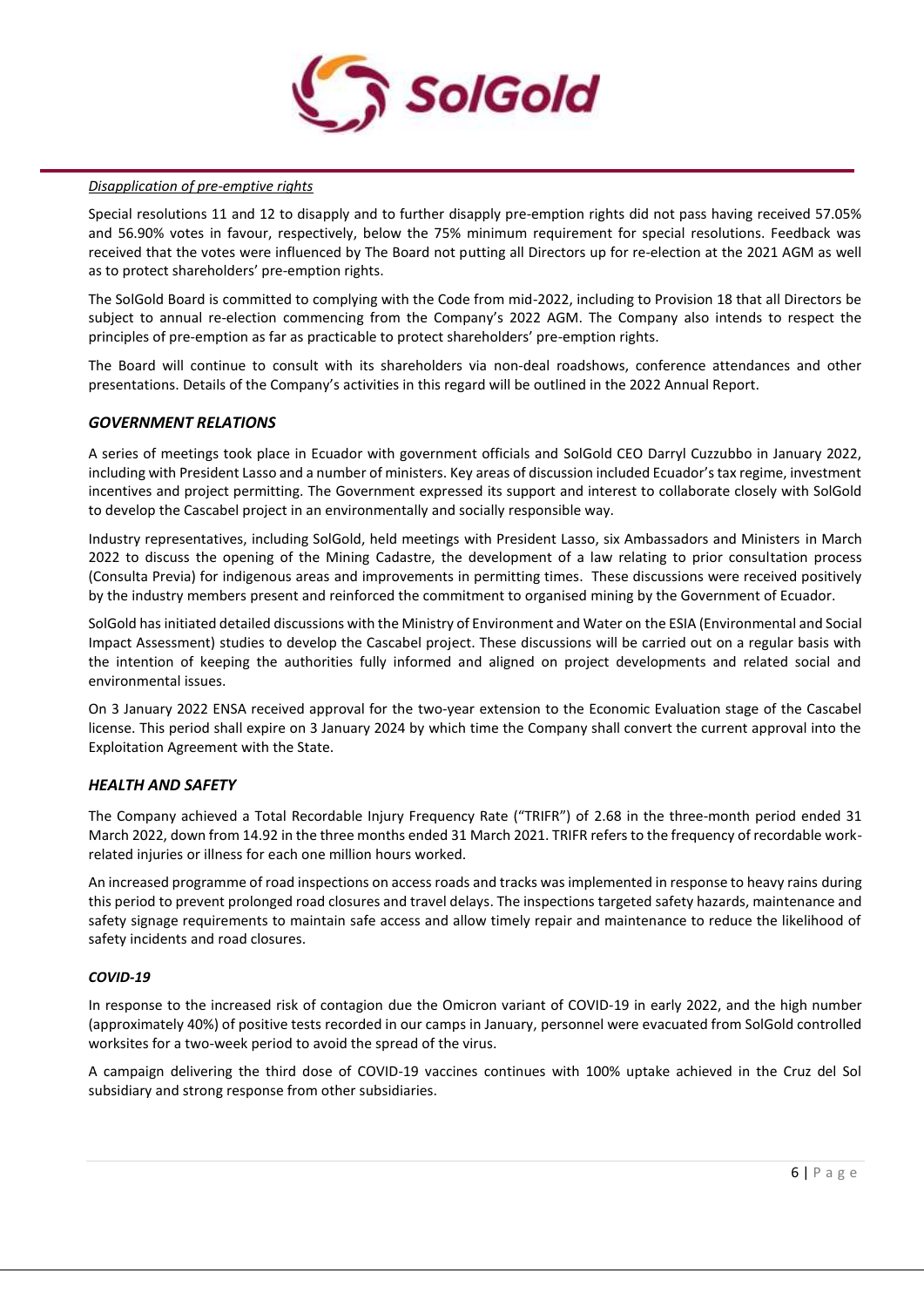

The latest resolution of the COE (Emergency Committee of Ecuador) established in mid-March recommends that economic activities be carried out at 100% capacity, however, the COE requires that biosecurity measures such as social distancing, hand washing and the use of a mask must continue to be a requirement.

SolGold's medical team continues to enforce measures to maintain healthy conditions at SolGold facilities including coordination of testing, verification of results prior to entering camps, surveillance and monitoring of any symptoms that occur in the camp and implementation of immediate control actions to prevent the spread of COVID-19.

# *ENVIRONMENT*

In this reporting period further workshops on water management, waste management and the conservation of flora and fauna were held in the community of our stakeholders in the Cascabel and regional projects. SolGold continues to fully comply with the environmental requirements of the Government of Ecuador. SolGold has successfully rehabilitated 619m<sup>2</sup> of disturbed lands in this period including access tracks, areas of drilling platforms and geotechnical pits in both the Cascabel and regional project areas. The following reports were delivered in the first quarter of 2022 to the Ministry of the Environment, Water and Ecological Transition ("MAATE"):

- 1. Annual Declaration of Hazardous Waste for 2021
- 2. Update of the Hazardous Waste Minimization Plan including results
- 3. Initial Exploration Semester Report for the period July-December 2021
- 4. Six-monthly report on compliance with the Environmental Management Plan for the Advanced Exploration phase of the Cascabel project
- 5. Semi-annual reports for projects Blanca Nieves, La Hueca, Sharug 2, Río Amarillo I-II and Porvenir
- 6. Report on the flow of catchment points of the Blanca Nieves, Porvenir and Sharug 2 projects
- 7. Water measurement records for authorized water collection points for 2021
- 8. Forest Inventory of Porvenir 4, Chical 1 and Chical 2
- 9. Annual reports of the Timbara 1, Timbara 2, San Antonio, Sharug projects. Río Amarillo III, Río Mira, Chical 1, Chical 2, Coangos, Loyola, Sacapalca 1-2., Salampe Salinas and Agustín 1-2-3
- 10. Annual declaration of hazardous waste for the Blanca Nieves, La Hueca and Porvenir projects

# INPC of Cuenca

1. Annual report of the Archaeological Research Programme

# **Authorisations**

The Complementary Environmental Impact Study for the Advanced Exploration Phase of Metallic Minerals in the Cascabel project was accepted by the Undersecretary of Environmental Quality of the Ministry of the Environment, Water and Ecological Transition (MAATE) on March 10, 2022. After submitting the fees and bank guarantee to MAATE, SolGold expects to receive its Environmental License. Other authorisations were received for projects throughout SolGold's concessions portfolio in Ecuador allowing the Company to progress with work in those areas.

Authorisations received in this period include:

- Obtaining authorisation to collect water for the Rio Amarillo project
- Approval of the Archaeological Research Programme of the Río Amarillo I-II project by the INPC
- Approval of the annual declaration of hazardous waste for the Blanca Nieves project by the MAATE
- Approval of the Terms of Reference for the Partial Waiver Audit of the Río Amarillo I and Río Amarillo II concessions
- Approval of the Terms of Reference for the Total Waiver Audit of the Sharug, Cisne 1A, Cisne 1B and Loyola concessions
- Issuance of the Water Availability Certificate granted by the ARCA for the use of 6 water collection points of the Timbara concession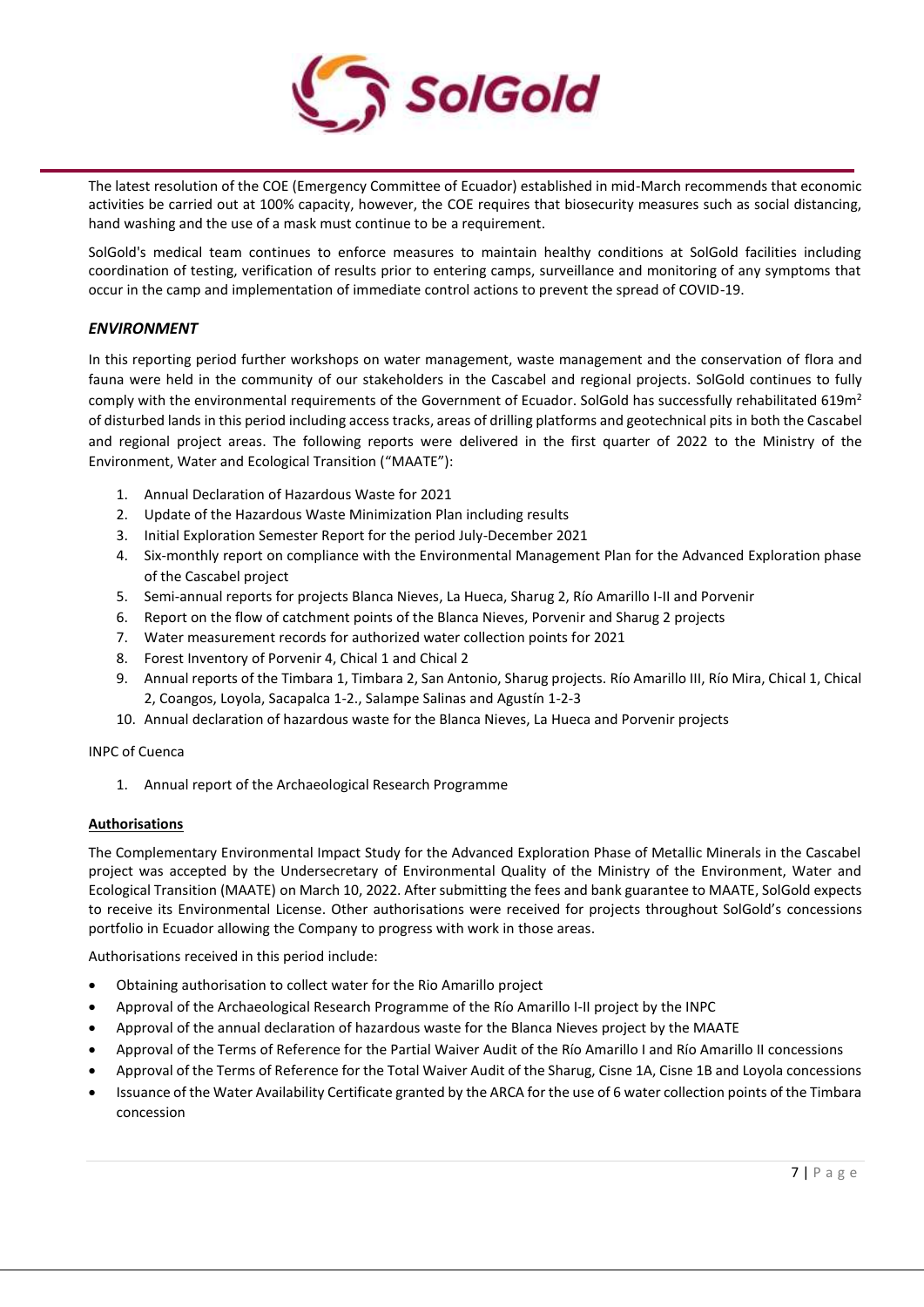

#### *COMMUNITY*

On March 7 and 8, cooperation agreements between SolGold and the parishes of Lita and La Carolina were signed. These agreements focus on the promotion of health, education, community development and road infrastructure initiatives, and the promotion of social, cultural and sports activities. ENSA, in partnership with the parishes of Lita and La Carolina contributed to the construction of health centres in these parishes.

The Comprehensive Solid Waste Management Project - GIRS: a project co-financed by Franco Nevada and SolGold in partnership with the regional government of Ibarra and effected parishes completed its feasibility study on 31 March. The initiative aims to improve solid waste management in the parishes of Lita and La Carolina.

On March 7, 2022, the Specific Cooperation Agreement between the parish of Lita and ENSA was signed with the objective of improving the living conditions of 100 older adults and people with disabilities in the community of Lita; the total investment is \$70,459.00, of which \$32,259.00 will be contributed by ENSA.

At the time of this report SolGold is conducting a study how to increase the rate of university attendance from the community of Santa Cecilia. This initiative is an agreement between ENSA and the Universidad Técnica del Norte.

An agreement between the regional parishes of La Carolina, and the association "Mujeres Emprendedoras Por Un Futuro Mejor" (Women entrepreneurs for a better future) of the Collapí community was signed with the purpose of promoting commercial and tourism activities.

# *HUMAN RESOURCES*

SolGold remains committed to establishing and implementing sustainable practices and building the foundations for a positive legacy for all stakeholders. Providing equal opportunities and having a largely local workforce makes SolGold a strong contributor to the local Ecuadorian economy.

As at 31 March 2022, SolGold group employed 792 employees with 99% Ecuadorian, 16% female, and 81% living in neighbouring communities. Additionally, SolGold employs 4% of individuals registered as disabled. 57 Ecuadorian employees have a science degree in geology, giving SolGold a significant advantage exploring the highly prospective and gold-rich section of the Andean Copper Belt. SolGold employs 9 people in Australia, 5 in the United Kingdom, and 1 in Switzerland.

# *SUBSEQUENT EVENTS*

# *CASCABEL PRE-FEASIBILITY STUDY*

The PFS confirms the Cascabel project's world class, Tier 1 potential to be a large, low-cost, and long-life mining operation that is based on achievable, proven, and tested mining and processing assumptions. Once constructed, Cascabel is expected to be a top 20 South American copper & gold mine benefiting from a high-grade core, advantageous infrastructure and an increasingly investor friendly government. The mine is expected to produce a clean copper-gold-silver concentrate, to be sold to Asian and European smelters as part of a project construction financing package.

Key highlights include:

- Estimated US\$5.2bn pre-tax Net Present Value ("NPV") and 25.3% Internal Rate of Return ("IRR")
- Estimated US\$2.9bn after-tax NPV, 19.3% IRR and 4.7-year payback period from start of processing
- After-tax NPV would be US\$4.1bn (US\$7.9bn pre-tax) and IRR 23.4% (30.5% pre-tax) at current spot commodity prices
- Estimated average production of 132ktpa of copper, 358kozpa of gold and 1Mozpa of silver 212ktpa copper equivalent ("CuEq") – with peak copper production of 210ktpa (391ktpa CuEq)
- Initial project Life-of-Mine ("LOM") All-In-Sustaining Cost ("AISC") of US\$0.06/lb of copper, placing Cascabel well within the first decile of the copper industry cost curve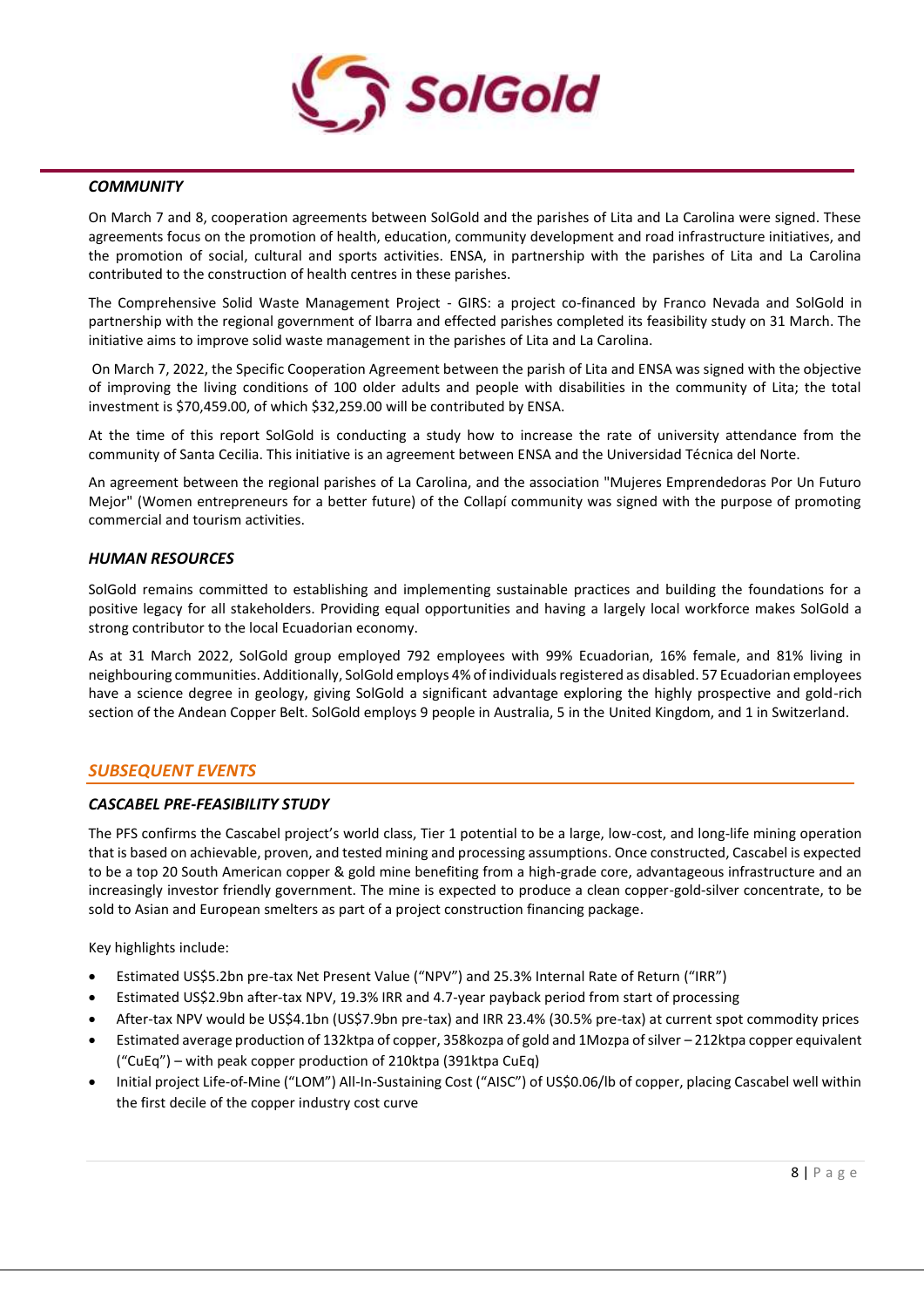

- On achieving nameplate capacity, average of approximately 190ktpa of copper, 680kozpa of gold and 1.3Mozpa of silver (>330ktpa CuEq) over initial 5 years at an average negative AISC of US\$(1.38)/lb
- Estimated pre-production capital expenditure of US\$2.7bn for the initial cave development, first process plant module and infrastructure
- Initial Mineral Reserve of 558Mt containing 3.3Mt Cu @ 0.58%, 9.4Moz Au @ 0.52g/t and 30Moz Ag @ 1.65g/t over an initial 26-year mine life
- Potential mine life upside in excess of 50 years following initial LOM
- Annual after-tax free cash flow ("FCF") to average US\$740m, peaking at over US\$1.6bn
- Average annual EBITDA of nearly US\$1.2bn, peaking at over US\$2.4bn
- Additional optimisations being progressed for a PFS Addendum planned for completion in H2 CY22
- Cascabel project Definitive Feasibility Study ("DFS") planned for completion in H2 CY23

# *OPERATING RESULTS*

#### *The quarter ended 31 March 2022 compared with the quarter ended 31 March 2021*

The Group incurred a loss after tax of US\$9,042,382 and loss per share of 0.4 cents per share for the quarter ended 31 March 2022 compared to a loss after tax of US\$5,619,254 and loss per share of 0.3 cents per share for the quarter ended 31 March 2021. Administrative expenses incurred during the quarter ended 31 March 2022 were US\$4,043,503 compared to US\$3,538,102 for the quarter ended 31 March 2021. The movement in administrative expenses over the prior year was due to a number of factors, the most notable of which are:

*Employment expenses* increased by US\$439,081 to US\$1,096,778 for the quarter ended 31 March 2022 compared to US\$657,697 for the quarter ended 31 March 2021. This increase was due to additional payments to the new Company Secretary and additional key management personnel.

*Insurance payments* increased by US\$297,470 to US\$923,534 for the quarter ended 31 March 2022 compared to US\$626,064 for the quarter ended 31 March 2021. This increase is due to the increase in the Company's political risk insurance premium.

*Unrealised foreign exchange losses (gains)* decreased by US\$109,285 to US\$92,414 unrealised foreign exchange loss for the quarter ended 31 March 2022 compared to an unrealised foreign exchange gain of US\$16,871 for the quarter ended 31 March 2021. This was as a result of the United States dollar slightly strengthening against both the AUD and GBP, currencies in which the Company holds a portion of its treasury.

*Exploration costs written-off* were US\$399,286 for the quarter ended 31 March 2022 compared to US\$230,110 (US\$228,318 related to misappropriation) for the quarter ended 31 March 2021. Exploration costs written off during the quarter ended 31 March 2022 represents the costs capitalised to date on 10 of the 72 concessions held within the Company's four 100% owned subsidiaries in Ecuador that the board decided to relinquish on 7 September 2021.

# *Other income and expenses for quarter ended 31 March 2022*

*Derivative liabilities*in the quarter ended 31 March 2022 measured at fair value resulted in a loss of US\$1,212,750 compared to a gain of US\$1,828,750 for the quarter ended 31 March 2021. The movement represents the fair value remeasurement of the options granted to BHP as part of the December 2019 placement, measured at 31 March 2022. Since the options issued to BHP were not granted in exchange for goods or services and were exercisable in a currency other than the functional currency, the options were treated as a derivative financial liability measured at fair value on the date of grant and are remeasured at each reporting period.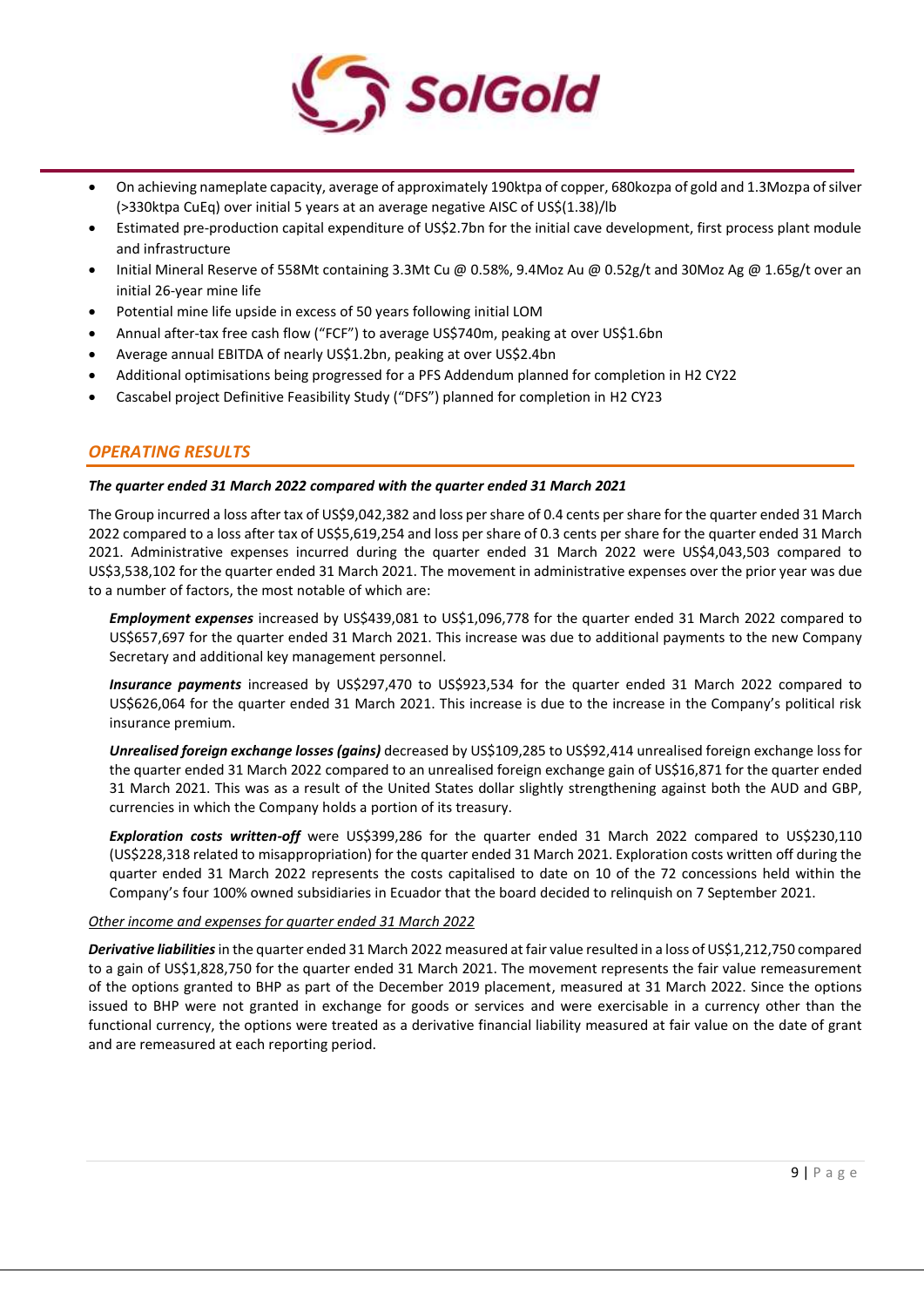

*Finance costs* for the quarter ended 31 March 2022 were US\$3,395,052 compared to US\$3,042,240 for the quarter ended 31 March 2021. The sizeable finance costs predominantly relate to the effective interest charge calculated on the NSR Financing Agreement, of US\$3,379,139, a non-cash item, which was US\$3,020,050 for the quarter ended 31 March 2021. First payments under the NSR Financing Agreement are due from either late 2028 or when production is declared, whichever is earlier.

*Finance income* was US\$236,252 for the quarter ended 31 March 2022 compared to US\$115,104 for the quarter ended 31 March 2021. The interest income comprises US\$6,717 received from banking institutions on short term deposits and US\$229,535 from the accretion of interest on the Company Funded Loan Plan.

*Other income* was US\$41,740 for the quarter ended 31 March 2022 compared to US\$50,299 for the quarter ended 31 March 2021. Other income represents US\$36,010 rent received from the subletting of office space at 111 Eagle Street Brisbane and a gain on disposal of PP&E of US\$5,730.

All other expenses for the quarter ended 31 March 2022 remain consistent to those for the quarter ended 31 March 2021.

The operating variances for the period were:

| For the quarter ended 31 March                            | 2022<br>US\$ | 2021<br>US\$<br>restated | <b>Variance</b><br>US\$ |
|-----------------------------------------------------------|--------------|--------------------------|-------------------------|
| <b>Expenses</b>                                           |              |                          |                         |
| Exploration costs written-off                             | (399, 286)   | (230, 110)               | (169, 176)              |
| Administrative expenses                                   | (4,043,503)  | (3,538,102)              | (505, 401)              |
| Share based payments expense                              | (454,336)    | (268,059)                | (186, 277)              |
| <b>Operating loss</b>                                     | (4,897,125)  | (4,036,271)              | (860, 854)              |
| Other income                                              | 41,740       | 50,299                   | (8, 559)                |
| Finance income                                            | 236,252      | 115,104                  | 121,148                 |
| Finance costs                                             | (3,395,052)  | (3,042,240)              | (352, 812)              |
| Movement in fair value of derivative liability            | (1,212,750)  | 1,828,750                | (3,041,500)             |
| Loss before tax                                           | (9,226,935)  | (5,084,358)              | (4, 142, 577)           |
| Tax (expense) / benefit                                   | 184,553      | (534, 896)               | 719,449                 |
| Loss for the period                                       | (9,042,382)  | (5,619,254)              | (3,423,128)             |
| Other comprehensive (loss) / profit                       |              |                          |                         |
| Items that may be reclassified to profit and loss         |              |                          |                         |
| Exchange differences on translation of foreign operations | 264,462      | (135, 131)               | 399,593                 |
| Items that will not be reclassified to profit or loss     |              |                          |                         |
| Change in Ecuador pension value                           |              |                          |                         |
| Change in fair value of financial assets net of tax       | 683,447      | (1, 254, 567)            | 1,938,014               |
| Other comprehensive (loss) / profit, net of tax           | 947,909      | (1,389,698)              | 2,337,607               |
| Total comprehensive (loss) / income for the period        | (8,094,473)  | (7,008,952)              | (1,085,521)             |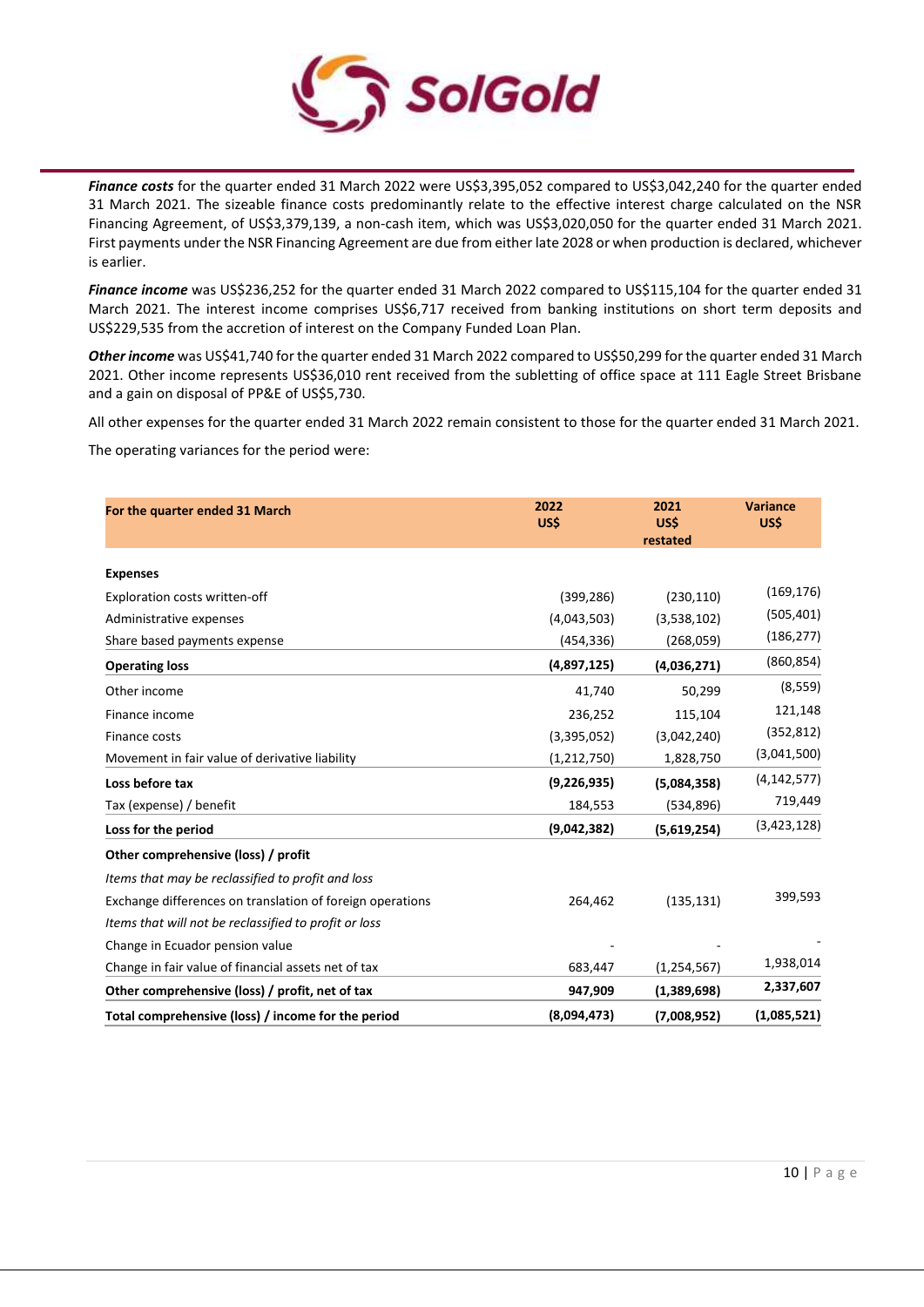

#### *The nine months ended 31 March 2022 compared with the nine months ended 31 March 2021*

The Group incurred a loss after tax of US\$27,100,883 and loss per share of 1.2 cents per share for the nine months ended 31 March 2022 compared to a loss after tax of US\$14,910,365 and loss per share of 0.7 cents per share for the nine months ended 31 March 2021. Administrative expenses incurred during the nine months ended 31 March 2022 were US\$12,768,363 compared to US\$7,752,447 for the nine months ended 31 March 2021. The movement in administrative expenses for the nine months ended 31 March 2022 over the comparable nine months ended 31 March 2021 were due to a number of factors, the most notable of which are:

*Employment Expenses* increased by US\$2,266,581 to US\$4,395,274 for the nine months ended 31 March 2022 from US\$2,128,693 for the nine months ended 31 March 2021. This increase was mainly due to the fair value adjustment of the Company Funded Loan plan extension to 30 June 2022, payments to the new Company Secretary, and payment of bonuses to corporate employees based on established key performance indicators.

*Insurance payments* increased by US\$455,609 to US\$2,869,909 for the nine months ended 31 March 2022 compared to US\$2,414,300 for the nine months ended 31 March 2021. This increase is due to the increase in the Company's political risk insurance premium.

*Unrealised foreign exchange losses (gains*) for the nine months ended 31 March 2022 saw an unrealised foreign exchange loss of US\$259,548, compared to an unrealised foreign exchange gain of US\$1,914,601 for the nine months ended 31 March 2021. This was as a result of the United States dollar strengthening against both the AUD and GBP, currencies in which the Company holds a portion of its treasury.

*Exploration costs written-off* were US\$3,965,871 for the nine months ended 31 March 2022 compared to US\$682,919 (US\$679,079 related to misappropriation) for the nine months ended 31 March 2021. Exploration costs written off during the nine months ended 31 March 2022 represents the costs capitalised to date on 10 of the 72 concessions held within the Company's four 100% owned subsidiaries in Ecuador that the board decided to relinquish on 7 September 2021.

*Derivative liabilities* in the nine months ended 31 March 2022 measured at fair value resulted in a loss of US\$924,000 compared to a gain of US\$483,504 for the nine months ended 31 March 2021. The movement represents the fair value remeasurement of the options granted to BHP as part of the December 2019 placement, measured at 31 March 2022. Since the options issued to BHP were not granted in exchange for goods or services and were exercisable in a currency other than the functional currency, the options were treated as a derivative financial liability measured at fair value on the date of grant and are remeasured at each reporting period.

*Finance costs*for the nine months ended 31 March 2022 were US\$9,895,561 compared to US\$6,965,853 for the nine months ended 31 March 2021. The increase in finance costs predominantly relates to the effective interest charge calculated on the NSR Financing Agreement, which for the previous period was only for the period 11 September to 31 March. First payments under the NSR Financing Agreement are due from either late 2028 or when production is declared, whichever is earlier.

*Finance income* was US\$610,531 for the nine months ended 31 March 2022 compared to US\$337,347 for the nine months ended 31 March 2021. The interest income comprises US\$34,773 received from banking institutions on short term deposits and US\$575,758 from the accretion of interest on the Company Funded Loan Plan.

*Other income* was US\$165,964 for the nine months ended 31 March 2022 compared to US\$195,042 for the nine months ended 31 March 2021. Other income represents US\$151,346 rent received from the subletting of office space at 111 Eagle Street Brisbane and a gain on disposal of PP&E of US\$14,618.

All other expenses for the nine months ended 31 March 2022 remain consistent to those for the nine months ended 31 March 2021.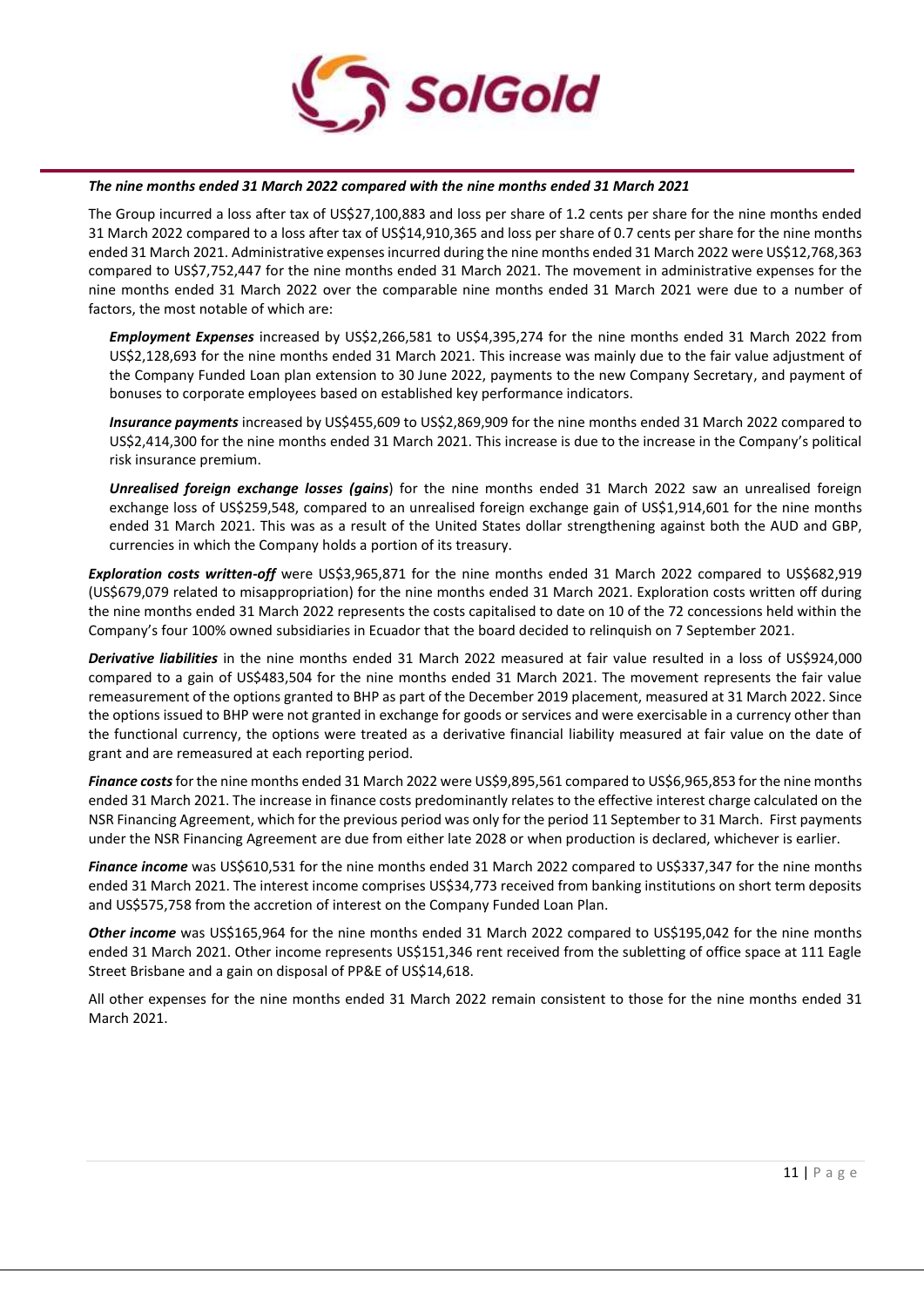

#### *FINANCIAL POSITION*

Total assets at 31 March 2022 were US\$435,753,893 compared to US\$452,553,028 (restated) at 30 June 2021, representing a decrease of US\$16,799,135.

Current assets overall decreased by US\$73,316,101, which was primarily cash used to fund the Group's flagship Cascabel project and related overheads, the Group's regional exploration programme and general overhead expenses. Other receivables and prepayments decreased by US\$2,305,476 as a result of land deposits being capitalised during the nine months ended 31 March 2022. Initial deposits and payments for land purchases are classified as other receivables until such time the land processes in Ecuador are finalised and title deeds are issued, whereupon they are capitalised.

Non-current assets increased by US\$58,563,335 mainly due to increases in exploration and evaluation assets, classified as intangible assets. Exploration assets increased by US\$54,475,410 predominantly due to the exploration expenditure incurred on the Alpala project and the various regional projects in Ecuador during the nine months ended 31 March 2022. Financial assets held at fair value through OCI increased by US\$681,863 representing the mark to market adjustments that the Company makes on its investment in Cornerstone. Property, plant and equipment increased by US\$3,097,736 primarily due to strategic land purchases at the Alpala project.

Total liabilities at 31 March 2022 were US\$127,644,683 compared to US\$118,290,830 at 30 June 2021 representing an increase of US\$9,353,853 largely as a result of an increase in the NSR royalty, relating to accrued interest, accounted for at amortised cost.

Current liabilities at 31 March 2022 were US\$6,907,619 compared to US\$8,183,399 at 30 June 2021, representing a decrease of US\$1,275,780. Trade and other payables decreased by US\$1,376,947.

Non-current liabilities increased by US\$10,629,633 mainly due to the capitalisation of the interest on the NSR and increase in the valuation of the derivative liability associated with the BHP options issued in December 2019.

#### *SELECTED FINANCIAL DATA*

The Company prepares its consolidated annual financial statements in accordance with International Financial Reporting Standards, UK adopted International Accounting Standards and Interpretations (collectively "IFRS") applied in accordance with the provisions of the Companies Act 2006. The following table provides selected annual financial information derived from the most recently completed audited annual financial statements and should be read in conjunction with the Company's audited consolidated financial statements for the periods below.

| Year ended 30 June                                 | 2021<br>US\$<br>restated | 2020<br>US\$<br>restated | 2019<br>US\$   |
|----------------------------------------------------|--------------------------|--------------------------|----------------|
| Operations                                         |                          |                          |                |
| Loss for the year after tax                        | (23,621,972)             | (16,501,272)             | (32,069,793)   |
| Total comprehensive loss for the year              |                          |                          |                |
| Owners of the parent company                       | (23, 540, 214)           | (16, 445, 497)           | (31, 941, 715) |
| Non-controlling interest                           | (81,758)                 | (55, 775)                | (128,078)      |
| Basic and diluted loss per share (cents per share) | (1.1) / (1.1)            | (0.9) / (0.9)            | (1.8) / (1.8)  |
| <b>Balance Sheet</b>                               |                          |                          |                |
| Working capital                                    | 116,668,877              | 43,718,966               | 38,122,935     |
| Total assets                                       | 452,553,028              | 303,435,961              | 244,716,163    |
| <b>Total liabilities</b>                           | 118,290,830              | 24,810,414               | 6,514,592      |
| Distributions or cash dividends declared per share | Nil                      | Nil                      | Nil            |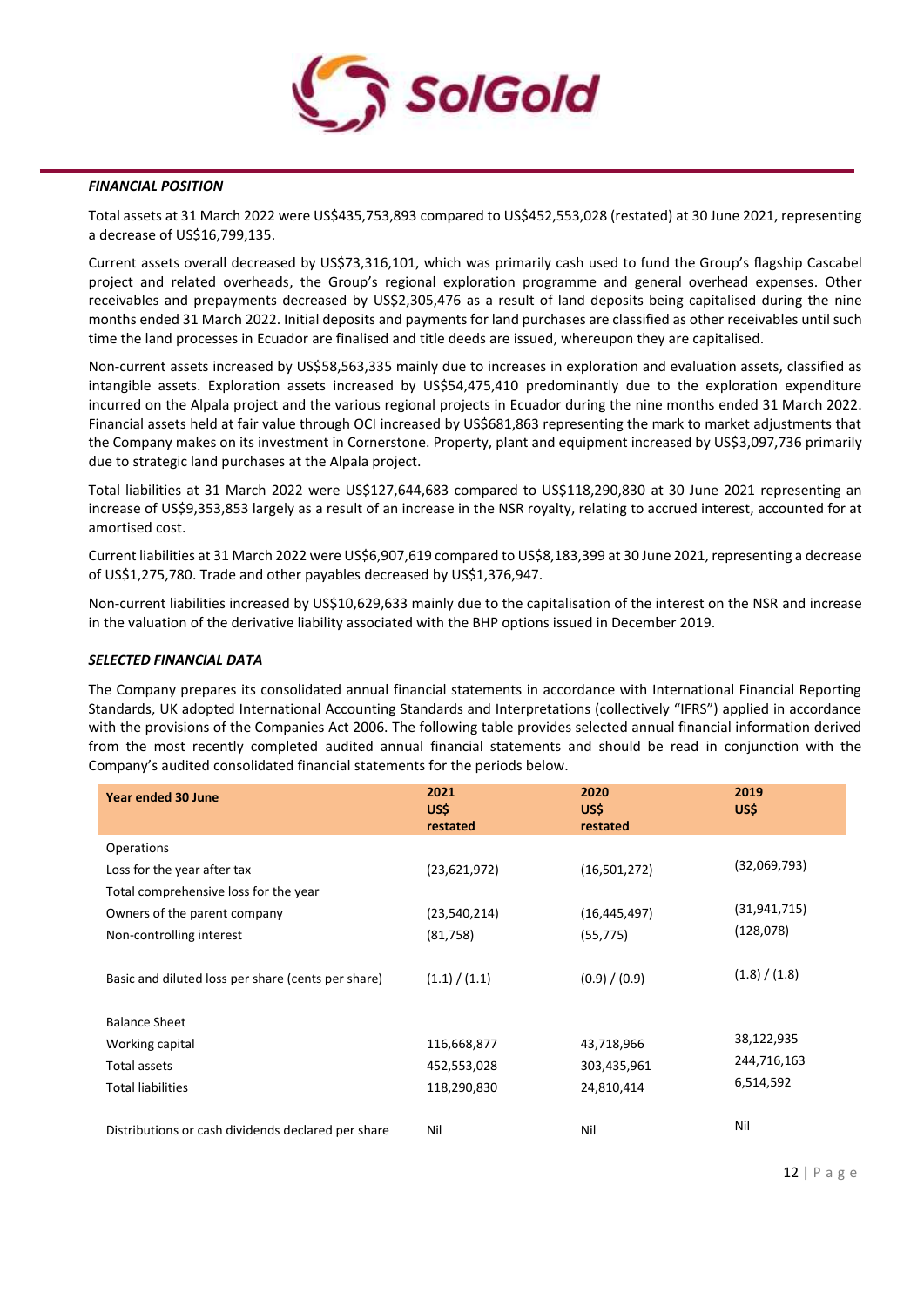

# *SUMMARY OF QUARTERLY RESULTS*

The following table sets forth a comparison of revenues and earnings for the previous eight quarters ending with 31 March 2022. Financial information is prepared in accordance with IFRS as issued by the IASB and is reported in United States Dollars.

| <b>Quarter ended</b>                                                             | Mar 31, 2022<br>US\$             | Dec 31, 2021<br>US\$<br>restated | Sep 30, 2021<br>US\$<br>restated | Jun 30, 2021<br>US\$<br>restated |
|----------------------------------------------------------------------------------|----------------------------------|----------------------------------|----------------------------------|----------------------------------|
| Loss for the quarter after tax                                                   | (9,042,377)                      | (7, 270, 260)                    | (10, 788, 241)                   | (8,862,781)                      |
| Net loss per share (cents per share)                                             | (0.4)                            | (0.3)                            | (0.5)                            | (0.4)                            |
| Loss for the quarter after tax<br>attributable to the owners of the<br>parent    | (9,009,202)                      | (7, 251, 888)                    | (10, 742, 095)                   | (8,850,458)                      |
| Net loss per share attributable to the<br>owners of the parent (cents per share) | (0.4)                            | (0.3)                            | (0.5)                            | (0.4)                            |
|                                                                                  |                                  |                                  |                                  |                                  |
| <b>Quarter ended</b>                                                             | Mar 31, 2021<br>US\$<br>restated | Dec 31, 2020<br>US\$<br>restated | Sep 30, 2020<br>US\$<br>restated | Jun 30, 2020<br>US\$<br>restated |
| Loss for the quarter after tax                                                   | (5,619,254)                      | (7, 123, 531)                    | (2, 167, 471)                    | (10,657,180)                     |
| Net loss per share (cents per share)                                             | (0.3)                            | (0.3)                            | (0.1)                            | (0.6)                            |
| Loss for the quarter after tax<br>attributable to the owners of the<br>parent    | (5,619,254)                      | (7,099,989)                      | (2, 137, 541)                    | (10,646,621)                     |

Net loss presented over the eight quarters generally reflects general and administrative costs which includes unrealised foreign exchange gains and losses, share-based payment expenses and finance costs including non-cash interest charges.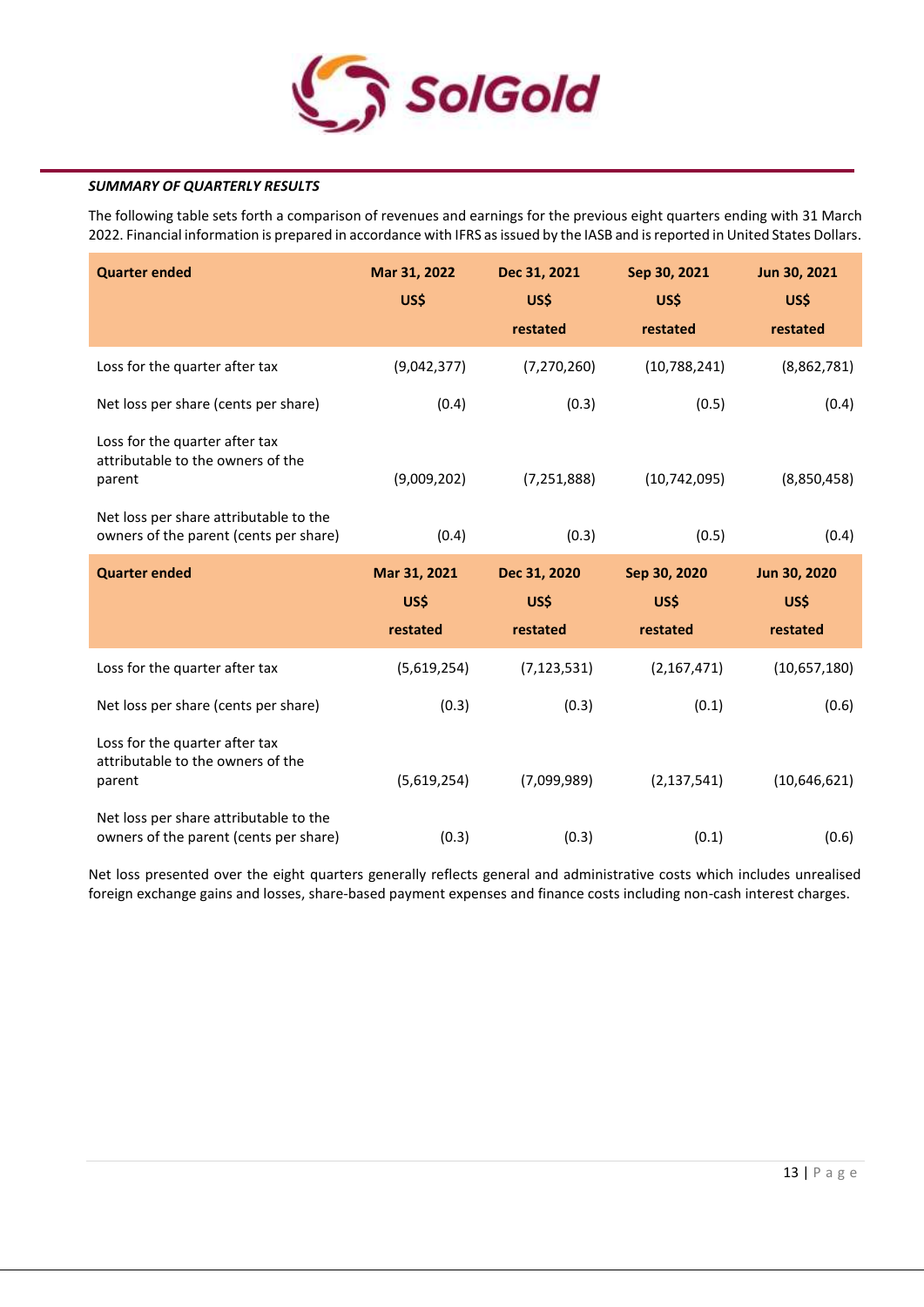

# *EQUITY FINANCING*

During the quarter ended 31 March 2022, the Company did not issue any additional equities.

## *EXPLORATION AND EVALUATION ASSETS*

Total capitalised expenditures on exploration and evaluation assets at 31 March 2022 were US\$358,547,425 compared to US\$304,072,015 (restated) at 30 June 2021. Exploration expenditure of US\$58,440,125 was incurred during the nine months ended 31 March 2022 compared to US\$59,576,106 during the nine months ended 31 March 2021. An impairment charge of US\$3,965,871 (March 2021: US\$682,918 - restated) was recognised for exploration expenditure associated with concessionsthatthe Board decided to surrender, as per the announcement on 7 September 2021 and additional US\$227,846 relating to the internal investigation

The following table represents the capitalised expenditures on exploration and evaluations to date by project area.

| <b>Project</b>                  | <b>Capitalised at</b><br>30 June 2021<br>US\$<br><b>Restated</b> | <b>Capitalised during</b><br>period ended<br>31 March 2022<br>US\$ | <b>Impairment</b><br>during the<br>period ended<br>31 March<br><b>2022USS</b> | <b>Foreign exchange</b><br>impact during<br>period ended 31<br><b>March 2022 US\$</b> | <b>Capitalised at</b><br>31 March 2022<br>US\$ |
|---------------------------------|------------------------------------------------------------------|--------------------------------------------------------------------|-------------------------------------------------------------------------------|---------------------------------------------------------------------------------------|------------------------------------------------|
| Cascabel                        | 225,095,626                                                      | 30,281,960                                                         | (227, 846)                                                                    |                                                                                       | 255,149,740                                    |
| Ecuador regional<br>exploration | 68,119,089                                                       | 27,948,459                                                         | (3,738,025)                                                                   |                                                                                       | 92,329,523                                     |
| Australia                       | 10,430,948                                                       | 40,774                                                             |                                                                               | (3,065)                                                                               | 10,468,657                                     |
| Solomon Islands                 | 426,352                                                          | 168,932                                                            |                                                                               | 4,221                                                                                 | 599,505                                        |
| <b>TOTAL</b>                    | 304,072,015                                                      | 58,440,125                                                         | (3,965,871)                                                                   | 1,156                                                                                 | 358,547,425                                    |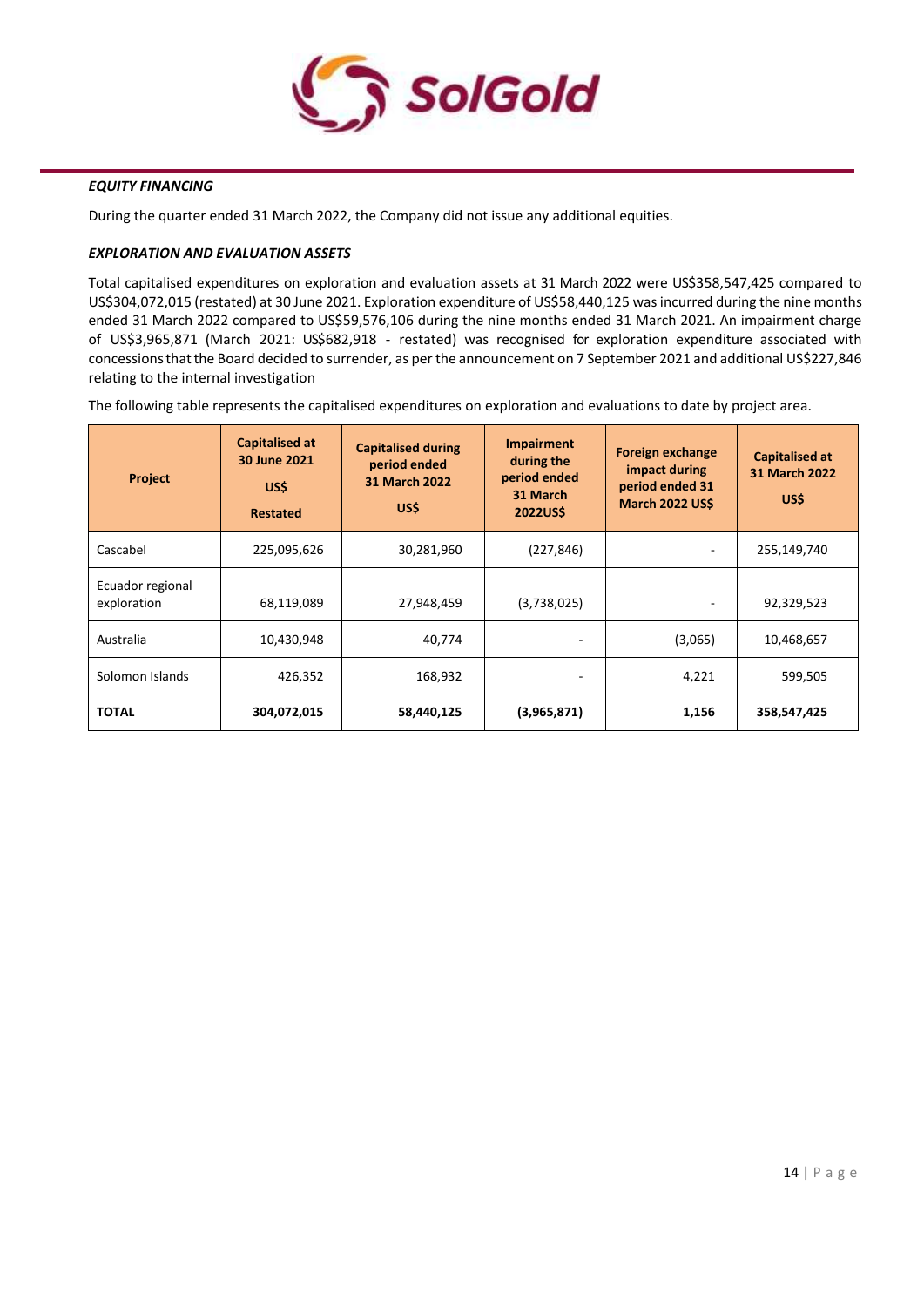

# *PROJECT ACTIVITIES*

The Alpala deposit at the Cascabel project in northern Ecuador, with its 1km-plus copper-gold-silver intersections, is the first of potentially many discoveries in the country. The recent release of the maiden Mineral Resource Estimates ("MRE") for the Tandayama-America deposit at Cascabel and the Cacharposa deposit at the Porvenir project is a testament to the quality of the Company's exploration portfolio. The Company's focus since 2012 has been on the riches of the underexplored section of the Andean Copper Belt in Ecuador. In addition to the Tier 1 Cascabel project, SolGold has identified a number of highly prospective priority projects throughout Ecuador and is exploring these in parallel with the development of Cascabel. Activities conducted on the priority projects are described by subsidiary in the following sections.



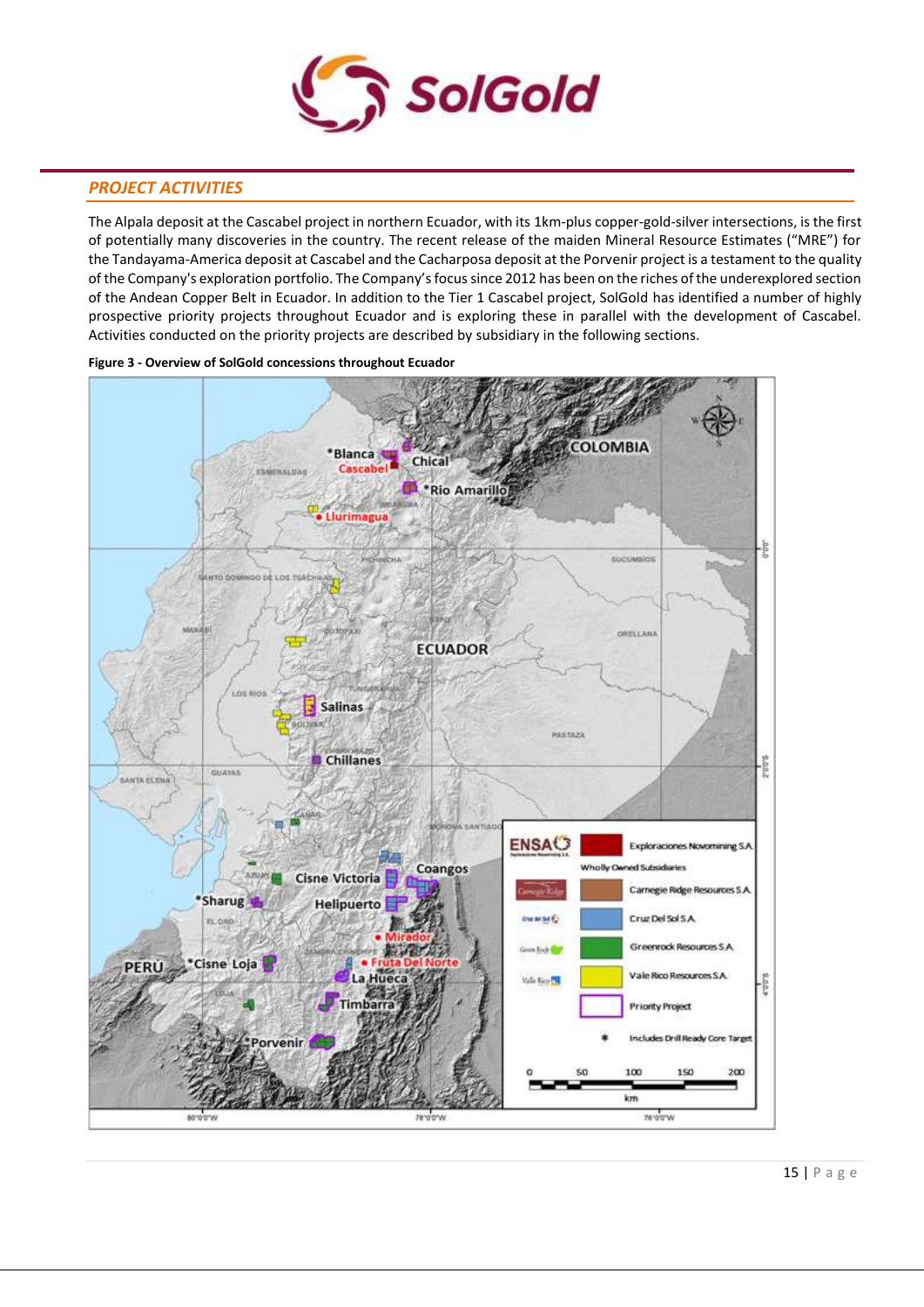

#### *EXPLORACIONES NOVOMINING S.A.*

#### **Cascabel Project**

| Location:               | Imbabura province, Northern Ecuador |
|-------------------------|-------------------------------------|
| Ownership:              | 85%                                 |
| Subsidiary:             | Exploraciones Novomining S.A.       |
| Tenement area:          | 50 $km2$                            |
| <b>Primary Targets:</b> | Copper gold porphyry                |

The Cascabel project base is located at Rocafuerte in northern Ecuador, approximately three hours' drive north of the capital Quito, close to water, power supply and Pacific ports. Having fulfilled its earn-in requirements, SolGold is a registered shareholder with an unencumbered legal and beneficial 85% interest in ENSA which holds 100% of the Cascabel tenement covering approximately 50km<sup>2</sup>, and subject to a 2% net smelter return royalty held by Santa Barbara Resources Ltd which may be purchased for US\$4.0 million in two stages, the latest following a production decision. Following the completion of a Definitive Feasibility Study by ENSA, Cornerstone, which currently holds a 15% interest in ENSA, will be obligated to contribute to the funding of ENSA.

During the nine months ended 31 March 2022, the Group capitalised US\$30,281,960 on the Cascabel project.

At the Tandayama-Ameríca deposit drilling continues for geotechnical, hydrogeological and metallurgical testwork. Resource extension and infill drilling continues.

| <b>Drilling</b><br>Tandayama-<br>Ameríca<br>$(1$ rig) | 1,057m of drilling was completed at TAM in the three months ended 31 March 2022. Geologists are<br>consolidating data and significant results from completed holes at TAM. Activities include:<br>Resource drilling<br>٠<br>Updating of interpretation of 3D geology and alteration models<br>Resource modelling and reporting is underway<br>٠<br>Logging and collection of geotechnical parameters and samples for lab testwork |
|-------------------------------------------------------|-----------------------------------------------------------------------------------------------------------------------------------------------------------------------------------------------------------------------------------------------------------------------------------------------------------------------------------------------------------------------------------------------------------------------------------|
| Water monitoring                                      | Site-wide hydrological monitoring and hydrogeological monitoring in and around the Alpala deposit and<br>potential infrastructure sites. This work continues and includes:<br>Installation of additional piezometers<br>Surface, near surface and underground water monitoring                                                                                                                                                    |
| Geotechnical                                          | Ongoing geological and geotechnical site investigations for areas identified for project infrastructure<br>including:<br>Detailed surface mapping<br>Geotechnical sampling for geotechnical lab testwork<br>Metallurgical testwork is ongoing                                                                                                                                                                                     |
| Ancillary programmes                                  | Ongoing geomorphological risk management including stability monitoring at identified locations<br>٠<br>(observations did not identify significant movement)<br>Surface mapping campaign over proposed infrastructure locations<br>٠<br>Sampling for geochemical characterisation across multiple location commenced                                                                                                              |

#### **Figure 4 - Major activities undertaken in the reporting period**

#### **Current Drilling – Tandayama-Ameríca**

To date a total of approximately 31,000m has been drilled at the TAM deposit with drill hole 41 currently in progress at a depth of 500m. Assay results from hole 41 are pending. An updated TAM MRE#2 is currently underway with a dataset that comprises 30,925.2m of diamond drilling from holes 1-41, 458m of surface rock-saw channel assays from 72 outcrops and a total of 29,631.6m of final assay results from holes 1-40.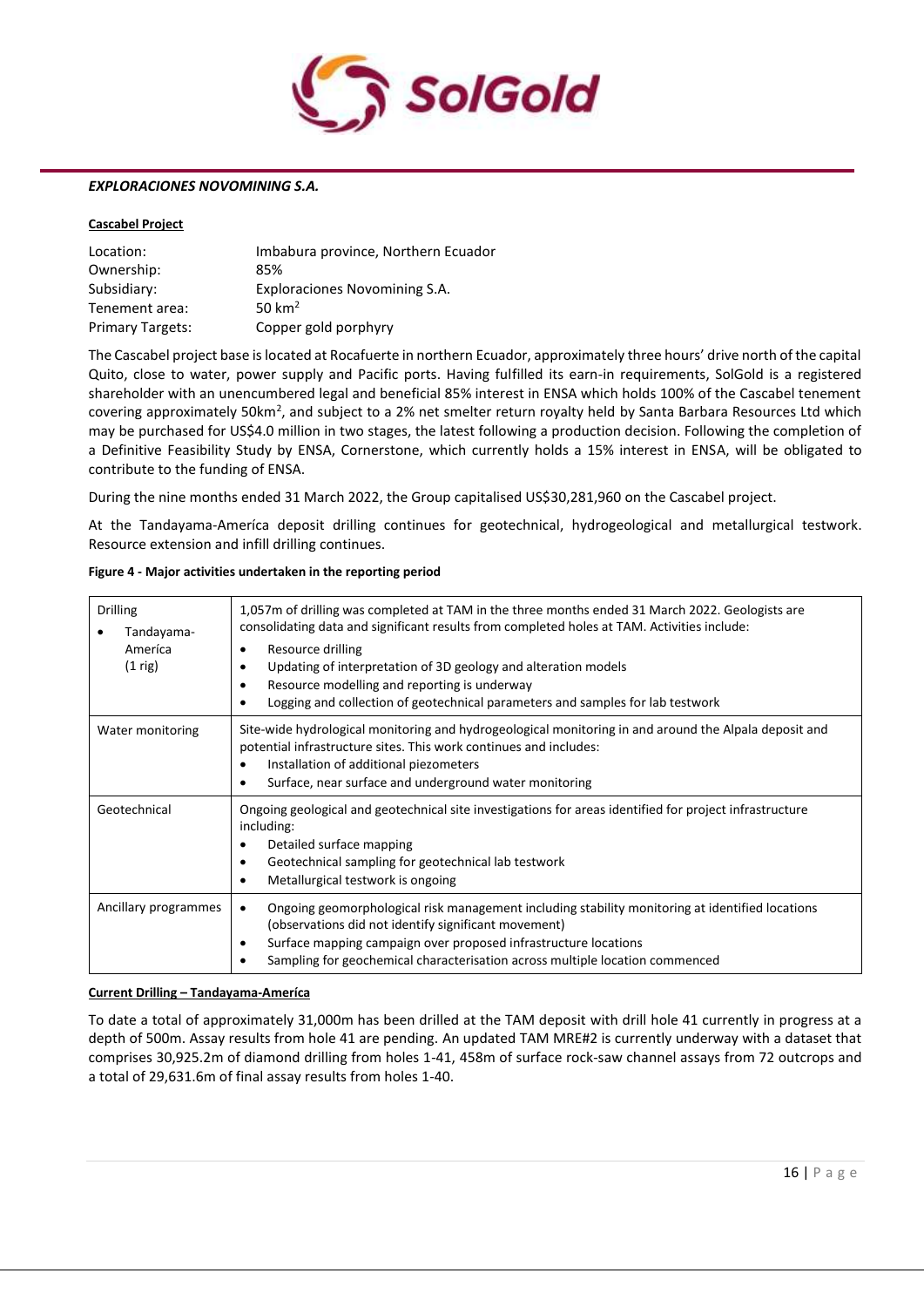

#### *Cascabel Mineral Resource and Mineral Reserve Estimates*

#### *Alpala Mineral Resource Estimate (MRE#3)*

The Alpala porphyry copper-gold-silver deposit, at a cut-off grade of 0.21% CuEq, comprises 2,663 Mt at 0.53% CuEq in the Measured plus Indicated categories, which includes 1,192 Mt at 0.72% CuEq in the Measured category and 1,470 Mt at 0.37% CuEq in the Indicated category. The Inferred category contains an additional 544 Mt at 0.31% CuEq.

The estimate comprises a contained metal content of 9.9 Mt Cu and 21.7 Moz Au in the Measured plus Indicated categories, which includes 5.7 Mt Cu and 15 Moz Au in the Measured category, and 4.2 Mt Cu and 6.6 Moz Au in the Indicated category. The Inferred category contains an additional 1.3 Mt Cu and 1.9 Moz Au.

| Cut-off | <b>Mineral</b>                 |       |                    |                     | Grade        |              |                     |            | <b>Contained metal</b> |             |
|---------|--------------------------------|-------|--------------------|---------------------|--------------|--------------|---------------------|------------|------------------------|-------------|
| grade   | <b>Resource</b><br>category    | Mt    | <b>CuEq</b><br>(%) | <b>Cu</b><br>$(\%)$ | Au.<br>(g/t) | Ag.<br>(g/t) | <b>CuEq</b><br>(Mt) | Cu<br>(Mt) | Au<br>(Moz)            | Ag<br>(Moz) |
|         | Measured                       | 1,192 | 0.72               | 0.48                | 0.39         | 1.37         | 8.6                 | 5.7        | 15.0                   | 52.4        |
|         | Indicated                      | 1,470 | 0.37               | 0.28                | 0.14         | 0.84         | 5.5                 | 4.2        | 6.6                    | 39.8        |
| 0.21%   | Measured +<br><b>Indicated</b> | 2,663 | 0.53               | 0.37                | 0.25         | 1.08         | 14.0                | 9.9        | 21.7                   | 92.2        |
|         | Inferred                       | 544   | 0.31               | 0.24                | 0.11         | 0.61         | 1.7                 | 1.3        | 1.9                    | 10.6        |
|         | Planned dilution               | 5     | 0.00               | 0.00                | 0.00         | 0.00         | 0.0                 | 0.0        | 0.0                    | 0.0         |

Notes:

1. Mrs. Cecilia Artica, SME Registered Member, Principal Geology Consultant of Mining Plus, is responsible for this Mineral Resource statement and is an "independent Qualified Person" as such term is defined in NI 43-101.

2. The Mineral Resource is reported using a cut-off grade of 0.21% CuEq calculated using [copper grade (%)] + [gold grade (g/t) x 0.613].<br>3. The Mineral Resource is considered to have reasonable prospects for eventual econ

3. The Mineral Resource is considered to have reasonable prospects for eventual economic extraction by underground mass mining such as block caving.

4. Mineral Resources are not Mineral Reserves and do not have demonstrated economic viability.

5. The statement uses the terminology, definitions and guidelines given in the CIM Standards on Mineral Resources and Mineral Reserves (May 2014) as required by NI 43-101.

6. MRE is reported on 100 percent basis within an optimised shape.

7. Figures may not compute due to rounding.

#### *Alpala Mineral Reserve Estimate*

As part of the PFS, the Company announced for the first time a Mineral Reserve for the Alpala deposit, which has been estimated using block caving as the sole underground mining method, taking into account the effect of dilution of indicated material with lower grade or barren material originating from within the caved zone and the overlying cave backs, representing the economically mineable part of the measured and indicative resource, based on achievable mine plan and production schedule. The initial Mineral Reserve represents 21% of Measured and Indicated Resources tonnes and approximately 38% of contained metal in dollar terms.

| Mineral               |     |           | Grade       |             |            | <b>Contained metal</b> |             |
|-----------------------|-----|-----------|-------------|-------------|------------|------------------------|-------------|
| l Reserve<br>category | Mt  | Cu<br>(%) | Au<br>(g/t) | Ag<br>(g/t) | Cu<br>(Mt) | <b>Au</b><br>(Moz)     | Ag<br>(Moz) |
| Probable              | 558 | 0.58      | 0.52        | 1.65        | 3.26       | 9.37                   | 30          |
| <b>Total</b>          | 558 | 0.58      | 0.52        | 1.65        | 3.26       | 9.37                   | 30          |

Notes:

1. Effective date of the Mineral Reserves is 31 March 2022.

2. Only Measured and Indicated Mineral Resources were used to report Probable Mineral Reserves.

3. Mineral Reserves reported above were not additive to the Mineral Resource and are quoted on a 100% project basis.

4. The Mineral Reserve is based on the 18 March 2020 Mineral Resource.

5. Totals may not match due to rounding.

6. The statement uses the terminology, definitions and guidelines given in the CIM Standards on Mineral Resources and Mineral Reserves (May 2014) as required by NI 43-101.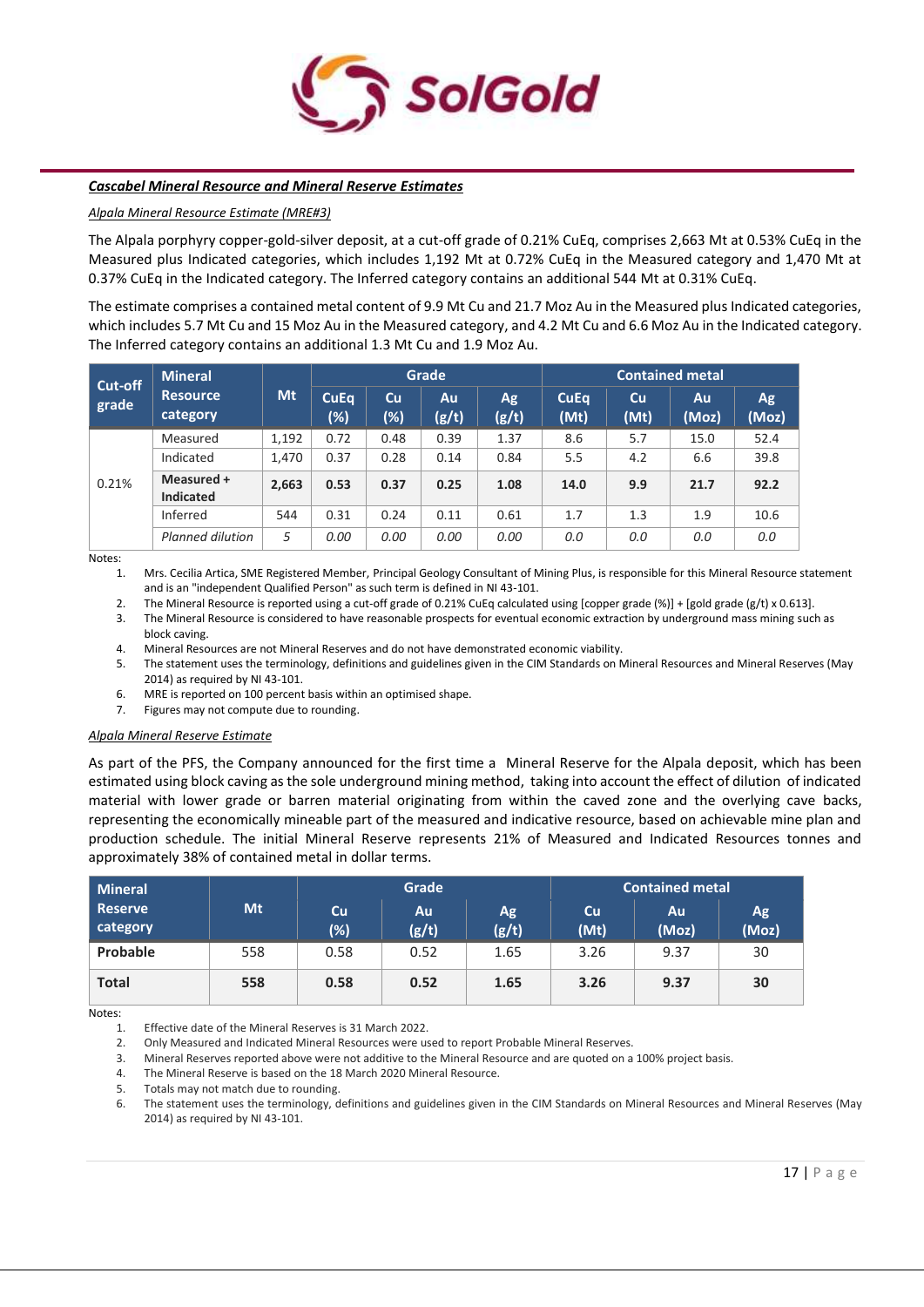

7. The Mineral Reserve Estimate as of 31 March 2022 for Alpala was independently verified by Aaron Spong FAusIMM CP (Min) who is a full-time employee of Mining Plus. Mr Spong fulfils the requirements to be a "Qualified Person" for the purposes of NI 43-101 and is the Qualified Person under NI 43-101 for the Mineral Reserve.

#### *Tandayama-Ameríca Mineral Resource Estimate*

The TAM maiden MRE, released on 19 October 2021 comprised 17,535m of diamond drilling from holes 1-23, 458m of surface rock-saw channel sampling from 72 outcrops, and 14,566m of final assay results from holes 1-18. The TAM deposit lies approximately 3km north of the Alpala deposit.

The TAM porphyry copper-gold deposit contains a total Mineral Resource of 233.0Mt @ 0.33% CuEq for 0.53Mt Cu, and 1.20Moz Au in the Indicated category, plus 197.0Mt @ 0.39% CuEq for 0.52Mt Cu, and 1.24Moz Au in the Inferred category.

|                        | <b>Cut-off Grade</b> |                          | <b>Tonnage</b> |              | Grade      |                 |         | <b>Contained Metal</b> |           |  |
|------------------------|----------------------|--------------------------|----------------|--------------|------------|-----------------|---------|------------------------|-----------|--|
| <b>Mining Method</b>   | (CuEq %)             | <b>Resource Category</b> | (Mt)           | Cu<br>$(\%)$ | Au $(g/t)$ | <b>CuEq (%)</b> | Cu (Mt) | Au (Moz)               | CuEq (Mt) |  |
| Open Pit               | 0.16                 | Indicated                | 201.0          | 0.22         | 0.16       | 0.33            | 0.45    | 1.06                   | 0.66      |  |
|                        |                      | Inferred                 | 61.8           | 0.25         | 0.30       | 0.44            | 0.16    | 0.59                   | 0.27      |  |
|                        | 0.28                 | Indicated                | 32.0           | 0.26         | 0.14       | 0.35            | 0.08    | 0.14                   | 0.11      |  |
| Underground            |                      | Inferred                 | 135.2          | 0.27         | 0.15       | 0.37            | 0.37    | 0.65                   | 0.50      |  |
| <b>Total Indicated</b> |                      |                          | 233.0          | 0.23         | 0.16       | 0.33            | 0.53    | 1.20                   | 0.77      |  |
| <b>Total Inferred</b>  |                      |                          | 197.0          | 0.27         | 0.20       | 0.39            | 0.52    | 1.24                   | 0.77      |  |

*Notes:*

*1. Dr Andrew Fowler, MAusIMM CP(Geo), Principal Geology Consultant of Mining Plus, is responsible for this Mineral Resource statement and is an "independent Qualified Person" as such term is defined in NI 43-101.*

*2. The Mineral Resource is reported using cut-off grades that are applied according to the mining method where 0.16 % CuEq applies to potentially open-pittable material and 0.28 % CuEq applies to material potentially mineable by underground bulk mining methods.*

*3. The Mineral Resource is considered to have reasonable prospects for eventual economic extraction by open pit or underground bulk mining such as block caving.*

*4. Mineral Resources are not Mineral Reserves and do not have demonstrated economic viability.*

*5. The statement uses the terminology, definitions and guidelines given in the CIM Standards on Mineral Resources and Mineral Reserves (May 2014) as required by NI 43-101.*

*6. The underground portion of the Mineral Resource is reported on 100 percent basis within an optimised shape as described below.*

*7. Figures may not compute due to rounding.*

#### *CARNEGIE RIDGE RESOURCES S.A.*

#### **Rio Amarillo**

| Location:               | Imbabura province, northern Ecuador |
|-------------------------|-------------------------------------|
| Ownership:              | 100%                                |
| Subsidiary:             | Carnegie Ridge Resources S.A.       |
| Tenement Area:          | 3 concessions, 123 km <sup>2</sup>  |
| <b>Primary Targets:</b> | Copper porphyry                     |

SolGold's 100%-owned Rio Amarillo project in northern Ecuador lies approximately 30km southeast of the Company's flagship Alpala porphyry copper-gold-silver deposit. The Rio Amarillo project comprises three concessions, Rio Amarillo 1, 2 & 3.

Drilling continued at the Varela target with the second drillhole completed at the end of December at a depth of 1,500m and a third hole completed at 534m. No significant assay results have been received to date. In late January, all drilling activities were suspending pending a review of results and follow-up fieldwork at both the Varela and Paloma targets.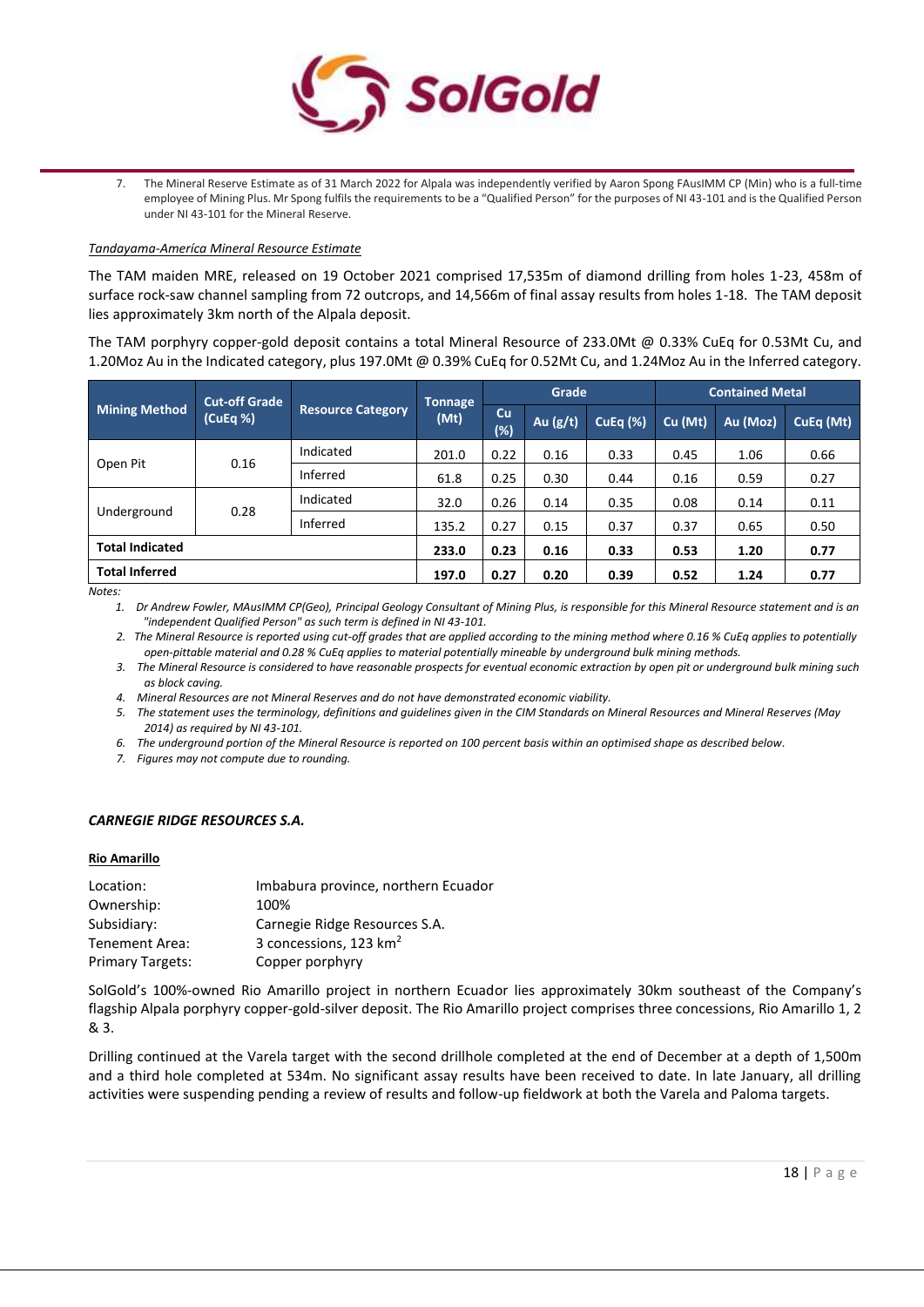

#### **Blanca**

| Location:               | Carchi province, northern Ecuador |
|-------------------------|-----------------------------------|
| Ownership:              | 100%                              |
| Subsidiary:             | Carnegie Ridge Resources S.A      |
| Tenement area:          | 2 concessions, 74 km <sup>2</sup> |
| <b>Primary Targets:</b> | Epithermal gold                   |

No work was completed at the Blanca project during the reporting period.

# *CRUZ DEL SOL S.A.*

#### **Helipuerto**

| Location:               | Morona Santiago province, south-eastern Ecuador |
|-------------------------|-------------------------------------------------|
| Ownership:              | 100%                                            |
| Subsidiary:             | Cruz Del Sol S.A.                               |
| Tenement Area:          | 4 concessions, 184 km <sup>2</sup>              |
| <b>Primary Targets:</b> | Porphyry & epithermal copper-gold               |

The Tinkimints copper prospect and the Helipuerto project concessions lie within one of the most prolific portions of the Andean Jurassic Porphyry Belt, which hosts globally significant copper and gold deposits in Ecuador, several of which have been developed into mines, such as the nearby Fruta del Norte and Mirador mines, the Santa Barbara, Panantza and Warintza deposits, and SolGold's newly discovered Cacharposa deposit at Porvenir.

Extensive and systematic geological and geochemical field programmes are continuing at Helipuerto with an initial focus on the delineation of the size and tenor of the new Tinkimints copper prospect including mapping and sampling of the area directly south of Solaris's Warintza copper-gold porphyry discovery that abuts SolGold's Helipuerto concessions.

#### **La Hueca**

| Location:               | Zamora Chinchipe province, southern Ecuador |
|-------------------------|---------------------------------------------|
| Ownership:              | 100%                                        |
| Subsidiary:             | Cruz del Sol S.A.                           |
| Tenement area:          | 3 concessions, 94 km <sup>2</sup>           |
| <b>Primary Targets:</b> | Copper-gold porphyry                        |

No work was completed at the La Hueca project during the reporting period.

# *GREEN ROCK RESOURCES S.A.*

# **Porvenir**

| Location:               | Zamora Chinchipe province, southern Ecuador |
|-------------------------|---------------------------------------------|
| Ownership:              | 100%                                        |
| Subsidiary:             | Green Rock Resources S.A.                   |
| Tenement area:          | 7 concessions, 244km <sup>2</sup>           |
| <b>Primary Targets:</b> | Copper-gold porphyry                        |

The Porvenir project is located approximately 100km north of the Peruvian border, in Southern Ecuador. The Cacharposa porphyry copper-gold target is part of a 1,700m long northerly-trending mineralised corridor, up to 1,000m wide.

Two holes were completed in early January at the Mula Muerta prospect totalling 2,118m.

Extensive and systematic geological and geochemical field programmes are continuing at numerous satellite targets within the Porvenir project. Priority drill targets are expected to be ranked and drill-ready by Q4 CY22.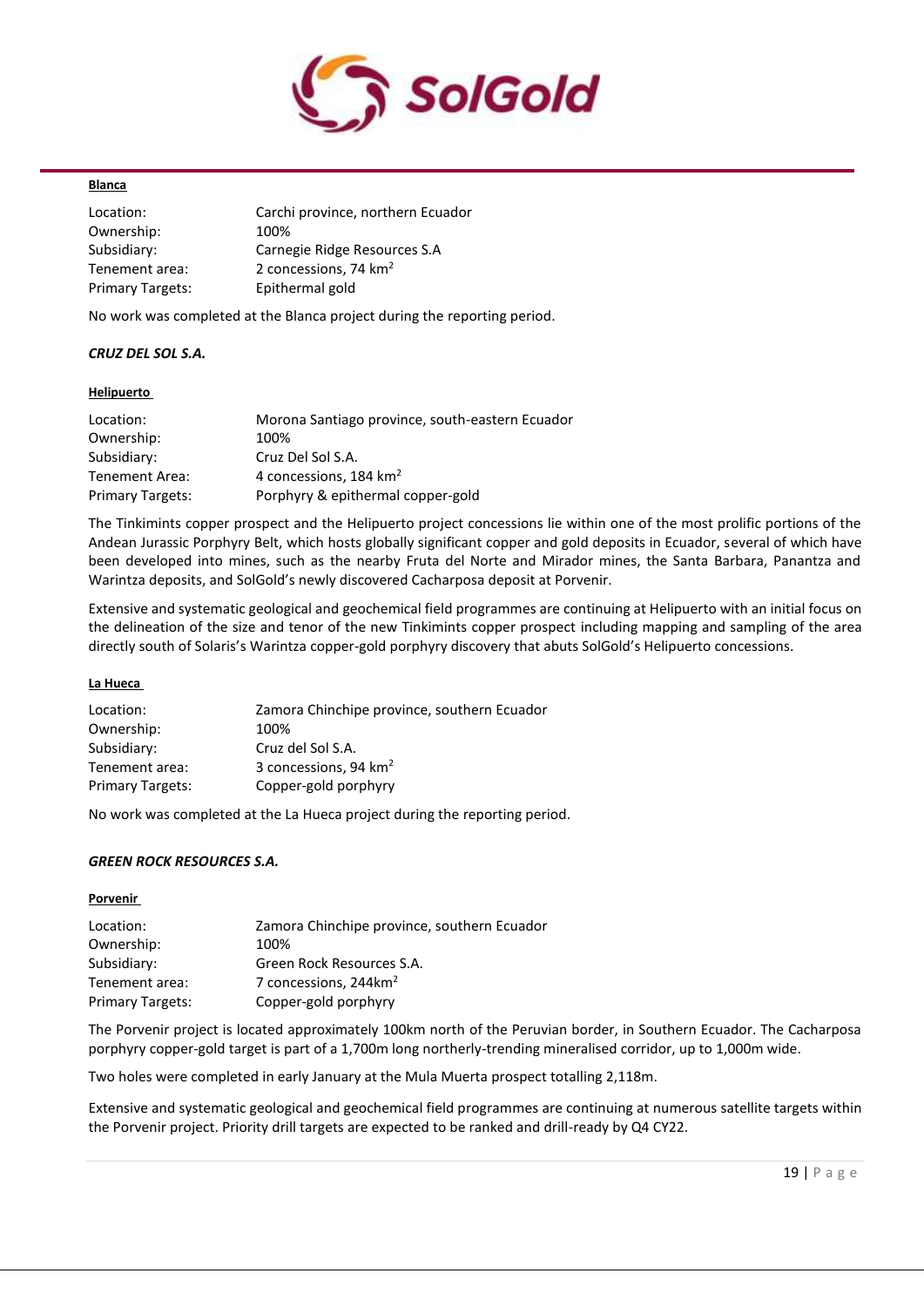

#### *Porvenir Mineral Resource Estimate*

The Cacharposa maiden MRE, released on 15 December 2021 and Technical Report on 31 January 2022 comprised 18,635.7m of diamond drilling from holes 1-23, 439.6m of surface rock-saw channel sampling from 23 outcrops, and 16,982.4m of final assay results from holes 1-20.

The Cacharposa porphyry copper-gold deposit contains a total Mineral Resource of 396.8Mt @ 0.44% CuEq <sup>[1]</sup> for 1.40 Mt Cu, and 1.80 Moz Au in the Indicated category, plus 96.9 Mt @ 0.37% CuEq for 0.28 Mt Cu, and 0.38 Moz Au in the Inferred category, using a cut-off grade of 0.16% CuEq.

The NI 43-101 technical report on the Mineral Resource Estimate for the Cacharposa deposit can be found at the following link[: https://www.sedar.com/DisplayCompanyDocuments.do?lang=EN&issuerNo=00043090](https://www.sedar.com/DisplayCompanyDocuments.do?lang=EN&issuerNo=00043090)

| Mineral Resource Statement (effective date 26 October 2021) |           |                                    |                        |           |             |                        |                   |             |                     |
|-------------------------------------------------------------|-----------|------------------------------------|------------------------|-----------|-------------|------------------------|-------------------|-------------|---------------------|
| Cut-off<br>Potential                                        |           |                                    | Grade                  |           |             | <b>Contained Metal</b> |                   |             |                     |
| <b>Mining</b><br>Grade<br><b>Method</b>                     | (Cu Eq %) | <b>Resource</b><br><b>Category</b> | <b>Tonnage</b><br>(Mt) | Cu<br>(%) | Au<br>(g/t) | <b>CuEq</b><br>$(\%)$  | <b>Cu</b><br>(Mt) | Au<br>(Moz) | <b>CuEq</b><br>(Mt) |
|                                                             |           | Indicated                          | 396.8                  | 0.35      | 0.14        | 0.44                   | 1.40              | 1.80        | 1.75                |
| 0.16<br>Open Pit                                            | Inferred  | 96.9                               | 0.29                   | 0.12      | 0.37        | 0.28                   | 0.38              | 0.36        |                     |

*Notes:*

*1. Dr Andrew Fowler, MAusIMM CP(Geo), Principal Geology Consultant of Mining Plus, is responsible for this Mineral Resource statement and is an "independent Qualified Person" as such term is defined in NI 43-101.*

*2. The Mineral Resource is reported using a cut-off grade calculated for the open pit mining method.* 

*3. Copper equivalency factor of 0.632 (whereby CuEq = Cu + Au x 0.632) is based on third party metal price research, forecasting of Cu and Au prices, and a cost structure from mining study data available from a similar deposit. Costs include mining, processing and general and administration (G&A). Net Smelter Return (NSR) includes off-site realisation (TC/RC) including royalties, metallurgical recoveries (84% for Cu and 65% for Au) and metal prices of Cu at US\$3.30/lb and Au at US\$1,700/oz. The Mineral Resource is considered to have reasonable prospects for eventual economic extraction by open pit mining methods.*

*4. Mineral Resources are not Mineral Reserves and do not have demonstrated economic viability.*

*5. The statement uses the terminology, definitions and guidelines given in the CIM Standards on Mineral Resources and Mineral Reserves (May 2014) as required by NI 43-101.*

*7. Figures may not compute due to rounding.*

#### **Sharug**

| Azuay province, southwest Ecuador |
|-----------------------------------|
| 100%                              |
| Green Rock Resources S.A.         |
| 2 concessions, 58 km <sup>2</sup> |
| Copper-gold porphyry              |
|                                   |

#### *Santa Martha Target*

No work has been completed at the Sharug project during the reporting period.

Drilling concluded in December 2021 at the Santa Martha and Quillosisa copper-gold porphyry targets completing an initial six-hole programme testing extensive coincident surface geochemical and geophysical anomalies. Results have been returned from all six holes with no significant results.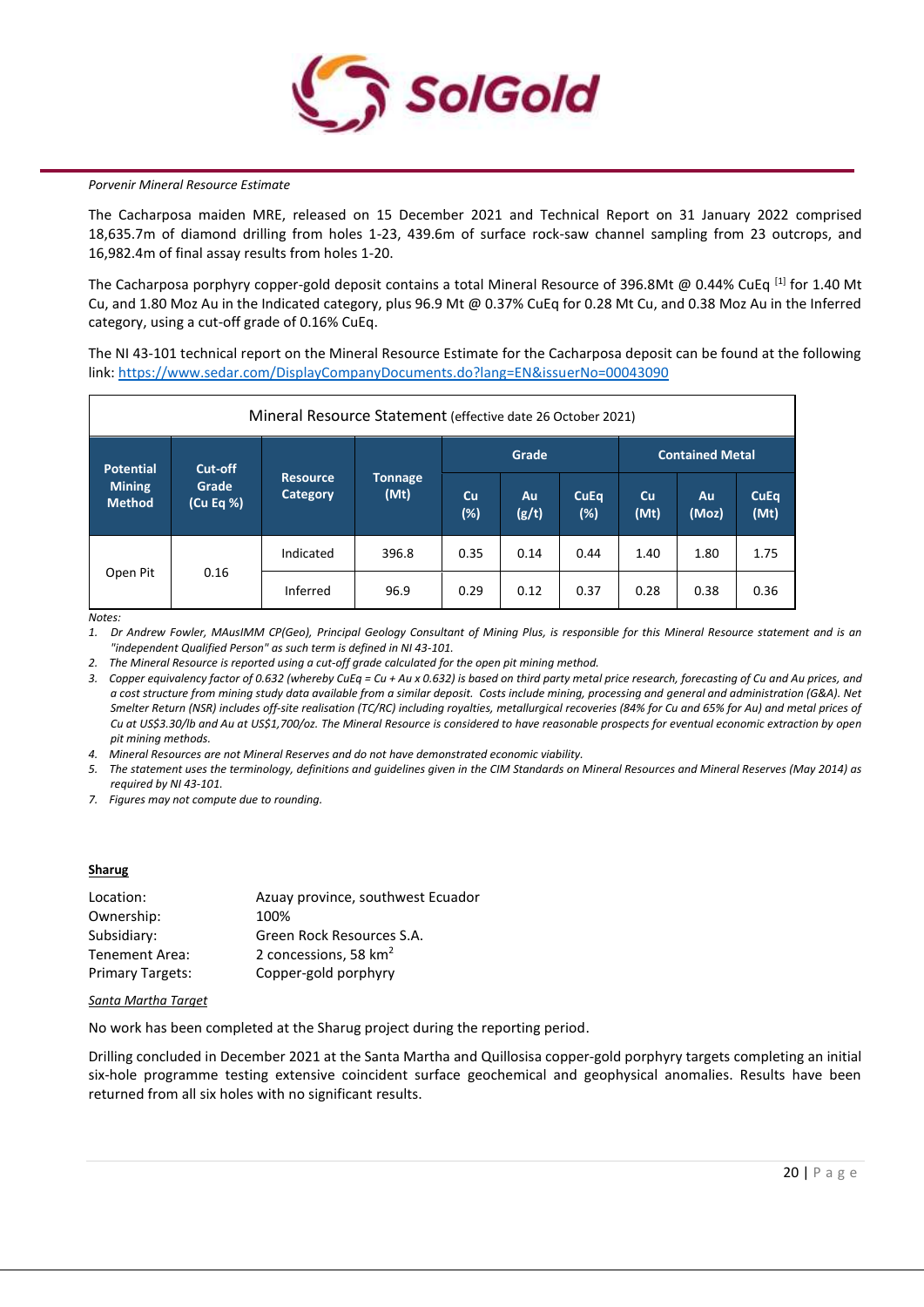

# **Cisne Loja**

| Location:               | Loja province, southern Ecuador                  |
|-------------------------|--------------------------------------------------|
| Ownership:              | 100%                                             |
| Subsidiary:             | Green Rock Resources S.A.                        |
| Tenement area:          | 3 concessions, 147 km <sup>2</sup>               |
| <b>Primary Targets:</b> | Epithermal gold and silver, porphyry copper-gold |

Extensive and systematic geological and geochemical field programmes are continuing at the Celen target. Priority drill targets are expected to be ranked and drill-ready by Q4 CY22.

## *QUALIFIED PERSON*

Information in this report relating to the exploration results is based on data reviewed by Mr Jason Ward ((CP) B.Sc. Geol.), Head of Exploration of the Group. Mr Ward is a Fellow of the Australasian Institute of Mining and Metallurgy, holds the designation FAusIMM (CP), and has in excess of 20 years' experience in mineral exploration and is a Qualified Person for the purposes of the relevant LSE and TSX Rules. Mr Ward consents to the inclusion of the information in the form and context in which it appears.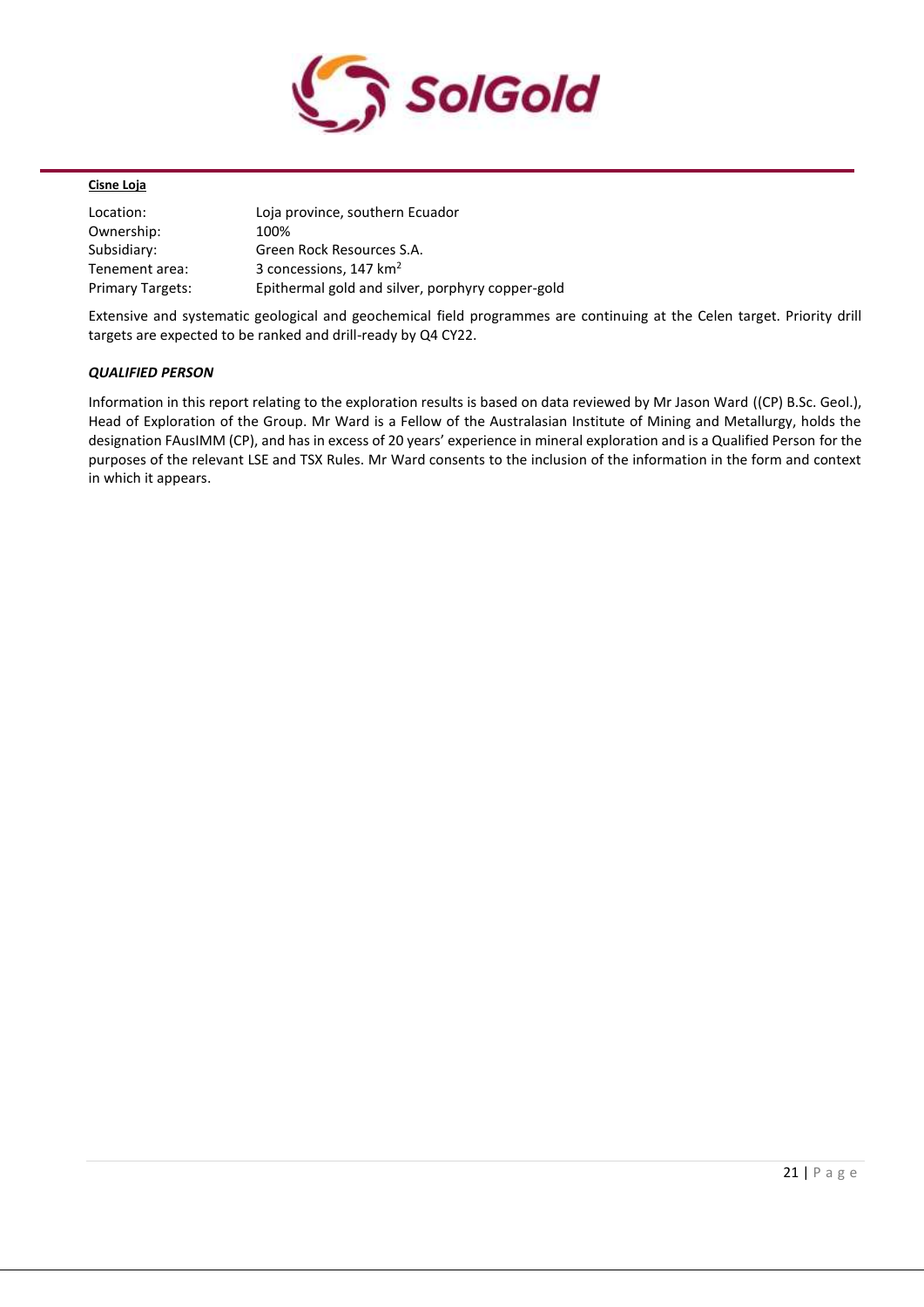

# *ADDITIONAL DISCLOSURE FOR ISSUERS WITHOUT SIGNIFICANT REVENUE*

The following table sets out a breakdown of all material components of certain costs to the Group for the quarters ended 31 March 2022 and 2021.

## *MINERAL PROPERTIES – EXPLORATION AND EVALUATION*

The following table sets out the total deferred exploration costs recorded by the Group for the Cascabel concession, the Ecuador regional exploration projects, Australian projects and the Solomon Islands projects for the quarters ended 31 March 2022 and 2021.

|                                                       | <b>Cascabel project</b>  |                                         | <b>Ecuador regional</b><br>exploration projects |                                  | <b>Australian projects</b> |                                         | <b>Solomon Islands projects</b> |                                  | <b>Total</b>             |                                  |
|-------------------------------------------------------|--------------------------|-----------------------------------------|-------------------------------------------------|----------------------------------|----------------------------|-----------------------------------------|---------------------------------|----------------------------------|--------------------------|----------------------------------|
| <b>Exploration</b><br>expenditures                    | Mar 22<br>(US\$'000)     | <b>Mar 21</b><br>(US\$'000)<br>restated | Mar 22<br>(US\$'000)                            | Mar 21<br>(US\$'000)<br>restated | Mar 22<br>(US\$'000)       | <b>Mar 21</b><br>(US\$'000)<br>restated | Mar 22<br>(US\$'000)            | Mar 21<br>(US\$'000)<br>restated | Mar 22<br>(US\$'000)     | Mar 21<br>(US\$'000)<br>restated |
| Balance,<br>beginning of<br>period<br><b>Restated</b> | 247,307                  | 200,406                                 | 83,379                                          | 52,174                           | 10,215                     | 10,619                                  | 540                             | 329                              | 341,441                  | 263,528                          |
| Licence fee                                           | 206                      | 194                                     | 3,153                                           | 2,967                            | 11                         | 4                                       | $\overline{\phantom{a}}$        | 5                                | 3,370                    | 3,170                            |
| Assays and<br>geochemistry                            | 99                       | 99                                      | 164                                             | 115                              | $\overline{\phantom{a}}$   | $\overline{\phantom{a}}$                |                                 |                                  | 263                      | 214                              |
| Camp costs                                            | 325                      | 942                                     | 704                                             | 626                              | $\blacksquare$             | $\sim$                                  | $\overline{\phantom{a}}$        |                                  | 1,029                    | 1,568                            |
| Drilling                                              | 655                      | 6,632                                   | 1,113                                           | 2,594                            | $\overline{\phantom{a}}$   | $\overline{\phantom{a}}$                | $\overline{\phantom{a}}$        | $\overline{\phantom{a}}$         | 1,768                    | 9,226                            |
| Geophysics                                            | $\sim$                   | 5                                       | $\overline{\phantom{a}}$                        | $\overline{\phantom{a}}$         | $\overline{\phantom{a}}$   | $\overline{\phantom{a}}$                | ÷.                              | $\overline{\phantom{a}}$         |                          | 5                                |
| Community                                             | 1,648                    | 1,556                                   | 706                                             | 657                              | $\blacksquare$             | $\overline{\phantom{a}}$                | $\sim$                          | $\mathcal{L}_{\mathcal{A}}$      | 2,354                    | 2,213                            |
| Salaries and<br>labour                                | 2,552                    | 1,880                                   | 2,400                                           | 1,818                            | $\overline{\phantom{a}}$   | 6                                       | 39                              | 47                               | 4,991                    | 3,751                            |
| Environment                                           | 192                      | 241                                     | 140                                             | 79                               | $\blacksquare$             | $\overline{\phantom{a}}$                | $\overline{\phantom{a}}$        | $\blacksquare$                   | 332                      | 320                              |
| PEA                                                   | $\overline{\phantom{a}}$ | $\overline{\phantom{a}}$                | $\blacksquare$                                  | $\blacksquare$                   | $\overline{\phantom{a}}$   | $\overline{\phantom{a}}$                | $\blacksquare$                  | $\overline{\phantom{a}}$         | $\overline{\phantom{a}}$ | $\blacksquare$                   |
| PFS                                                   | 1,075                    | 158                                     | $\overline{\phantom{a}}$                        | $\sim$                           | $\overline{\phantom{a}}$   | $\overline{\phantom{a}}$                | $\overline{\phantom{a}}$        | ۰                                | 1,075                    | 158                              |
| <b>DFS</b>                                            | 188                      | 363                                     | $\blacksquare$                                  | $\blacksquare$                   | $\blacksquare$             | $\bar{a}$                               | $\blacksquare$                  | ÷,                               | 188                      | 363                              |
| Other                                                 | 902                      | 1,266                                   | 971                                             | 903                              | $\blacksquare$             | $\overline{\phantom{a}}$                | $\overline{2}$                  | 5                                | 1,875                    | 2,174                            |
| <b>Total exploration</b><br>expenditures              | 255,149                  | 213,742                                 | 93,773                                          | 61,933                           | 10,226                     | 10,629                                  | 581                             | 386                              | 358,686                  | 286,690                          |
| Mineral<br>properties<br>abandoned                    | $\blacksquare$           | $\blacksquare$                          | (399)                                           | (2)                              | $\overline{\phantom{a}}$   | $\overline{\phantom{a}}$                | $\overline{\phantom{a}}$        | $\overline{\phantom{m}}$         | (399)                    | (2)                              |
| Foreign exchange<br>adjustment                        | ä,                       | $\overline{\phantom{a}}$                | $\blacksquare$                                  | $\overline{\phantom{a}}$         | 243                        | (128)                                   | 18                              | (5)                              | 261                      | (133)                            |
| <b>Balance at end of</b><br>period                    | 255,149                  | 213,742                                 | 92,331                                          | 61,931                           | 10,469                     | 10,501                                  | 599                             | 381                              | 358,548                  | 286,555                          |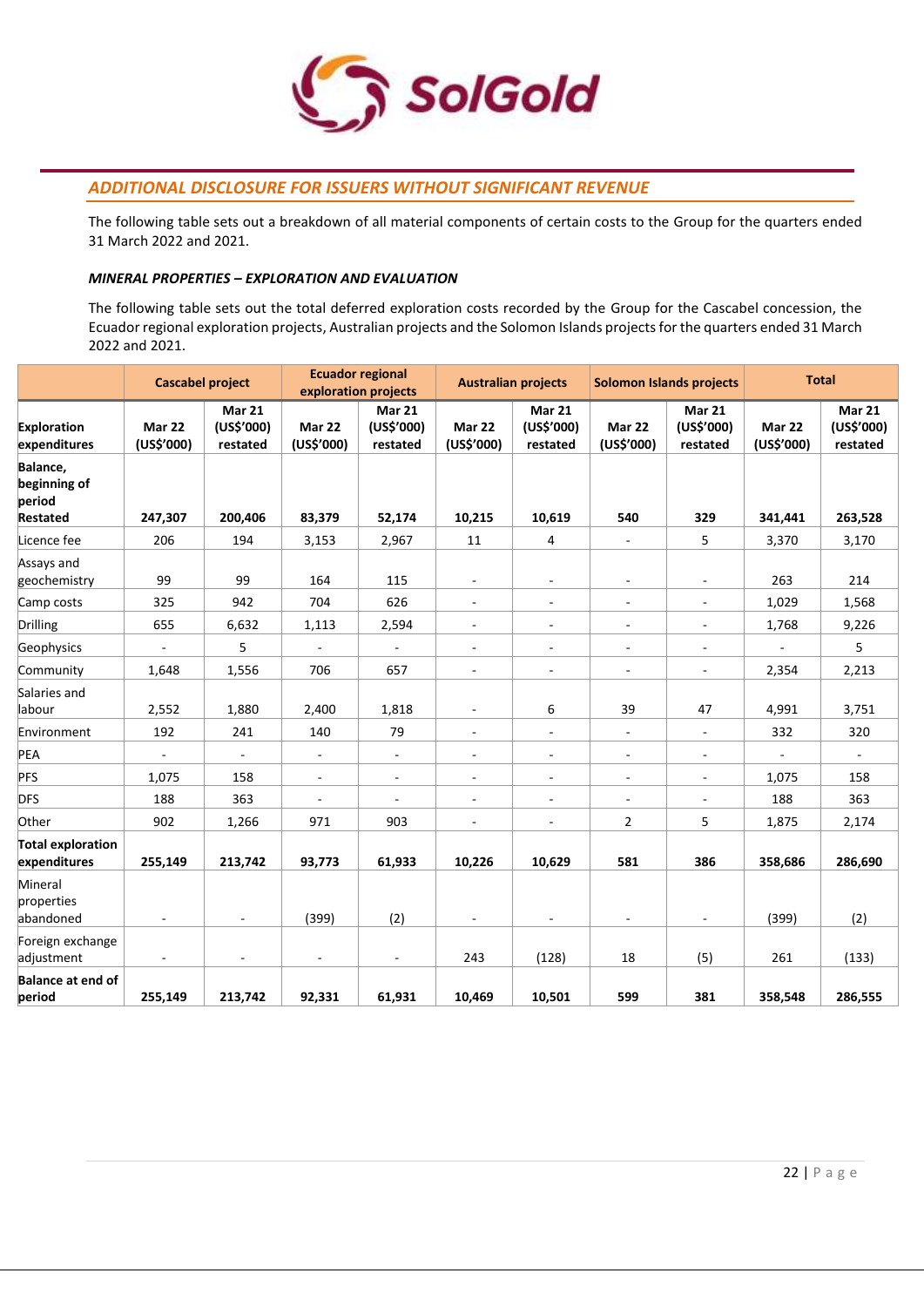

#### *EXPLORATION OUTLOOK*

The focus of the Group during the financial year ending 30 June 2022 will be to advance the Cascabel project in Ecuador through the ongoing PFS (including the additional determination of resources and reserves at the Alpala and Tandayama-Ameríca deposits), leading into the works for advancement of the DFS. Planned milestones at the Cascabel Project are:

- Completion of an updated Mineral Resource Estimate at the Tandayama-America deposit
- Completion of an updated Mineral Resource Estimate at the Alpala deposit to encompass potentially open pittable Mineral Resources
- Completion of optimisation studies related to the Cascabel PFS and subsequent release of the PFS NI 43-101 Technical Report
- Ongoing land acquisitions and preliminary works relating to DFS

The regional exploration programme in Ecuador will continue reconnaissance and follow-up field programmes at key target areas, as well as advancing scoping studies for the Cacharposa deposit at the Porvenir project

The Australian and Solomon Islands exploration programmes are reduced to a minimum in order to focus on Ecuador based opportunities.

| <b>Property</b>                                    | <b>Summary of completed</b><br>activities (1 January 2022 - 31<br><b>March 2022)</b>                                                                                                                                                                                                   | <b>Expenditures</b><br>(Quarter ended<br>31 March 2022)<br>US\$ | Plans for the property $(1)$                                                                                                                                                                                                                                                                                                                                                                                                                                                                                                                     | <b>Planned</b><br>expenditures for the<br>three-month period:<br>1 April 2022 to 30<br>June 2022(1)<br>US\$ |
|----------------------------------------------------|----------------------------------------------------------------------------------------------------------------------------------------------------------------------------------------------------------------------------------------------------------------------------------------|-----------------------------------------------------------------|--------------------------------------------------------------------------------------------------------------------------------------------------------------------------------------------------------------------------------------------------------------------------------------------------------------------------------------------------------------------------------------------------------------------------------------------------------------------------------------------------------------------------------------------------|-------------------------------------------------------------------------------------------------------------|
| Cascabel<br>concession                             | PFS study work<br>$\bullet$<br>Large scale diamond core<br>٠<br>drilling campaign<br>Geotechnical, metallurgical,<br>$\bullet$<br>hydrogeological and<br>hydrological programmes<br>3D modelling<br>٠<br>Community initiatives<br>٠<br>Land acquisitions<br>٠                          | US\$7.84 million                                                | Financial year ending 30 June 2022<br>Drilling and assaying<br>$\bullet$<br>Mineral Reserve Estimate and<br>$\bullet$<br>Mineral Resource updates<br>PFS work<br>$\bullet$<br>Metallurgical testwork<br>$\bullet$<br>Geochemical characterisation<br>$\bullet$<br>testwork<br>Surface geotechnical<br>$\bullet$<br>investigations<br>Commencement of DFS<br>$\bullet$<br>Land acquisitions<br>$\bullet$<br><b>Community Projects</b><br>$\bullet$<br>Commencement of<br>$\bullet$<br><b>Environmental and Social</b><br><b>Impact Assessment</b> | US\$6.91 million                                                                                            |
| <b>Ecuador regional</b><br>exploration<br>projects | Drilling (Porvenir, Rio<br>$\bullet$<br>Amarillo)<br>Development of priority<br>$\bullet$<br>targets<br>Exploration reconnaissance<br>$\bullet$<br>including mapping, soils and<br>rock chips<br>Geophysics interpretation<br>٠<br>Camp construction<br>٠<br>Community engagement<br>٠ | US\$9.35 million                                                | Financial year ending 30 June 2022:<br><b>Mineral Resource Estimates</b><br>$\bullet$<br>Continued exploration<br>$\bullet$<br>reconnaissance<br>Further target generation<br>$\bullet$<br>Community engagement<br>$\bullet$                                                                                                                                                                                                                                                                                                                     | US\$2.26 million                                                                                            |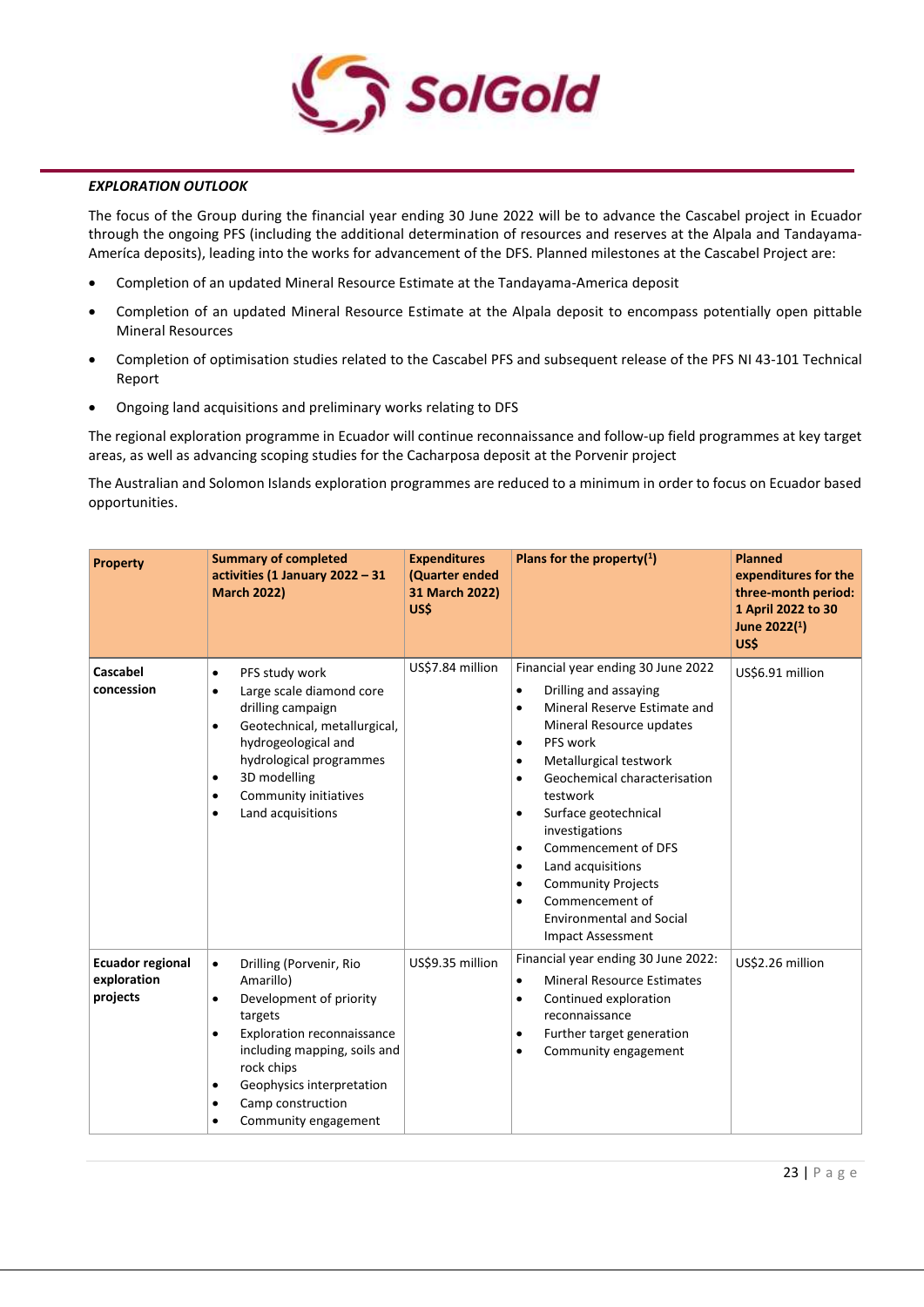

| <b>Property</b>            | <b>Summary of completed</b><br>activities (1 January 2022 - 31<br><b>March 2022)</b>                                                                                                                                                                                      | <b>Expenditures</b><br>(Quarter ended<br>31 March 2022)<br>US\$ | Plans for the property $(1)$                                                                                        | <b>Planned</b><br>expenditures for the<br>three-month period:<br>1 April 2022 to 30<br>June 2022(1)<br>US\$ |
|----------------------------|---------------------------------------------------------------------------------------------------------------------------------------------------------------------------------------------------------------------------------------------------------------------------|-----------------------------------------------------------------|---------------------------------------------------------------------------------------------------------------------|-------------------------------------------------------------------------------------------------------------|
| Australia projects         | 2D & 3D geochemical and<br>geophysical data<br>interpretation and<br>modelling<br>EM data reprocessing and<br>modelling<br>Integrated modelling of 3D<br>IP, VTEM and Magnetic<br>Inversion model data<br>review<br>Plate modelling of VTEM<br>data<br>Project assessment | US\$11k                                                         | Financial year ending 30 June 2022:<br>Desktop studies<br>$\bullet$                                                 | US\$nil                                                                                                     |
| Solomon Island<br>projects | Community consultation<br>$\bullet$                                                                                                                                                                                                                                       | <b>US\$41k</b>                                                  | Financial year ending 30 June 2022:<br>Land access and negotiations<br>$\bullet$<br>Community projects<br>$\bullet$ | <b>US\$nil</b>                                                                                              |

**Notes:** (1) This information is considered forward-looking information. See "*Forward-Looking Statements*".

# *LIQUIDITY AND CAPITAL RESOURCES*

At 31 March 2022 the Group had cash and cash deposits of US\$38,107,804, a decrease of US\$71,454,299 from US\$109,562,103 at 30 June 2021.

Cash expenditure (before financing activities) for the nine months ended 31 March 2022 was US\$71,152,537 (2021: US\$69,687,082). Accordingly, the net cash outflow of the Group for the nine months ended 31 March 2022 was US\$71,508,629 (2021: inflow of US\$16,712,621).

Cash of US\$58,095,0939 (2021: US\$55,387,361) was invested by the Group on exploration expenditure during the nine months ended 31 March 2022.

#### *LIQUIDITY OUTLOOK*

|                                               | For the period ended         |                      |  |
|-----------------------------------------------|------------------------------|----------------------|--|
|                                               | <b>31 March 2022</b><br>US\$ | 30 June 2021<br>US\$ |  |
| Cash and cash equivalents                     | 38,107,804                   | 109,562,103          |  |
| Other receivables and prepayments             | 6,153,018                    | 8,458,494            |  |
| Loans receivable and other current assets $1$ | 4,939,604                    | 6,495,930            |  |
| Trade and other payables                      | (6,470,701)                  | (7,847,650)          |  |
| Net working capital                           | 42,729,725                   | 116,668,877          |  |

<sup>1</sup>Represent the CFLP with repayment by Employees due 30 June 2022.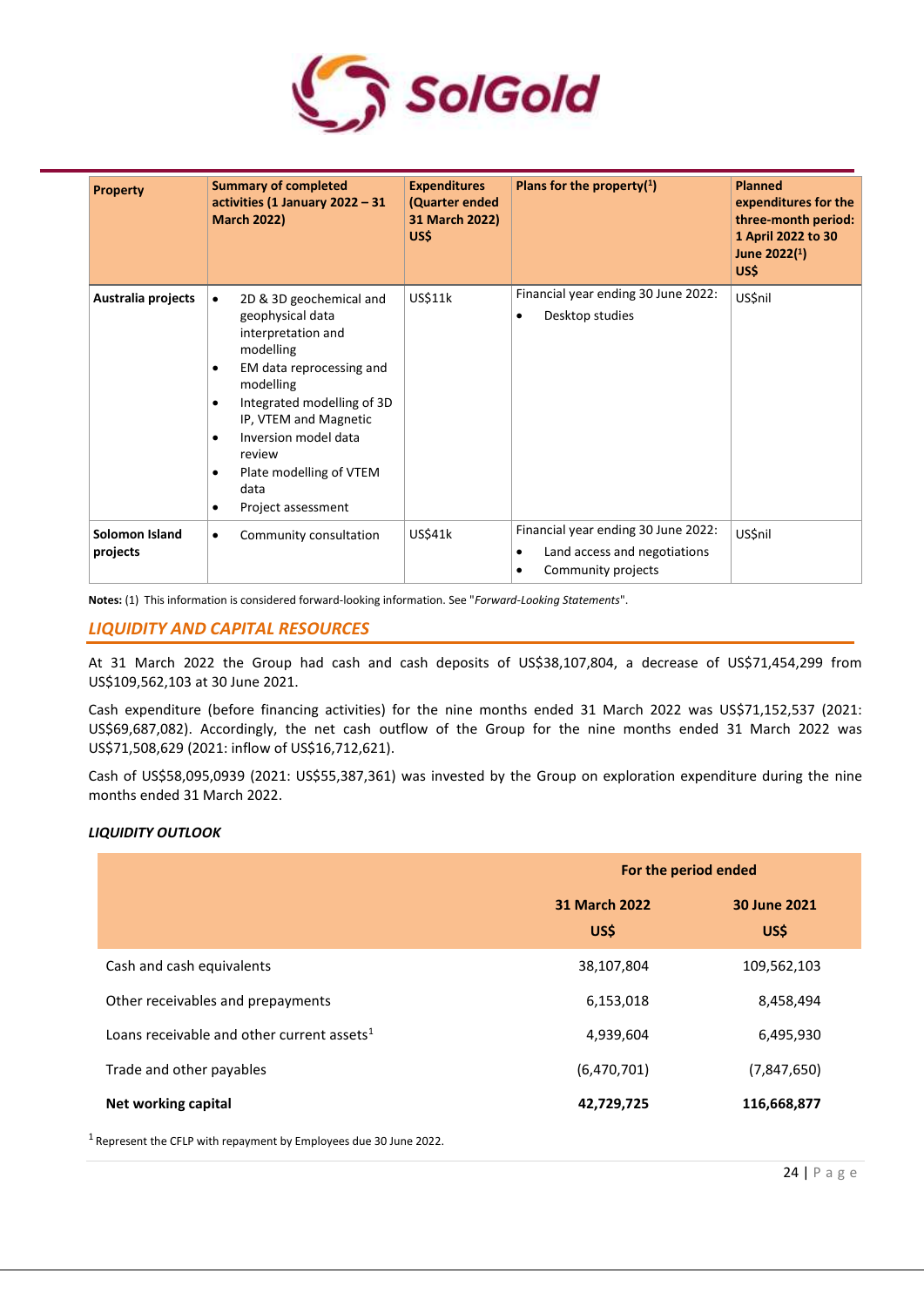

SolGold funds its current exploration and corporate costs through existing cash and cash equivalents. The Company has no capital commitments but has certain obligations to spend minimum amounts on exploration in tenement areas. As outlined in the Company's latest audited consolidated annual financial statements, such commitments (tenement fees) at 30 June 2021 amounted to US\$6,366,389 and US\$6,249,223 over the next 12 months and 13-month to 5-year period, respectively.

## *GOING CONCERN*

As at 31 March 2022 the Company had cash on hand of US\$38.11 million and net current assets of US\$42.29 million. The financial statements have been prepared on a going concern basis which contemplates the continuity of normal business activities and the realisation of assets and discharge of liabilities in the ordinary course of business. The Company has not generated revenues from operations in its history and, in common with many exploration companies, the Company raises finance for its exploration and appraisal activities in discrete tranches. As such, the ability of the Group to continue as a going concern depends on its ability to secure this additional financing.

Together with its brokers and financial advisors, the Company continuously monitors the conditions in the relevant capital markets and the board regularly considers various forms of financing available to SolGold. The Company is in regular touch with equity investors and actively participates in investor conferences and other forms of investor engagements as the Company will need to secure further funding to meet its 12-month exploration and working capital commitments. As has been the case previously, the Directors expect that future funding will likely be provided by equity investors or via alternative or debt funding arrangements.

The Company has proven its ability to execute equity financings successfully, like the cashbox placing in April 2021, in a costeffective manner and with a short turn-around time. In the event that the Company is unable to secure sufficient funding, it may not be able to fully develop its projects, and this may have a consequential impact on the carrying value of the related exploration assets and the investment of the parent company in its subsidiaries as well as the going concern status of the Company. Given the nature of the Company's current activities, it will remain dependent on equity and/or mezzanine or debt funding until such time as the Company becomes self- financing from the commercial production of its mineral resources. Should raising additional finance prove challenging, the Company has alternative options such as the acceleration of the cost reductions, farm-outs or the relinquishment of licences across Ecuador, Australia and the Solomon Islands.

Given that the company will need to raise funds within 12 months, from the date of approval of these interim financial statements, the situation gives rise to a material uncertainty as there can be no assurance the Company will be able to raise required financing in the future. Notwithstanding this material uncertainty, the Directors consider it appropriate to prepare the financial statements on a going concern basis given the Group's proven ability to raise necessary funding. The financial statements do not include the adjustments that would result if the Group was unable to continue as a going concern.

# *OUTSTANDING SHARE DATA*

At 31 March 2022 and at the date of this report the Company had on issue 2,293,816,433 ordinary shares with the authority to allot new shares up to a maximum of two-thirds of its issued share capital (£13,814,756), subject to certain restrictions and conditions primarily associated with the pro-rated nature of any such allotment. At 31 March 2022 and at the date of this report the Company had outstanding options to purchase an aggregate of 32,250,000 ordinary shares with exercise prices ranging from £0.25 to £0.37 per share and expiry dates ranging from 26 April 2023 and 2 December 2024.

# *CONTINGENCIES*

A 2% Net Smelter Royalty is payable to Santa Barbara Resources Limited, who were the previous owners of the Cascabel concession. These royalties can be bought out by paying a total of US\$4 million. Fifty percent (50%) of the royalty can be purchased for US\$1 million 90 days following the completion of a Feasibility Study and the remaining 50% of the royalty can be purchased for US\$3 million, 90 days following a production decision. The smelter royalty is considered to be a contingent liability as the Group has not yet completed a Feasibility Study at 31 March 2022 and as such there is significant uncertainty over the timing of any payments that may fall due.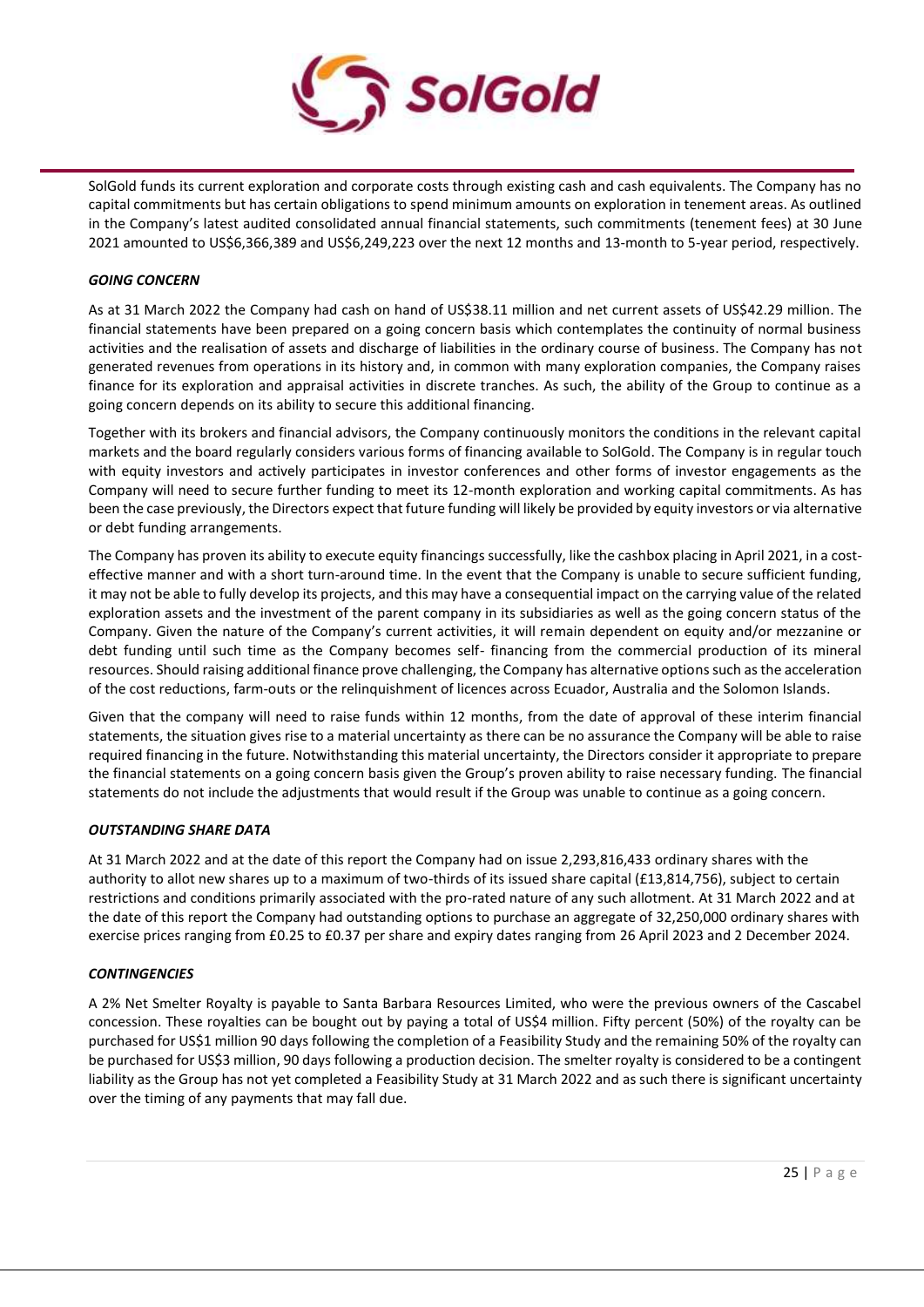

Under the terms of the Term Sheet (**Term Sheet**) signed between SolGold plc, Cornerstone Capital Resources Inc. (**CGP**), CGP's subsidiary Cornerstone Ecuador S.A. (**CESA**), and Exploraciones Novomining S.A. (**ENSA**), and the SolGold Group holds an aggregate registered and beneficial equity position in ENSA of 85%. The parties agreed SolGold will solely fund all operations and activities of ENSA until the completion of a Feasibility Study, including CESA's contribution as the registered and beneficial holder of an aggregate equity position in ENSA of 15%. After completion and delivery of the Feasibility Study, SolGold and CESA shall jointly fund the operations and activities of ENSA based on their respective equity positions in ENSA. Furthermore, the Term Sheet allows for SolGold to be fully repaid for the financing provided, including interest at LIBOR plus 2% for the expenditures incurred by SolGold from the time CGP and CESA elected to take the Financing Option and the completion of the First Phase Drill Programme (FPDP). SolGold is to be repaid out of 90% of CESA's distribution of earnings or dividends from ENSA or the Cascabel Tenement to which CESA would otherwise be entitled. If CESA does not elect to contribute, and its equity stake in ENSA is diluted to below 10%, its equity stake in ENSA will be converted to a 0.5% interest in the Net Smelter Return and SolGold may acquire this interest for US\$3.5 million at any time.

The amount of financing provided to CESA at 31 March 2022 was US\$46,498,025 (2021: US\$37,340,126). This will be paid out of CESA's distribution of earnings or dividends from ENSA or the Cascabel tenement if and when the mine goes into production.

There were no other contingent assets or liabilities at 31 March 2022 (2021 nil).

# *TRANSACTIONS WITH RELATED PARTIES AND DIRECTOR RELATED ENTITIES*

Transactions with related parties are disclosed in Note 13 to the 31 March 2022 unaudited interim condensed consolidated financial statements. Transactions between related parties are on normal commercial terms and conditions no more favourable than those available to other parties unless otherwise stated.

The figures noted below are for the nine-month period ended 31 March 2022 with comparative figures for the nine months ended 31 March 2021.

The Company had a commercial agreement with Samuel Capital Ltd ("Samuel") for the engagement of Nicholas Mather as Non-Executive Director of the Company. For the nine months ended 31 March 2022 US\$54,326 was paid or payable to Samuel (2021: US\$330,291). The total amount outstanding at 31 March 2022 was US\$6,862 (31 March 2021: US\$nil, 30 June 2021: US\$nil).

Mr Brian Moller (a Director until 15th December 2021) is a partner in the Australian firm HopgoodGanim Lawyers. For the nine months ended 31 March 2022, US\$4,117 was paid or payable to HopgoodGanim (2021: US\$67,933) for the provision of legal services to the Company. These services were based on normal commercial terms and conditions. The total amount outstanding at 31 March 2022 is US\$2,985 (31 March 2021: US\$2,520, 30 June 2021 US\$nil).

Mr James Clare (a Director) is a partner in the Canadian firm Bennett Jones Lawyers. For the nine months ended 31 March 2022, US\$222,324 was paid or payable to Bennett Jones (2021: US\$470,993) for the provision of legal services to the Company. The services were based on normal commercial terms and conditions. The total amount outstanding at 31 March 2022 is US\$nil (31 March 2021: US\$225,929, 30 June 2021 US\$nil).

The Company had a commercial agreement with Bayview PMF Pty Ltd ("Bayview") for the engagement of Jason Ward and his wife (until January 2022) for managerial and administrative services. For the nine months ended 31 March 2022 US\$324,806 was paid or payable to Bayview. The total amount outstanding at 31 March 2022 was US\$29,818.

The key management personnel of the Company are the Directors and officers of the Company. Compensation awarded to key management relating to consulting fees and share-based payments for the quarters ended 31 March 2022 and 2021 are listed below.

During the quarter, US\$26,783 employer's social security costs (2021: US\$26,243) were paid in respect of remuneration for key management personnel.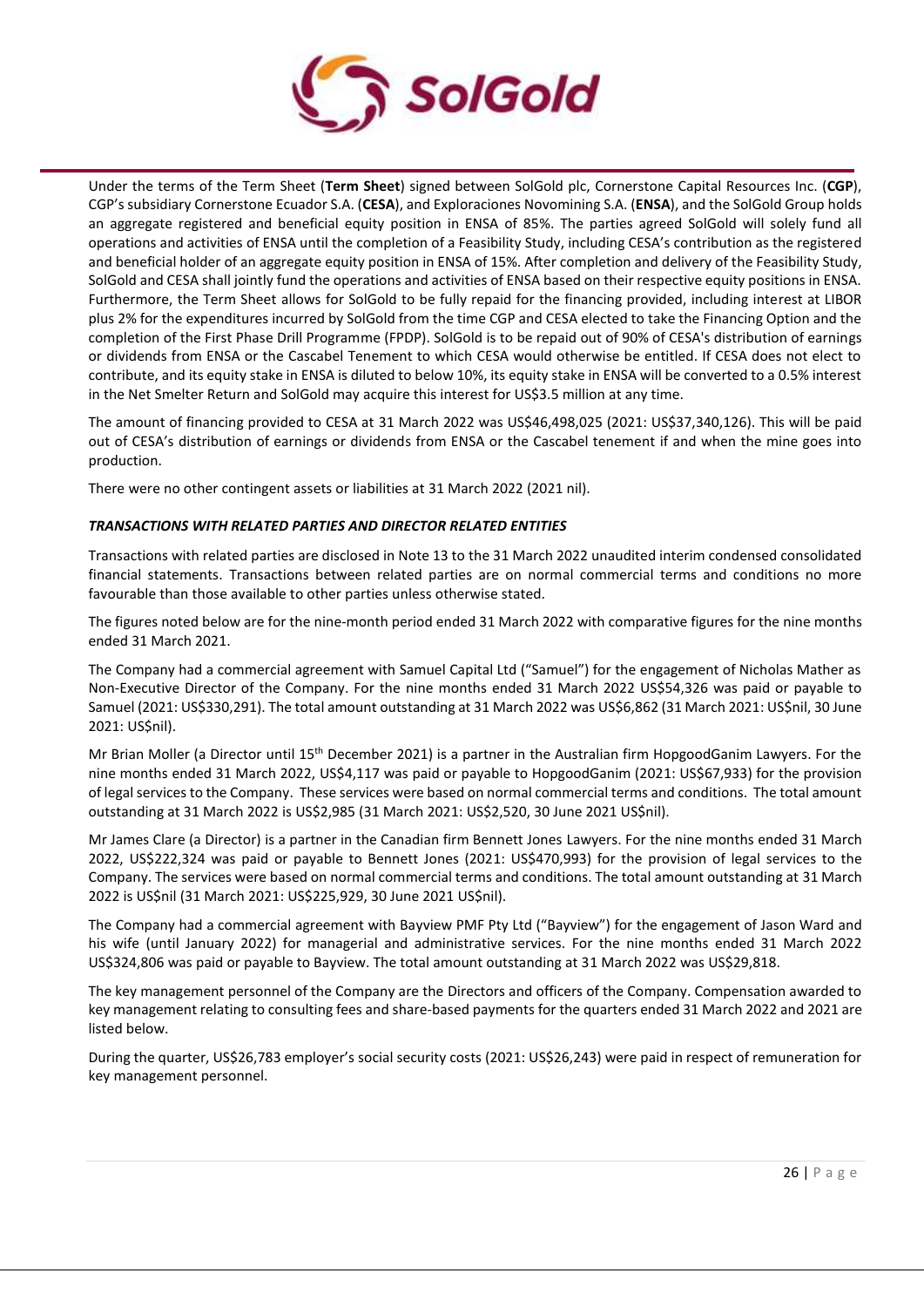

|                                                  | <b>Basic salary</b><br>US\$ | <b>Bonus</b><br>US\$     | Other benefits <sup>1</sup><br>US\$ | <b>Pensions</b><br>US\$ | <b>Total</b><br>remuneration<br>US\$ |
|--------------------------------------------------|-----------------------------|--------------------------|-------------------------------------|-------------------------|--------------------------------------|
| <b>March quarter 2022</b>                        |                             |                          |                                     |                         |                                      |
| <b>Directors</b>                                 |                             |                          |                                     |                         |                                      |
| Darryl Cuzzubbo                                  | 151,568                     |                          | ٠                                   | 2,690                   | 154,258                              |
| Keith Marshall                                   | 139,800                     |                          | ٠                                   |                         | 139,800                              |
| Nicholas Mather                                  | 18,111                      | ۰                        | ۰                                   |                         | 18,111                               |
| James Clare                                      | 18,182                      |                          | ۰                                   |                         | 18,182                               |
| Jason Ward <sup>2</sup>                          | 107,244                     | $\overline{\phantom{a}}$ | $\overline{\phantom{a}}$            |                         | 107,244                              |
| Liam Twigger                                     | 27,310                      |                          | $\overline{\phantom{a}}$            | 2,731                   | 27,310                               |
| <b>Elodie Grant Goodey</b>                       | 19,569                      |                          | ۰                                   |                         | 19,569                               |
| Kevin O'Kane                                     | 19,807                      | -                        | $\overline{\phantom{a}}$            |                         | 19,807                               |
| Maria Amparo Alban                               | 18,238                      | ۰                        | ٠                                   |                         | 18,238                               |
| Other Key Management Personnel <sup>3</sup>      | 371,475                     |                          |                                     | 21,362                  | 392,837                              |
| <b>Total paid to Key Management</b><br>Personnel | 891,304                     |                          |                                     | 26,783                  | 918,087                              |

<sup>1</sup> Other benefits represents the fair value of the share options granted during the year based on the Black-Scholes model considering the effects of the vesting conditions.

2 Jason Ward's basic annual salary consists of annual consultancy fees paid for the period.

<sup>3</sup> Other Key Management Personnel consist of the aggregated remuneration of Dennis Wilkins (Company Secretary), Benn Whistler (Technical Services Manager), Chris Connell (Regional Exploration Manager, resigned January 2022), Peter Holmes (Director of Studies), Ingo Hofmaier (Interim Chief Financial Officer), Lisa Park (Metallurgy Manager), and Tania Cashman (Chief People Officer).

|                                                  | <b>Basic salary</b><br>US\$ | <b>Bonus</b><br>US\$     | Other benefits <sup>1</sup><br>US\$ | <b>Pensions</b><br>US\$  | <b>Total</b><br>remuneration<br>US\$ |
|--------------------------------------------------|-----------------------------|--------------------------|-------------------------------------|--------------------------|--------------------------------------|
| <b>March quarter 2021</b>                        |                             |                          |                                     |                          |                                      |
| <b>Directors</b>                                 |                             |                          |                                     |                          |                                      |
| Nicholas Mather                                  | 114,977                     |                          | ٠                                   |                          | 114,977                              |
| <b>Brian Moller</b>                              | 17,176                      | $\overline{\phantom{a}}$ | $\overline{\phantom{a}}$            | ٠                        | 17,176                               |
| James Clare                                      | 17,176                      | ۰                        | ٠                                   | ۰                        | 17,176                               |
| Jason Ward <sup>2</sup>                          | 100,987                     | $\overline{\phantom{a}}$ | $\overline{\phantom{a}}$            | ٠                        | 100,987                              |
| Liam Twigger                                     | 29,361                      | ٠                        | ٠                                   | 2,789                    | 32,150                               |
| <b>Elodie Grant Goodey</b>                       | 23,157                      |                          | ٠                                   | $\overline{a}$           | 23,157                               |
| Keith Marshall <sup>3</sup>                      | 84,139                      | $\overline{\phantom{a}}$ | $\overline{\phantom{a}}$            | $\overline{\phantom{a}}$ | 84,139                               |
| Kevin O'Kane                                     | 20,940                      | $\overline{\phantom{a}}$ | $\overline{\phantom{a}}$            | ٠                        | 20,940                               |
| Maria Amparo Alban                               | 19,388                      |                          | -                                   |                          | 19,388                               |
| Other Key Management Personnel <sup>4</sup>      | 328,976                     | $\overline{\phantom{a}}$ | 268,059                             | 23,454                   | 620,489                              |
| <b>Total paid to Key Management</b><br>Personnel | 756,275                     |                          | 268,059                             | 26,243                   | 1,050,577                            |

<sup>1</sup> Other benefits represents the fair value of the share options granted during the year based on the Black-Scholes model considering the effects of the vesting conditions.

<sup>2</sup> Mr Jason Ward's basic annual salary consists of annual consultancy fees paid for the year including payments prior to Director appointment.

<sup>3</sup> Mr Keith Marshall director fees also included pro rata increase for transition to interim CEO.

<sup>4</sup>Other Key Management Personnel consist of the aggregated remuneration of Karl Schlobohm (Company Secretary), Benn Whistler (Technical Services Manager), Chris Connell (Regional Exploration Manager), Peter Holmes (Director of Studies), Ingo Hofmaier (Interim CFO) and Nadine Dennison (Chief Human Resources Officer).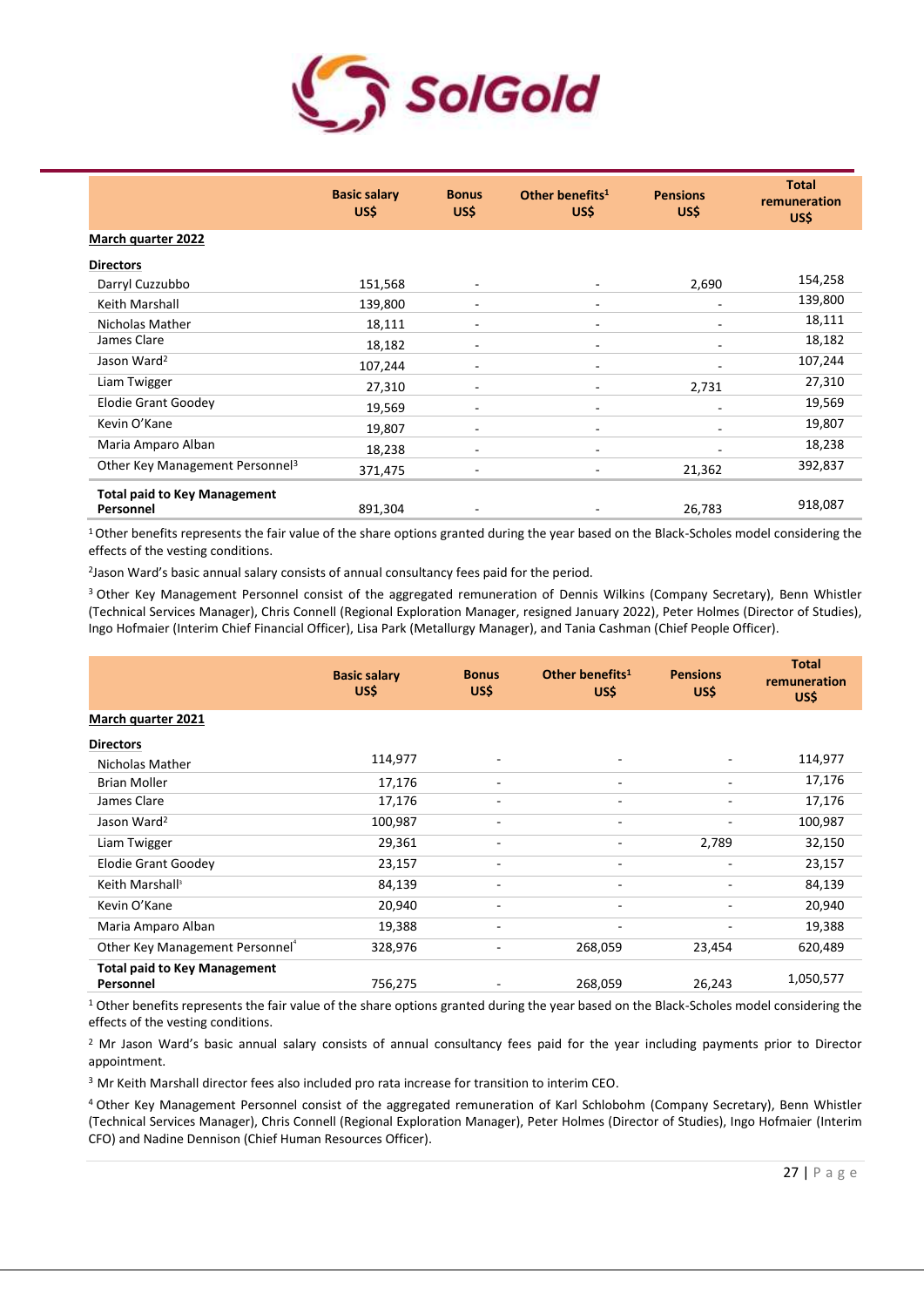

# *FINANCIAL INSTRUMENTS AND RELATED RISKS*

The Group's financial assets and financial liabilities are exposed to various risk factors that may affect the fair value presentation or the amount ultimately received or paid on settlement of its assets and liabilities. A summary of the major financial instrument risks and the Group's approach to management of these risks are highlighted below.

# *CREDIT RISK*

The Group is exposed to credit risk primarily from the financial institutions with which it holds cash and cash deposits. The Group's cash and cash deposits are held with Australian, Ecuadorean, UK and Swiss financial institutions. Management believes that the credit risk concentration with respect to financial instruments included in other receivables and prepayments is manageable.

# *FOREIGN CURRENCY RISK*

The Group's operations have limited exposure to currency movements. 93% of the Group's funds are held in US Dollars, reflective of the expense profile of the Group. Ecuador has the US Dollar as its official currency, minimising foreign exchange risk materially.

# *LIQUIDITY RISK*

The Group has no source of operating cash flow to fund its exploration projects and is dependent on raising funds in capital markets from a variety of eligible private, corporate and financial investors, or from interested third parties (including other exploration and mining companies) which may be interested in earning an interest in the projects of the Group. The success of such capital raisings is dependent upon a variety of factors including general equities and metals market sentiment, macroeconomic outlook, project prospectivity, operational risks and other factors from time to time. Should the Group be unable to continue to raise funds from time to time, it may be required to realise its assets and liabilities other than in the ordinary course of business, and at amounts that differ from those stated in the financial statements.

# *COMMODITY PRICE RISK*

The Company is exposed to price risk with respect to commodity prices, even as a pre-production company. Commodity price risk is defined as the potential adverse impact on future earnings and economic value due to commodity price movements and volatilities. The Company believes that commodity price movements can have a substantial effect on the market value of the Company.

# *OFF-BALANCE SHEET ARRANGEMENTS*

At 31 March 2022, the Group had no off-balance sheet arrangements such as guarantee contracts, contingent interest in assets transferred to an entity, derivative instruments obligations or any obligations that trigger financing, liquidity, market or credit risk to the Group, other than those disclosed as contingent liabilities.

# *CRITICAL ACCOUNTING ESTIMATES AND JUDGEMENTS*

The preparation of financial statements in accordance with IFRS requires management to make judgements, estimates and assumptions about the carrying amounts of assets and liabilities, disclosure of commitments and contingent liabilities atthe date of the financial statements and the reported amounts of revenues and expenses during the reporting period. The determination of estimates requires the exercise of judgement based on various assumptions and other factors such as historical experience, current and expected economic conditions. Actual results could differ from these estimates. The Directors have made the following judgments and estimates which may have a significant effect on the amounts recognised in the Group Financial Information: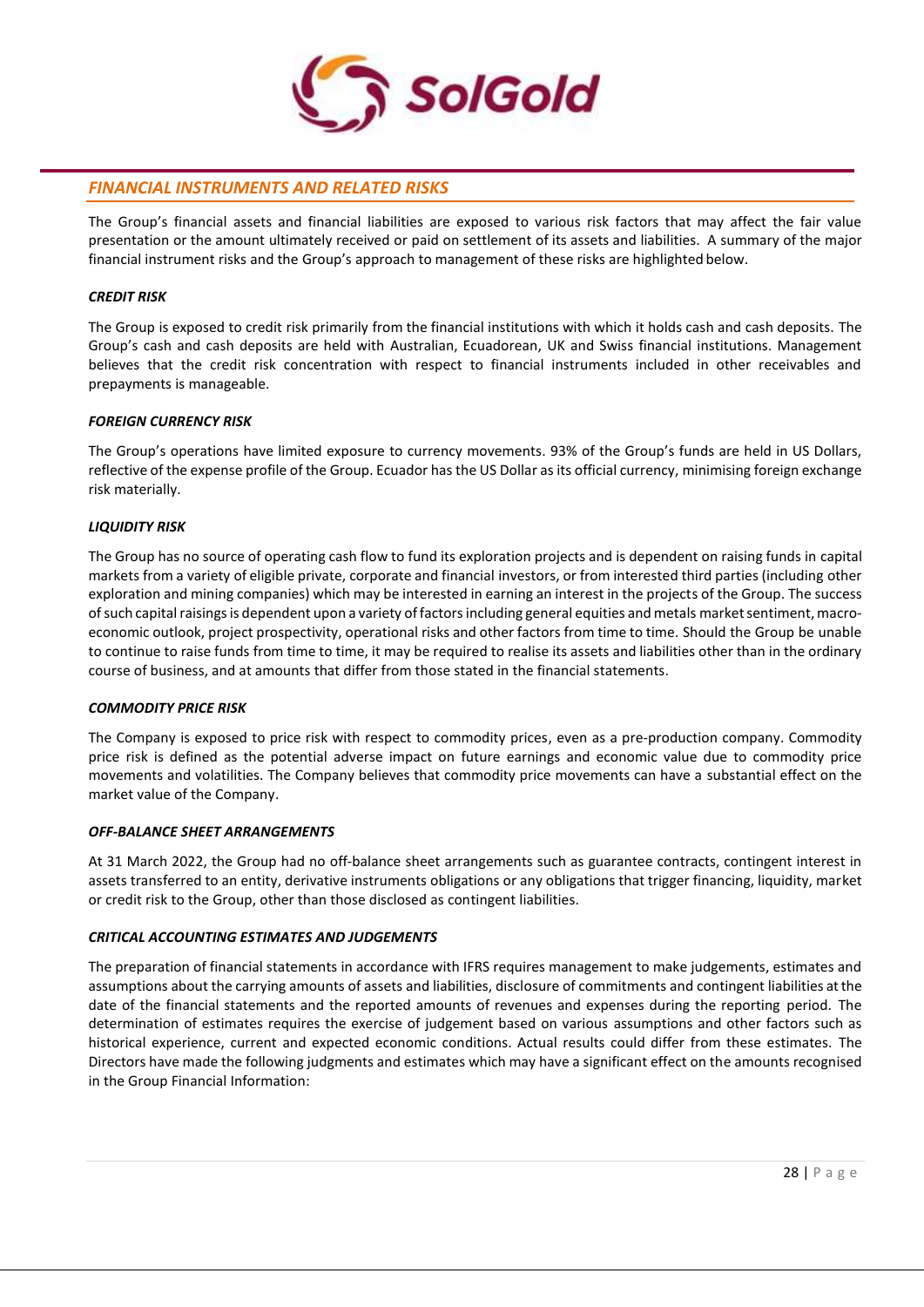

#### *EXPLORATION AND EVALUATION EXPENDITURE*

The Group capitalises expenditure relating to exploration and evaluation where it is considered likely to be recoverable or where the activities have not reached a stage that permits a reasonable assessment of the existence of reserves.

The carrying values of exploration and evaluation expenditure were assessed for indicators of impairment based on an estimation of the recoverability from expected future development and production. In forming this assessment, the Group considered the external Mineral Resources Estimate, the status of its permits and internal economic models and financing which supports the carrying value of the project. An impairment charge of US\$3,965,871 (March 2021: US\$682,919 restated) was recognised for exploration expenditure capitalised to date on 10 of the 72 concessions held within the Company's four 100% owned subsidiaries in Ecuador that the Board decided to relinquish on 7 September 2021 and US\$227,847 in relation to the misappropriation case.

#### *NET ROYALTY INTEREST*

The NSR royalty has been valued using the amortised cost basis. IFRS 9 requires that amortised cost is calculated using the effective interest method, which allocates interest expense at a constant rate over the term of the instrument. The effective interest rate of a financial liability is calculated at initial recognition and is the rate that exactly discounts the estimated future cash flows through the expected life of the financial liability, based on the then current mine plan and project development study assumptions.

In the case of the Franco-Nevada NSR royalty, the Company arrived at an effective interest rate ("EIR") of 11.84%. Total interest for the nine months estimated at US\$9,846,022, see Note 6. Should there be a 2% increase in the EIR this would increase the Finance Expenses by US\$1,740,701.

#### *CHANGES IN IFRS ACCOUNTING POLICIES AND FUTURE ACCOUNTING PRONOUNCEMENTS*

The Group has applied the same accounting policies and methods of computation in its interim consolidated financial statements as in its 2021 annual financial statements, except for those that relate to new standards and interpretations effective for the first time for periods on (or after) 1 July 2021 that will be applied in the 2022 annual financial statements.

#### *New standards and interpretations*

The Group has adopted the following revised and amended standards. The list below includes only standards and interpretations that could have an impact on the Consolidated Financial Statements of the Group.

| Effective period commencing on or after   |                                        |            |  |  |  |
|-------------------------------------------|----------------------------------------|------------|--|--|--|
| IFRS 9, IAS 39, IFRS7,<br>IFRS4 & IFRS 16 | Interest Rate Benchmark Reform Phase 2 | 1 Jan 2021 |  |  |  |

#### *IFRS 9, IAS 39, IFRS 7, IFRS 4 & IFRS 16: Interest Rate Benchmark Reform Phase 2*

In September 2020, the International Accounting Standards Board ("IASB") published Interest Rate Benchmark Reform Phase 2 (amendments to IFRS 9, IAS 39, IFRS 7, IFRS 4 and IFRS 16) finalising its response to the ongoing reform of interest rate benchmarks around the world. The amendments aim to assist reporting entities to provide investors with useful information about the effects of the reform on their financial statements.

Many Interbank Offered Rates ("IBOR") are expected to be replaced by new benchmark Risk-Free-Rates in future reporting periods. This second set of amendments focus on issues arising post replacement, i.e., when the exiting interest rate benchmark is actually replaced with alternative benchmark rates. The main amendments in this second stage are as follows:

- o Highly probable requirement and prospective assessments of hedge effectiveness
- o Designating a component of an item as the hedged item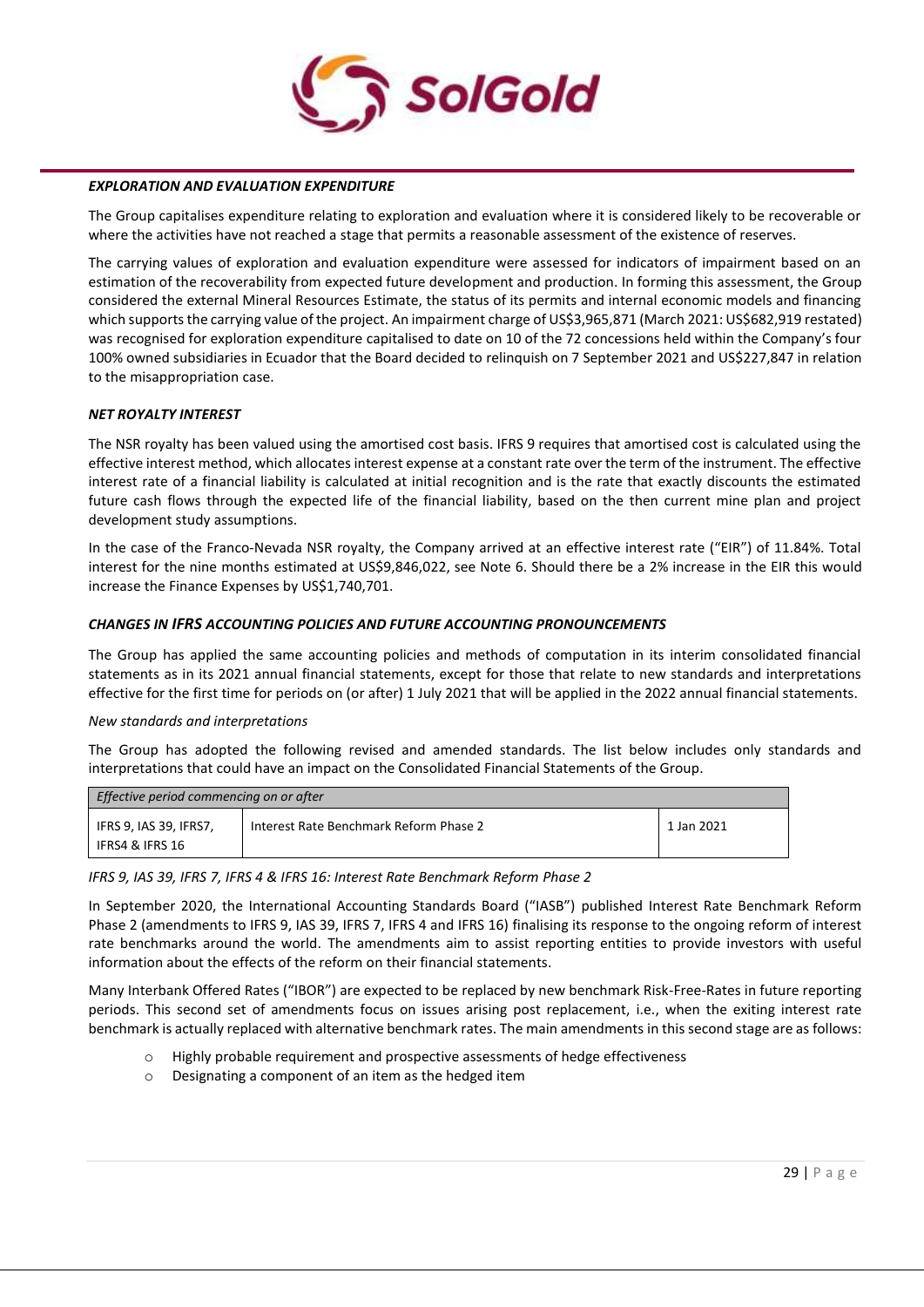

The amendment is effective for periods beginning on or after 1 January 2021 with early application permitted. Management has assessed the effects of applying the amendment on the Group's financial statements and has determined that there is no material impact.

As at 31 March 2022, the following amendment to the standard that could be applicable to the Group, had been issued but was not mandatory for the reporting period ended 31 March 2022:

## *IAS 16: Property, Plant and Equipment – proceeds before intended use*

The proposed amends the standard to prohibit deducting from the cost of an item of property, plant and equipment any proceeds from selling items produced while bringing the asset to the location and condition necessary for it to be capable of operating in the manner intended by management. Instead, an entity recognises the proceeds from selling such items, and the cost of producing those items, in profit or loss.

The amendment is effective for periods beginning on or after 1 January 2022 with early application permitted. Management has made a preliminary assessment to not apply this change early.

# *RISKS AND UNCERTAINTIES*

Resource exploration, evaluation and development is a high-risk business. There is no certainty that the investments made by the Company in the exploration of properties will result in discoveries of commercial quantities of minerals. Exploration for mineral deposits involves risks which even a combination of professional evaluation and management experience may not eliminate. Significant expenditures are required to locate and estimate ore reserves, and further the development of a property with commercial potential. There is no assurance the Group has, or will have, commercially viable ore bodies. Capital expenditures to bring a property to a commercial production stage are significant and require special skills and longterm planning. There is no assurance that the Company will be able to arrange sufficient financing to bring ore bodies into production. The following are some of the additional risks to the Company and Group, that they may be exposed to from time to time:

# *FUNDING RISKS*

The exploration, evaluation and development of the Group's projects will require substantial additional financing above and beyond the Group's current liquid funds. Current global capital market conditions have been subject to significant volatility, and access to equity and debt financing, particularly for resource companies, has been negatively impacted in recent years. The war in the Ukraine, the increasingly hawkish tilt of Western central banks and the fight of inflation more generally have injected additional risk into the global capital markets, with most indices lower for the year. These factors may impact the Group's ability to obtain equity or debt financing in the future. Additional financing may not be available, or if available, the terms of such financing may be unfavourable compared to earlier capital raises. Failure to obtain sufficient financing may result in the delay or indefinite postponement of exploration activities and the development of the Group's projects.

#### *HEALTH & SAFETY*

Safety risks are inherent in exploration and mining activities and include both internal and external factors requiring consideration to reduce the likelihood of negative impacts. The current highest risk, due to the geographical spread of exploration activities, is associated with transportation of people to and from the project areas. This includes transit vehicle accidents with a potential for fatalities due to vehicle impacts or rollovers. In addition, the remote locations of drilling activities increase the risk of delays in gaining access to effective emergency medical assistance resulting in delayed treatment in the event of incident or accident. Health and safety reviews, inspections, audits and hazard assessments are completed on a regular basis to ensure effective, procedures and controls are in place. Any incident resulting in serious injury or death may result in litigation and/or regulatory action (including, but not limited to suspension of development activities and/or fines and penalties), or otherwise adversely affect the Group's reputation and ability to meet its objectives.

The Group's exploration and business activities continue to be at risk from the COVID-19 pandemic currently affecting businesses globally. The Group has adapted the way it conducts its business in response to the pandemic and follows mandates of various and relevant Governments as well as concerns of local communities in Ecuador.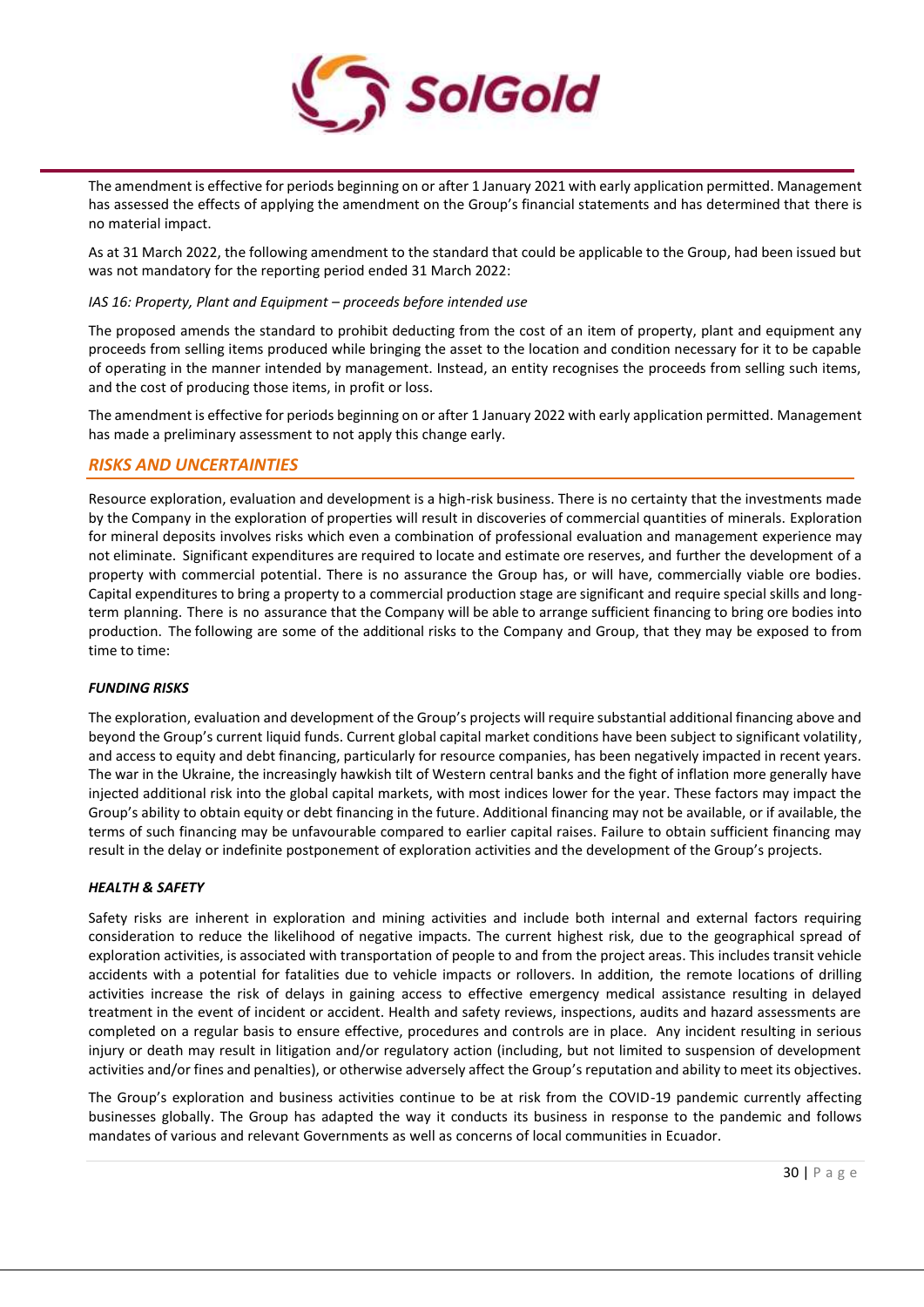

#### *SOCIAL LICENCE TO OPERATE*

Strong community relations are fundamental to creating safe, sustainable and successful operations. Losing the support from any individual community would be a risk for activities in that area. The Group´s concessions are in close proximity to and, in limited areas, overlap with local communities, and local approvals are often needed in order to access and operate in these areas. The Group often enters into agreements with local communities, groups or individuals that address surface access, road or trail usage, local employment, social investment and other key issues. Every local stakeholder relationship, however, requires ongoing dialogue and relationship management. Events do not always unfold as intended or according to plan, however, and the status of relations can deteriorate for any number of reasons, including, but not limited to: influences of local or external political or social actors or organisations, shifts in the agendas or interests of individuals or the community as a whole, the Group´s inability to deliver on community expectations or its commitments, or concerns stemming from communities' historic or recent experiences with legal and/or illegal miners. However, if under extreme circumstances the Group were to lose its social licence with one or more communities and be unable to regain it, this could impact the viability of the project. By the same token, if the Group is unable to obtain social licences from some communities, initial exploration could be prevented.

#### *PEOPLE AND LEADERSHIP*

Establishing an effective composition of the Board, succession processes and evaluation methods is critical to the success of the Group. The Group is dependent on recruiting and retaining high performing leaders focussed on managing the Group's interests, requiring a large number of persons skilled in the project development, engineering, financing, operations and management of mining properties. Competition for such persons is high in the current commodity price environment. The inability of the Group to successfully attract and retain highly skilled and experienced executives and personnel could have a material adverse effect on SolGold's business, its ability to attract financing and results of operations. In-country industrial relations risk, and the potential increase in politicisation of the country, places a risk on the Group and the country's focus on the development of a mining industry.

# *GENERAL EXPLORATION AND EXTRACTION RISKS*

Exploration activities are speculative, time-consuming and can be unproductive. In addition, these activities often require substantial expenditure to establish Reserves and Resources through drilling and metallurgical and other testing, determine appropriate recovery processes to extract copper and gold from the ore and construct mining and processing facilities. Once deposits are discovered it can take several years to determine whether Reserves and Resources exist. During this time, the economic viability of production may change. As a result of these uncertainties, the exploration programmes in which the Group is engaged may not result in new Reserves.

# *GEOPOLITICAL, REGULATORY AND SOVEREIGN RISK*

SolGold's exploration tenements are located in Ecuador, Australia and the Solomon Islands and are subject to the risks associated with operating both in domestic and foreign jurisdictions. Operating in any country involves some risk of political and regulatory instability, which may include changes in government, negative policy shifts, changes to the tax and royalty regime and civil unrest. In addition, there is a risk that due to the deterioration of the macroeconomic situation, governments may consider imposing currency controls and limitations on capital flows. Specifically, under Ecuadorean law, citizens have a constitutional right pursuant to a judicial process, to apply to the Constitutional Court for approval for a public referendum on any subject matter. In 2019, an application was made to the Ecuadorean Constitutional Court to request to have a referendum held, the effect of which was to seek to stop mining activities at the Cascabel concession. The Constitutional Court unanimously rejected the application. However, despite the Constitutional Court ruling on that particular occasion, no assurance can be given that at some future time a similar application designed to seek to stop mining at Cascabel or in any other location of interest to the Group, will not be made. Anti-mining activism involving protests or blockage of access is a risk for operational areas. The availability and rights to explore and mine, as well as industry profitability generally, can be affected by changes in government policy that are beyond the control of SolGold. These factors may have a negative impact on the ability of the Group to secure external financing and an adverse effect on the Group's market value and the going concern of the business as whole.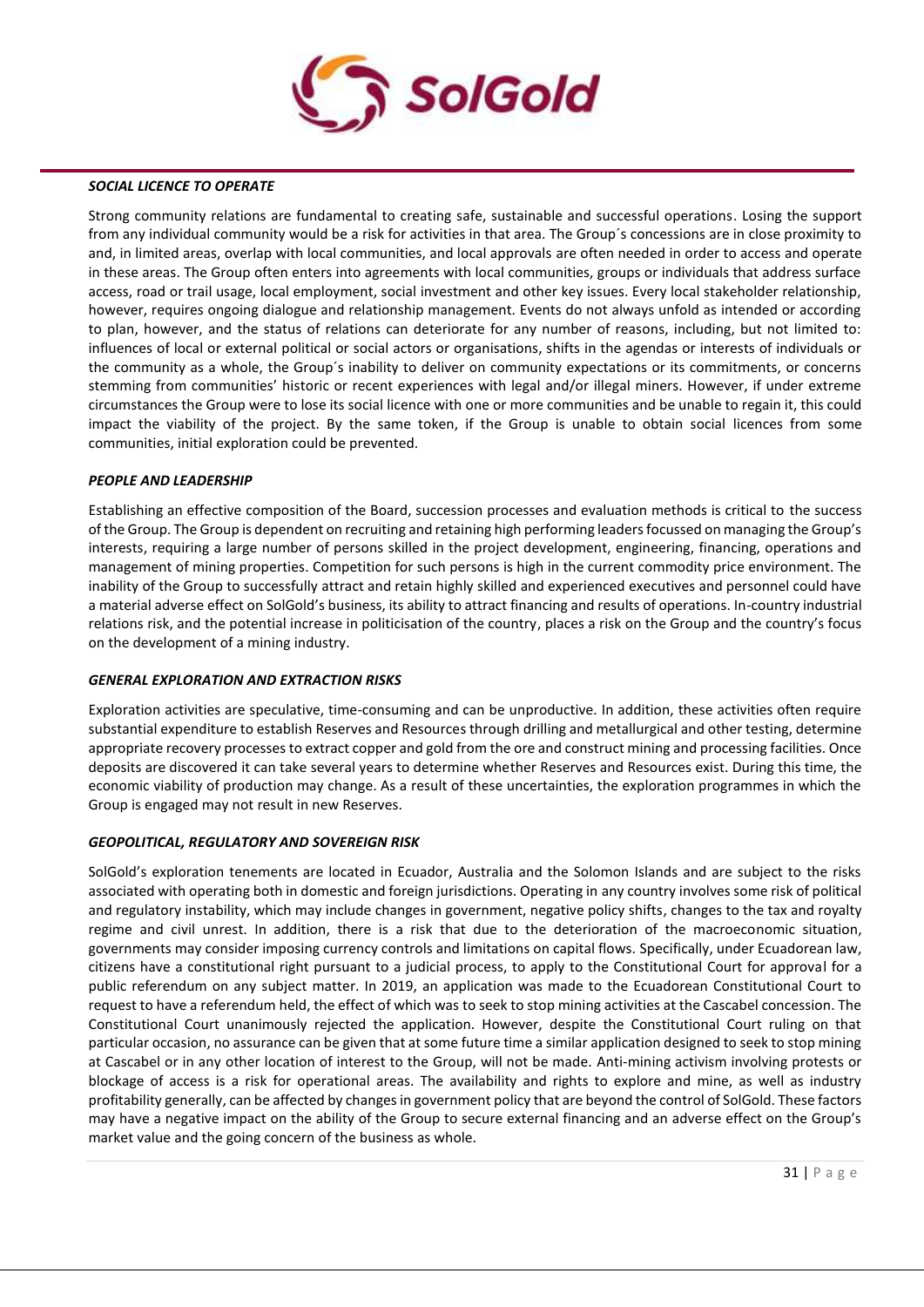

#### *TITLE RISK*

SolGold's tenements and interest in tenements are subject to the various conditions, obligations and regulations which apply in the relevant jurisdictions including Ecuador, Australia (Queensland) and the Solomon Islands. If applications for title or renewal are required, this can be at the discretion of the relevant government minister or officials. If approval is refused, SolGold will suffer a loss of the opportunity to undertake further exploration, or development, of the tenement. Some of the properties may be subject to prior unregistered agreements or transfers of native or indigenous peoples' land claims and title may be affected by undetected defects or governmental actions. No assurance can be given that title defects do not exist. If a title defect does exist, it is possible that SolGold may lose all or a portion of the property to which the title defects relate.

#### *ENVIRONMENTAL*

The Group's exploration activities are required to adhere to both international best practice and local environmental laws and regulations. Any failure to adhere to globally recognised environmental regulations could adversely affect the Group's ability to explore under its exploration rights. Significant liability could be imposed on SolGold for damages, clean-up costs, or penalties in the event of certain discharges into the environment, environmental damage caused by previous owners of property acquired by SolGold or its subsidiaries, or non-compliance with environmental laws or regulations. SolGold proposes to minimise these risks by conducting its activities in an environmentally responsible manner, in accordance with applicable laws and regulations. Nevertheless, residual risks inherent in SolGold's activities could lead to financial liabilities.

#### *PERMITTING*

The Group is required to obtain governmental permits to conduct different phases of exploration and evaluation on its concessions. Obtaining the necessary permits can be a complex and time-consuming process, which at times may involve several different government agencies. The duration and success of the Group's efforts to obtain permits are contingent upon many variables not within its control, including the interpretation of applicable requirements implemented by permitting authorities, the expertise and diligence of civil servants, and the timeframes for agency decisions. The Group may not be able to obtain permits in a timeframe that might be reasonably expected. Any unexpected delays associated with the permitting processes could slow exploration and could adversely impact the Group's operations. There is a risk of permits that are needed for ongoing operations being denied regarding tenure and other development related infrastructure.

#### *LAND ACCESS AND SURFACE RIGHTS*

Land access is critical for exploration and evaluation to succeed. In all cases the acquisition of prospective tenements is a competitive business, in which proprietary knowledge or information is critical and the ability to negotiate satisfactory commercial arrangements with other parties is often essential. Access to land for exploration purposes can be affected by land ownership, including private (freehold) land, pastoral lease and native title land or indigenous claims. Immediate access to land in the areas of activities cannot in all cases be guaranteed. SolGold may be required to seek consent of land holders or other persons or groups with an interest in real property encompassed by, or adjacent to, SolGold's tenements. Compensation may be required to be paid by SolGold to land holders so that SolGold may carry out exploration and/or mining activities. Where applicable, agreements with indigenous groups have to be in place before a mineral tenement can be granted. In the long run SolGold will be required to acquire large areas of land for its surface operations, posing a risk of delays and increasing prices the longer the process takes.

#### *MINERAL RESERVE AND RESOURCE ESTIMATES*

Mineral Reserve and Mineral Resource figures are estimates, and there is a risk that the estimated Mineral Resources and Mineral Reserves will not be realised. The quantity of Mineral Resources and Mineral Reserves may vary depending on, among other things, metal prices. Any material changes in the quantity of Mineral Resources, Mineral Reserves or the amount of the Mineral Reserves that are mined, and metal recoveries achieved in production may affect the economic viability of any project. Mineral Resources that are not Mineral Reserves do not have demonstrated economic viability, and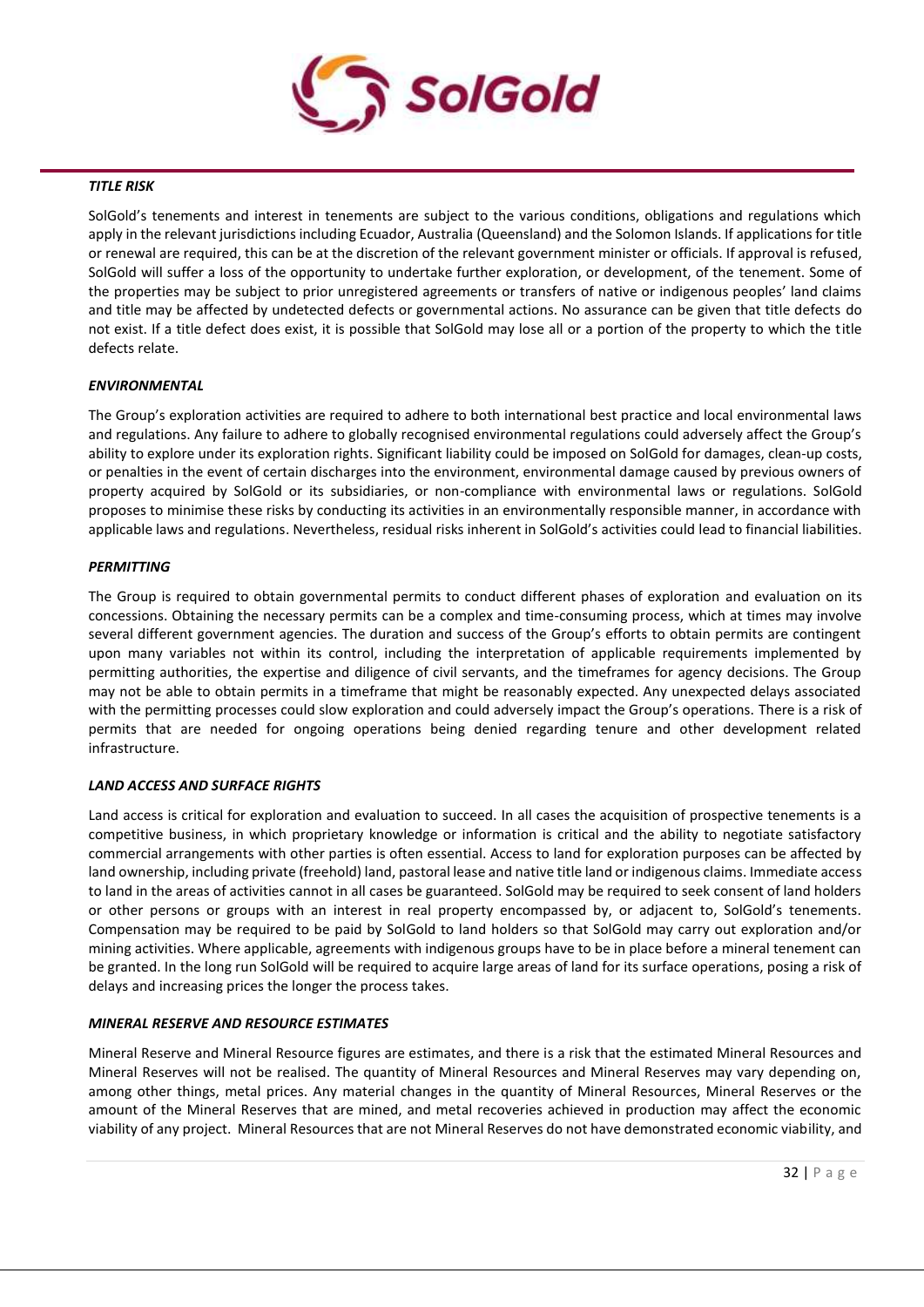

there is a risk that they will never be mined or processed profitably. Further, there is a risk that Inferred Mineral Resources will not be upgraded to proven and probable Mineral Reserves as a result of continued exploration. Fluctuations in gold prices, results of drilling, metallurgical testing and preparation and the evaluation of studies, reports and plans subsequent to the date of any estimate may require revision of such estimate. Any material reductions in estimates of Mineral Reserves could have a material adverse effect on SolGold's results of operations and financial condition.

## *PROJECT DEVELOPMENT RISKS*

Where the Group discovers a potentially economic resource or reserve, there is no assurance that the Group will be able to develop a mine thereon, or otherwise commercially exploit such resource or reserve. Any failure of management to manage effectively the Group's growth and development could have a material adverse effect on the Group's business, financial condition and results of operations. There is no certainty that all or, indeed, any of the elements of the Group's current strategy will develop as anticipated.

# *MANAGEMENT'S RESPONSIBILITY FOR FINANCIAL STATEMENTS*

The Board of Directors carries out its responsibility for the consolidated financial statements primarily through the Audit and Risk Committee, which is comprised of independent, non-executive directors who meet periodically with management and the auditors to review financial reporting and internal control matters.

# *DISCLOSURE CONTROLS AND PROCEDURES & INTERNAL CONTROLS OVER FINANCIAL REPORTING*

Disclosure controls and procedures have been designed to ensure that information required to be disclosed by the Group is accumulated and communicated to management of the Group as appropriate to allow timely decisions regarding required disclosure. The Chief Executive Officer and Chief Financial Officer of the Group are responsible for establishing and maintaining disclosure controls and procedures ("DC&P") and internal control over financial reporting ("ICFR"), as those terms are defined in National Instrument 52-109 — Certification of Disclosure in Issuers' Annual and Interim Filings ("NI 52- 109"). The Chief Executive Officer and Chief Financial Officer of the Group have concluded that, as at December 31, 2021, the Group's DC&P have been designed and operate effectively to provide reasonable assurance that: (i) material information relating to the Group is made known to them by others, particularly during the period in which the annual filings are being prepared; and (ii) information required to be disclosed by the Group in its annual filings, interim filings or other reports filed or submitted by the Group under securities legislation is recorded, processed, summarized and reported within the time periods specified in securities legislation. They have also concluded that the Group's ICFR have been designed effectively to provide reasonable assurance regarding the reliability of the preparation and presentation of the financial statements for external purposes in accordance with IFRS, and were effective at March 31, 2022. It should be noted that, while the Chief Executive Officer and Chief Financial Officer of the Group believe that the Group's DC&P provide a reasonable level of assurance that they are effective, they do not expect that the disclosure controls will prevent all errors and fraud. A control system, no matter how well conceived or operated, can only provide reasonable, not absolute, assurance that the objectives of the control system are met. ICFR are designed to provide reasonable assurance regarding the reliability of financial reporting and the preparation of the financial statements for external reporting purposes in line with IFRS. Management is responsible for establishing and maintaining appropriate ICFR in relation to the nature and size of the Group. However, any system of ICFR has inherent limitations and can only provide reasonable assurance with respect to financial statement preparation and presentation. The Group's ICFR has been designed based on the control framework established in Internal Control - Integrated Framework published in 2013 by The Committee of Sponsoring Organizations of the Treadway Commission. There were no changes to the Group's ICFR that occurred during the half year ended 31 March 2022 that materially affected, or are reasonably likely to affect, the Group's ICFR.

# *ADDITIONAL INFORMATION*

Additional information relating to the Company is available on the SEDAR under the Company's issuer profile at [www.sedar.com a](http://www.sedar.com/)nd can be found on the Company's website at [www.solgold.com.au.](http://www.solgold.com.au/)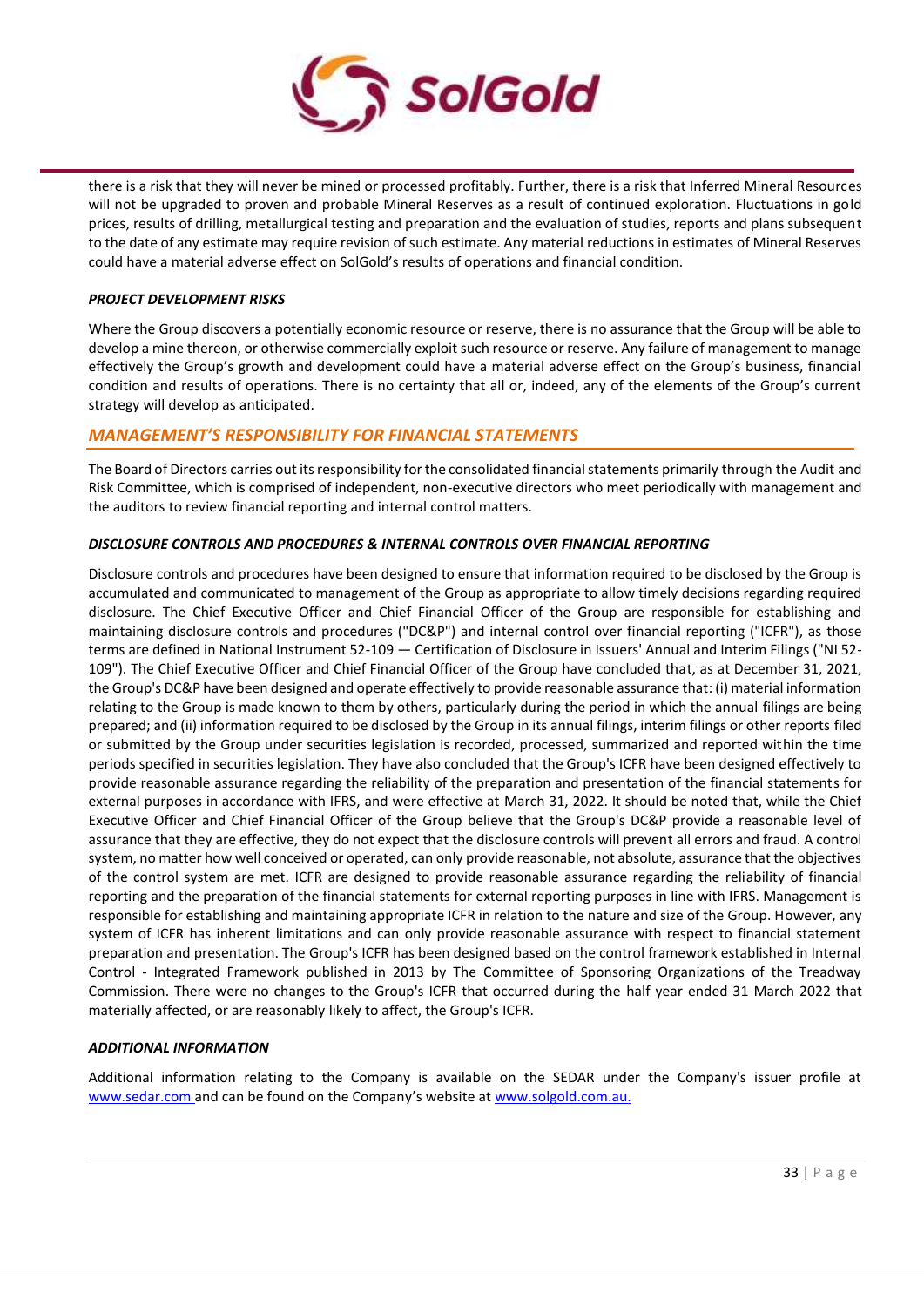

# *FORWARD-LOOKING STATEMENTS*

Certain statements contained in this MD&A may be deemed "forward-looking statements" within the meaning of applicable Canadian and U.S. securities laws. All statements in this MD&A, other than statements of historical fact, that address future events, developments or performance that SolGold expects to occur including management's expectations regarding SolGold's growth, results of operations, estimated future revenues, requirements for additional capital, mineral reserve and mineral resource estimates, production estimates, production costs and revenue estimates, future demand for and prices of commodities, business prospects and opportunities and outlook on gold and currency markets are forward-looking statements. In addition, statements (including data in tables) relating to reserves and resources and gold equivalent ounces are forward-looking statements, as they involve implied assessment, based on certain estimates and assumptions, and no assurance can be given that the estimates will be realized. Forward-looking statements are statements that are not historical facts and are generally, but not always, identified by the words "expects", "plans", "anticipates", "believes", "intends", "estimates", "projects", "potential", "scheduled" and similar expressions or variations (including negative variations), or that events or conditions "will", "would", "may", "could" or "should" occur including, without limitation, the performance of the assets of SolGold, the realisation of the anticipated benefits deriving from SolGold's investments and transactions and the estimate of gold equivalent ounces to be received. Although SolGold believes the expectations expressed in such forwardlooking statements are based on reasonable assumptions, such statements involve known and unknown risks, uncertainties and other factors, most of which are beyond the control of SolGold, and are not guarantees of future performance and actual results may accordingly differ materially from those in forward-looking statements. Factors that could cause the actual results to differ materially from those in forward-looking statements include, without limitation: fluctuations in the prices of the commodities; fluctuations in the value of currency of the United States, Canada, Australia, Switzerland and the United Kingdom; regulatory changes by national and local governments, including permitting and licensing regimes and taxation policies; regulations and political or economic developments in any of the countries where properties in which SolGold holds interest are located; risks related to the operators of the propertiesin which SolGold holdsinterests; business opportunitiesthat become available to, or are pursued by SolGold; continued availability of capital and financing and general economic, market or business conditions; litigation; title, permit or license disputes related to interests on any of the properties in which SolGold holds interest; development, permitting, infrastructure, operating or technical difficulties on any of the properties in which SolGold holds interest; risks and hazards associated with the business of exploring, development and mining on any of the properties in which SolGold holds interest, including, but not limited to unusual or unexpected geological and metallurgical conditions, slope failures or cave-ins, flooding and other natural disasters or civil unrest or other uninsured risks. The forward-looking statements contained in this MD&A are based upon assumptions management believes to be reasonable, including, without limitation: the ongoing operation of the properties in which SolGold holds interest by the owners or operators of such properties in a manner consistent with past practice; no material adverse change in the market price of the commodities that underlie the asset portfolio; no adverse development in respect of any significant property in which SolGold holds interest; the accuracy of publicly disclosed expectations for the development of underlying properties that are not yet in production; and the absence of any other factors that could cause actions, events or results to differ from those anticipated, estimated or intended. For additional information on risks, uncertainties and assumptions, please refer to the AIF of SolGold filed on SEDAR at https://www.sedar.com/DisplayCompanyDocuments.do?lang=EN&issuerNo=00043090**.** which also provides additional general assumptions in connection with these statements. SolGold cautions that the foregoing list of risk and uncertainties is not exhaustive. Investors and others should carefully consider the above factors as well as the uncertainties they represent and the risk they entail. SolGold believes that the assumptions reflected in those forward- looking statements are reasonable, but no assurance can be given that these expectations will prove to be correct and such forward-looking statements included in this MD&A should not be unduly relied upon. These statements speak only as of the date of this MD&A. SolGold undertakes no obligation to publicly update or revise any forward-looking statements, whether as a result of new information, future events or otherwise, other than as required by applicable law.